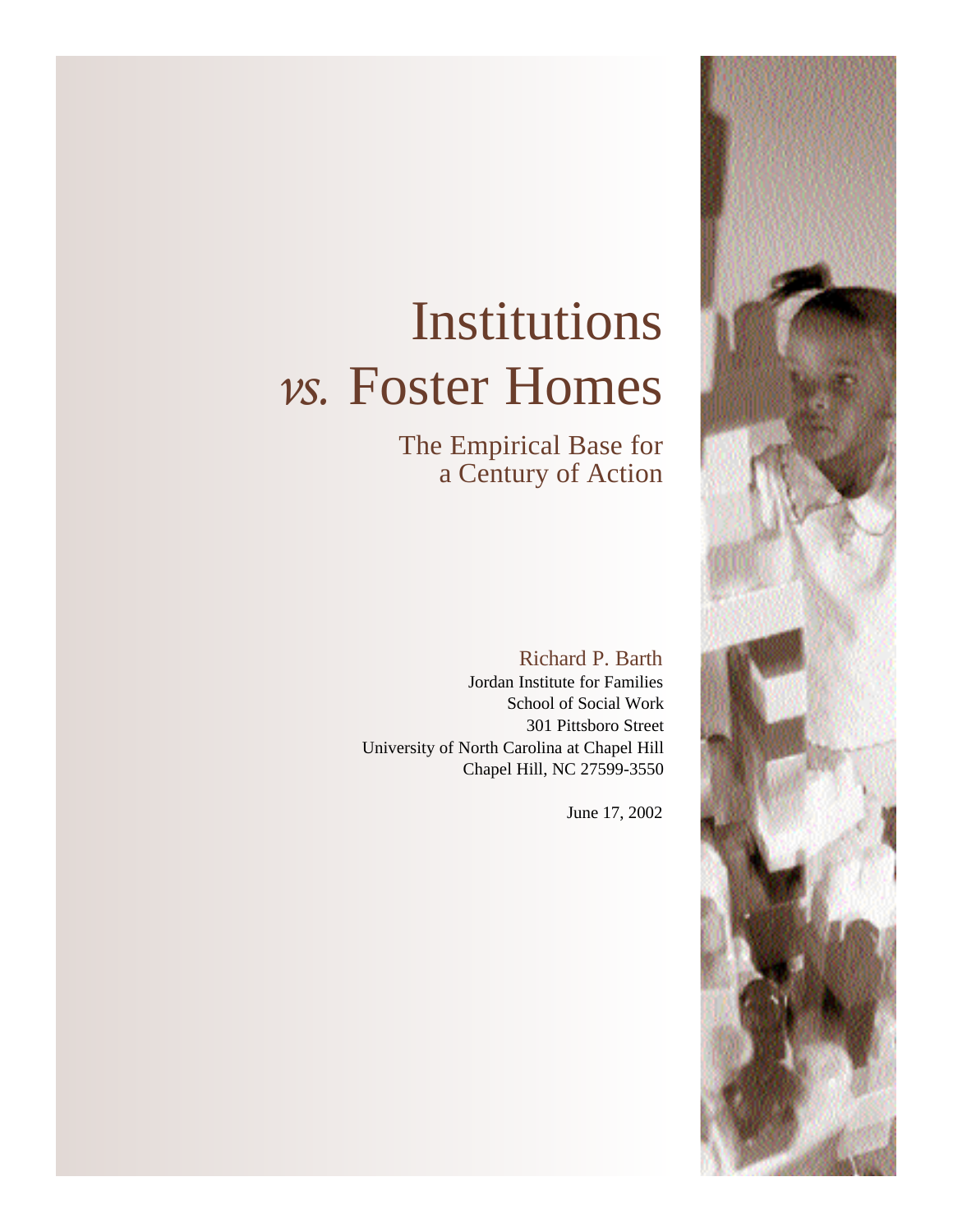# ACKNOWLEDGEMENTS AND CITATION INFORMATION

This report could not have been completed without the able assistance of C. Joy Stewart and Mercedes H. Moore. The report has been sharpened through discussions or correspondence with Neil Halfon, Carole Shauffer, and Joy Warren. I am grateful to the Youth Law Center and the Annie E. Casey Foundation. Points of view or opinions in this report are those of the author.

#### *The recommended citation for this report is*

Barth, R.P. (2002). Institutions vs. Foster Homes: The Empirical Base for the Second Century of Debate. Chapel Hill, NC: UNC, School of Social Work, Jordan Institute for Families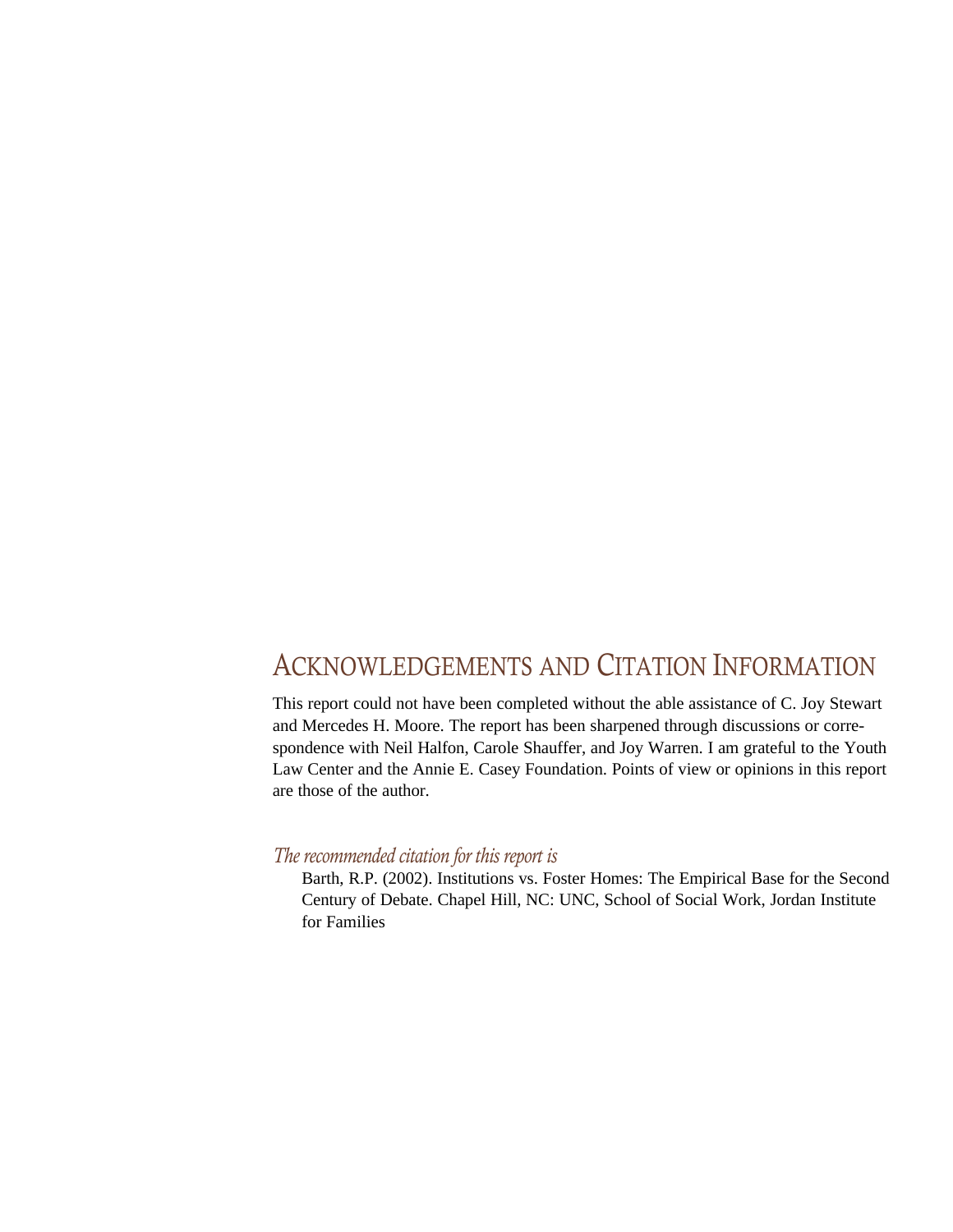# TABLE OF CONTENTS

| Section 1                                          |
|----------------------------------------------------|
|                                                    |
|                                                    |
| Background on Group Care and Placement Processes 3 |

| 1.2.1 How Different are Children in Institutional Care? 3                   |
|-----------------------------------------------------------------------------|
| 1.2.2 Children's Perception of Types of Out of Home Care 4                  |
| 1.2.3 Community-based Group Homes from the                                  |
|                                                                             |
| Social and Developmental Science Perspectives on Group Care 6               |
| <b>Critique of RTC Using Research on Therapist Efficacy and Parenting 6</b> |
| The Surgeon General's Report on Children's Mental Health 7                  |
|                                                                             |

# Section 2

| Group Care and Developmental Concerns for Young Children 15                                    |
|------------------------------------------------------------------------------------------------|
|                                                                                                |
|                                                                                                |
|                                                                                                |
|                                                                                                |
| Residential Mental Health Group Care for<br>Child-Welfare-Supervised Children in California 19 |
|                                                                                                |
|                                                                                                |
|                                                                                                |
|                                                                                                |
|                                                                                                |
|                                                                                                |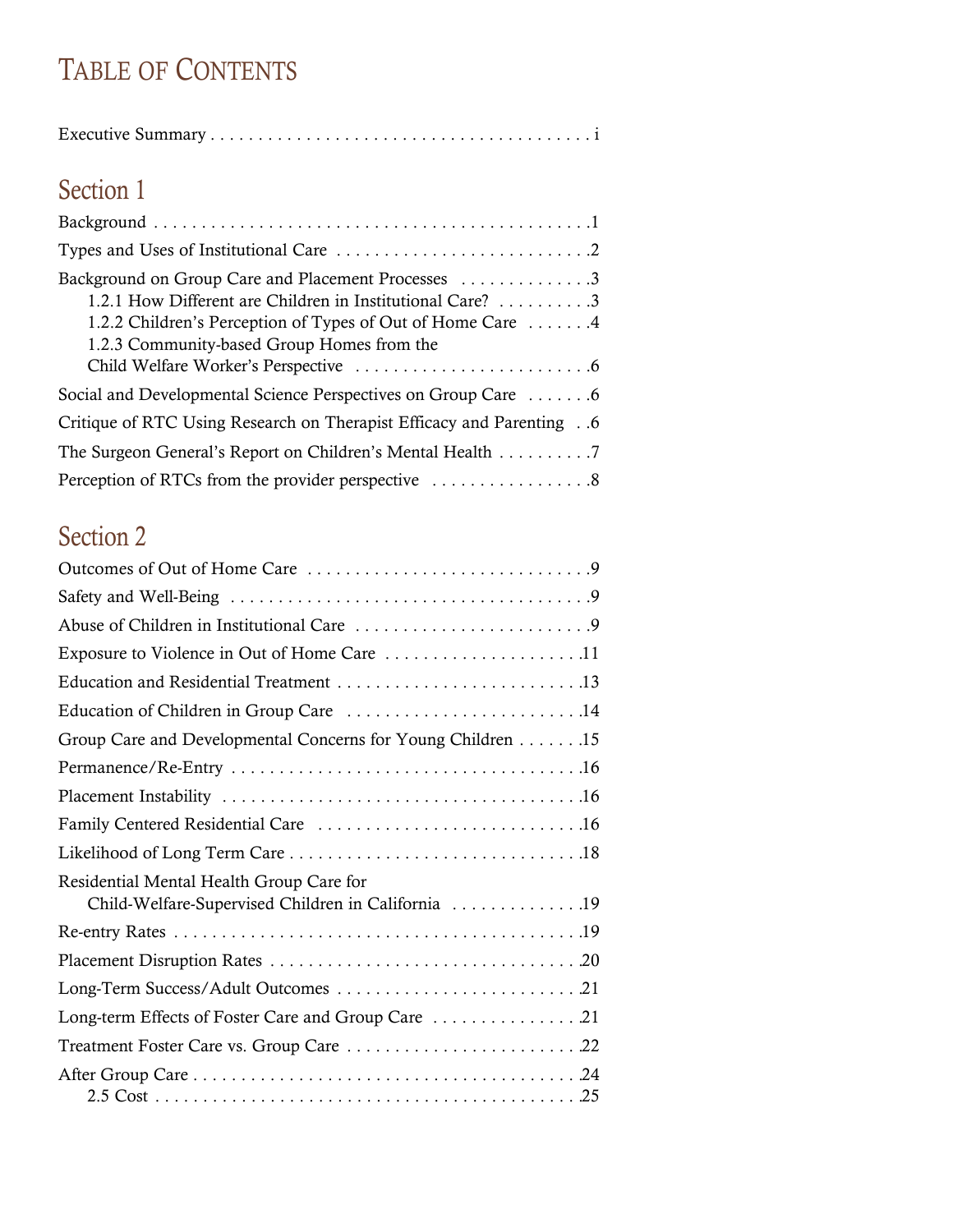# Section 3

| Alternatives To Group Care Should Be Pursued 26                |
|----------------------------------------------------------------|
| 3.1.1 Foster Care and Treatment Foster Care are More Desirable |
| and Efficient than Institutional Care 26                       |
| 3.1.2 Centralized Emergency Shelters are Not Necessary and     |
| are Likely to Be Inefficient 26                                |
| 3.1.3 An Alternative: Receiving Centers Plus Emergency         |
| Foster Care or Small Group Care 29                             |
| Special Problems that Group Care Can Help Solve 29             |
| 3.2.1 Youth Who Have Previously Run Away From Foster Care29    |
|                                                                |
| 3.2.3 Youth Who Are Stepping Down to Their Home from           |
|                                                                |
|                                                                |
|                                                                |
| Glossary of Types of Out-of-Home Care                          |

# LIST OF EXHIBITS

| Exhibit 1. Proportion of Clinical/Borderline Scores by Type of               |
|------------------------------------------------------------------------------|
| Exhibit 2. Perceptions of Children (ages 6 and Older) in                     |
| Exhibit 3. Caregivers by Age and Placement Type 10                           |
| Exhibit 4. Incidents Experienced by Children by Type of                      |
| Exhibit 5. Rate of Re-entry by Age and Placement Type $\dots \dots \dots 20$ |
| Exhibit 6. 1989-1995 Entries: First Spell Median Length of                   |
| Exhibit 7. 1988 -1991 Entries: Permanence Index at 4 Years by                |
| Exhibit 8. Functions and Performance of Forms of                             |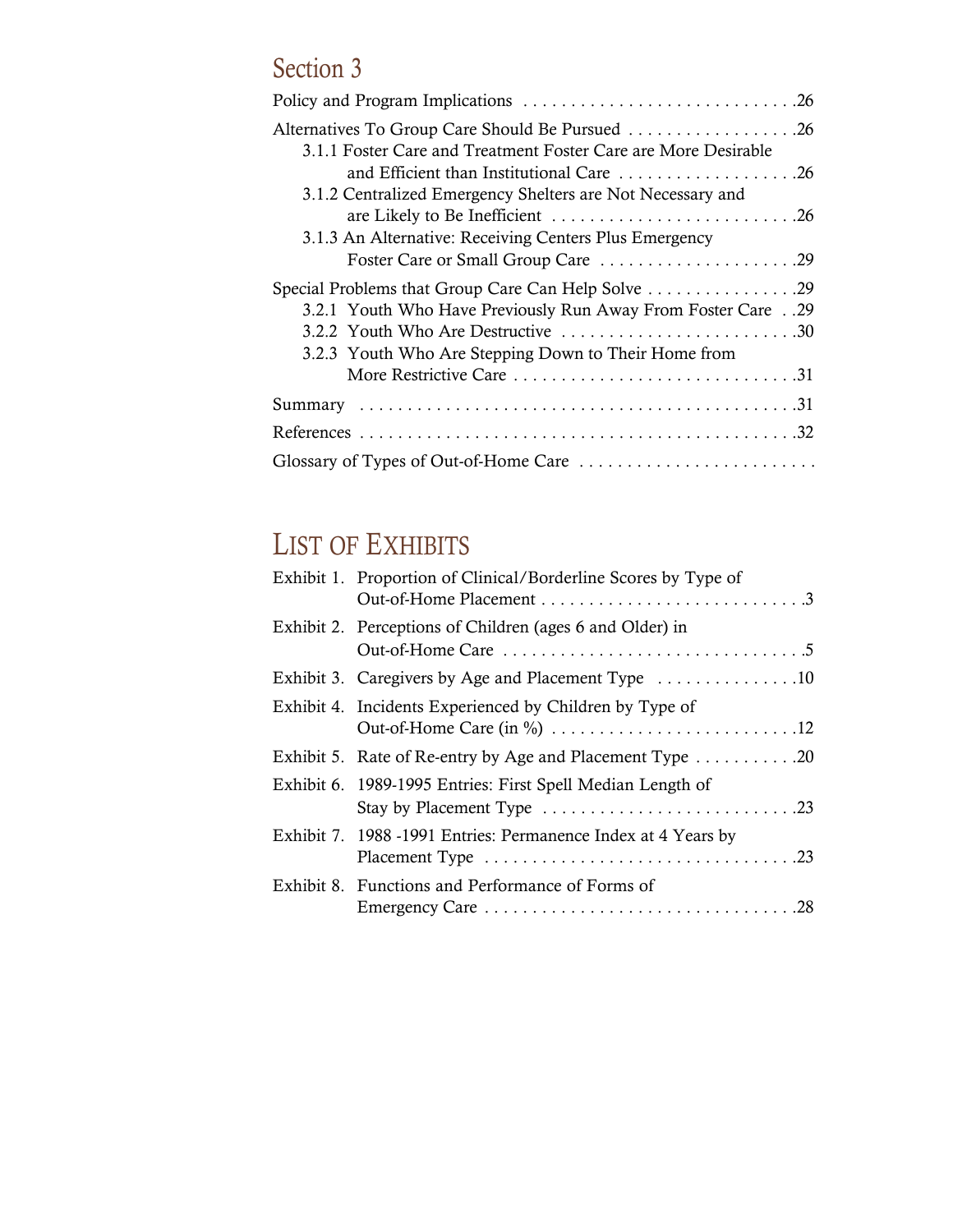# EXECUTIVE SUMMARY

 $\prod$ he debate about the role of institutional care vs. family-centered care is well into its second century. Institutional (or group) care has many forms and purposes, including serving as a component of the child welfare services system of care and as a treatment component of the children's mental health systems system of care. Within the child welfare role, institutional care may be used as a large or small shelter care facility, as a place for children to go when family care is not immediately available, and as a place where children go who have not been able to be maintained in foster family care. The varied roles of institutional care make an analysis of its efficacy difficult. This is made more difficult because of the lack of third-party studies of institutional care and, more generally, of out-of-home care.

#### *Children in Group Care*

One of the justifications for placing children in group care is that their behavior is substantially worse than could be managed in foster care. Recent evidence indicates that the children in group care are older and, in general, have more problems than children in kinship care of foster care. Yet, there are children served in foster care and kinship care who do not have significantly worse developmental and mental health conditions than children in group care.

#### *Perceptions of Group Care*

Because of the scarcity of research on the outcomes of different types of out of home care, perceptions of out of home care become a useful source of data. Children and youth have quite negative perceptions of group care (compared to foster care or kinship foster care). Even child welfare workers do not have uniformly positive views of the quality of community based group care, indicating that it is often poorly run. From the perspective of research on parenting and on efficacious mental health counseling, group care appears to have a low likelihood of being able to provide a powerful and positive intervention. The Surgeon General's Report on Children's Mental Health (US DHHS, 2000) confirms this theoretical analysis, finding little to recommend about group care. From the perspective of providers, however, residential treatment centers are quite successful at accepting children who come from, or would go to, higher levels of helping them step down to less restrictive settings.

#### *Outcomes of Out of Home Care*

This review considered four components of service outcomes: safety and well-being of children while in care, permanence/re-entry from care, long-term success of children in out of home care, and the costs of out of home care.

Children in institutional care may experience less chance of abuse or neglect while in care, although the rates of abuse of children in all forms of care are low. Children in group care almost certainly also have fewer interpersonal experiences that support their well-being, including the chance to develop close relationship with a significant individual who will make a lasting, legal commitment to them. These disadvantages of group care for developing relationship skills may hold for children of all ages, but are most clearly demonstrated for young children. For more than 50 years, a variety of studies have shown that young children fare better in family like settings than in institutional care.

Although educational problems are endemic to children in out-of-home care, these may be exacerbated for children in group care because such placements limit the options of children to be involved with such positive aspects of the schools as extra-curricular activities. The opportunity that group care programs have to provide educational instruction with greater individualized attention appears not to be consistently realized. This is in part because the high levels of structure make it very difficult to allow children to pursue their individual development in academic and extra-curricular activities.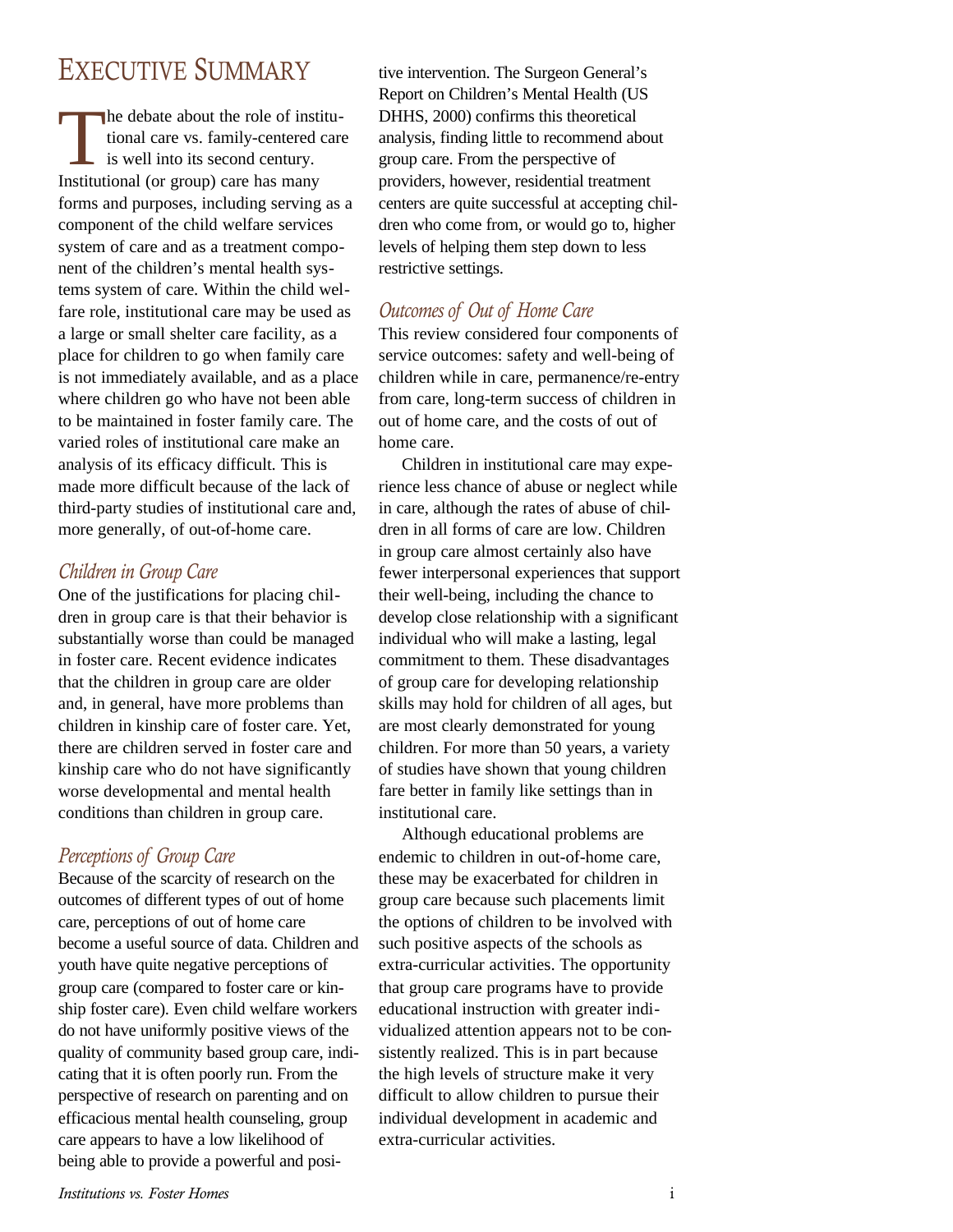#### *Placement Stability and Re-Entry*

There is little solid evidence about the stability of placements in different types of placements. Kinship care and treatment foster care may have lower placement disruption rates, although the evidence is difficult to interpret with confidence.Youth exiting from group care and from foster care are more likely to be reunified than children in kinship care. Children who leave group care to reunification have higher re-entry rates than children in other types of settings. Family-centered residential care is evolving as a component of the mental health services system of care, and appears to have a positive impact on the likelihood of a successful reunification.

#### *Long-Term Success/Adult Outcomes*

An important review of studies on the outcomes of out-of-home care indicates that young adults who have left group care are less successful than those who have left conventional care—a finding which is likely to be partially attributable to the selection of more troubled children into group care. Yet, recent evidence does indicate that the youth in group care and other forms of out of home care, at one year following placement, have poorer scores on developmental measures. Because of its structure and the expectation that group care will take total responsibility for the child (McKenzie, 1999), group care often fails to provide real life opportunities—like doing chores or preparing or purchasing food—that youth need to prepare for independent living.

#### *Cost*

The costs of institutional care far exceed those for foster care or treatment foster care. The difference in monthly cost can be 6 to 10 times as high as foster care and 2 to 3 times as high as treatment foster care. Since there is virtually no evidence that these additional expenditures result in better outcomes for children, there is no costbenefit justification for group care, when other placements are available.

## Policy and Program Implications

#### *Alternatives To Group Care Should Be Pursued*

Evidence from a few studies indicates that foster care and treatment foster care are more desirable and efficient than institutional care and their development should be treated as the priority of policy makers and program developers. The budgetary commitments to group care are substantially greater than they are to any other form of out of home care—a situation that should be examined and corrected in a variety of ways.

Centralized emergency shelters are not a necessary or efficient way to bring children into out-of-home care. Many municipalities have stopped using centralized emergency shelters and successfully provide entry into care on an emergency basis, provide comprehensive assessments of the children, and take care to make appropriate and safe placements into foster family homes. Receiving centers are a relatively new component of the child welfare services system of care that can supplement the traditional placement process in order to provide some of the functions of emergency shelters without the costs or risks. Other alternatives to shelters can be pursued.

#### *Special Problems Group Care Can Help Address*

Group care can provide services that may be more difficult to successfully provide for some special groups of youth. Youth who have previously run away from foster care may be more able to be served in a more remote or highly supervised setting. Youth who are destructive or self-destructive may also need a more restrictive setting, although some treatment foster homes can also serve this population of youth. Youth who are in process of stepping down to their home from more restrictive mental health or probation settings may benefit from a familycentered group setting until parental and community supports are in place.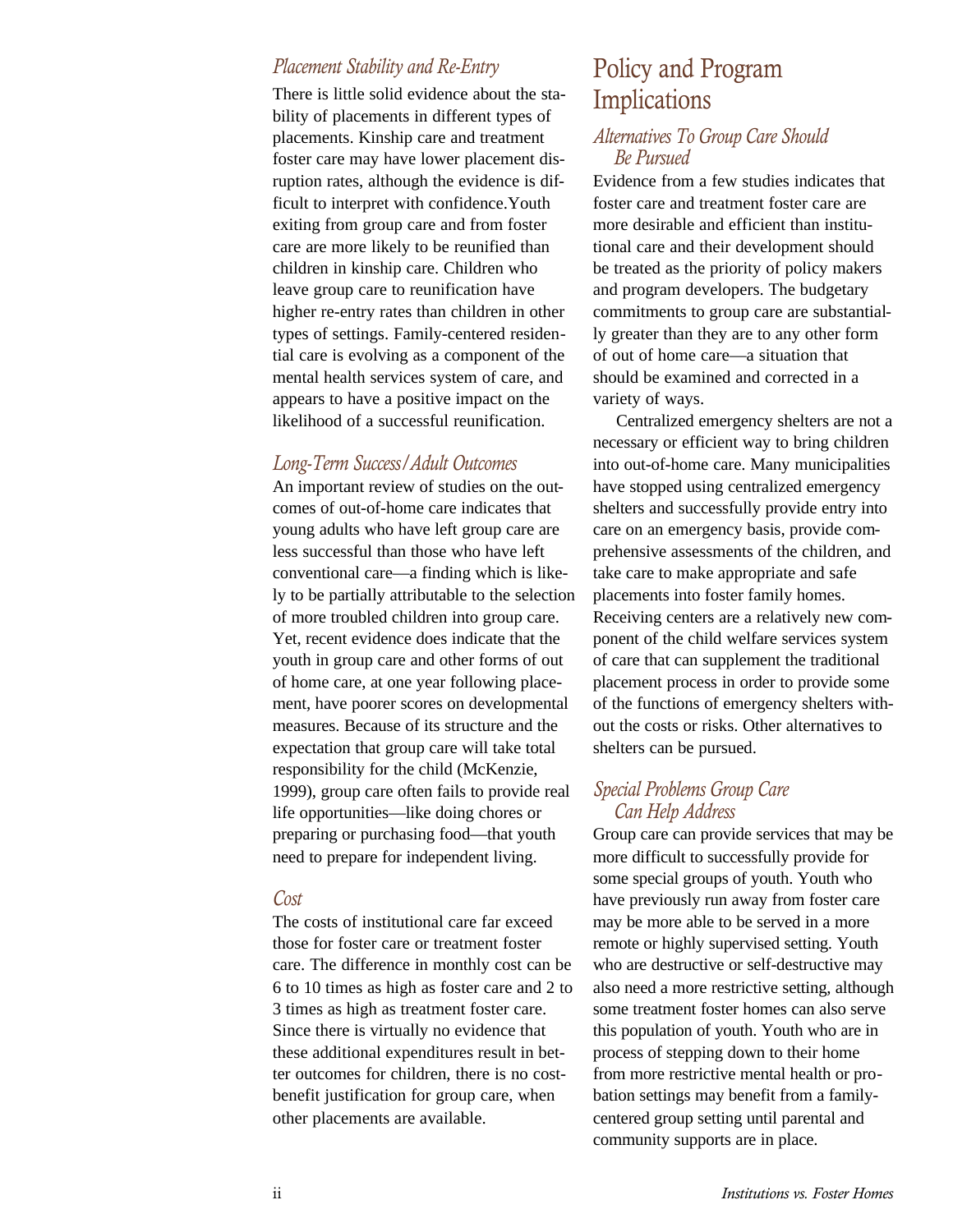#### *Summary*

Placement in group care settings is not an essential component of child welfare services systems of care for the vast majority of children. There is no substantial evidence to support the necessity or value of large centralized emergency shelters or residential treatment centers for most children involved with child welfare services. The costs of these placements are so much higher than other placements, yet their efficacy appears to be no greater. Therefore, their use cannot be justified on a cost-benefit basis if any other levels of care can provide a safe place for children.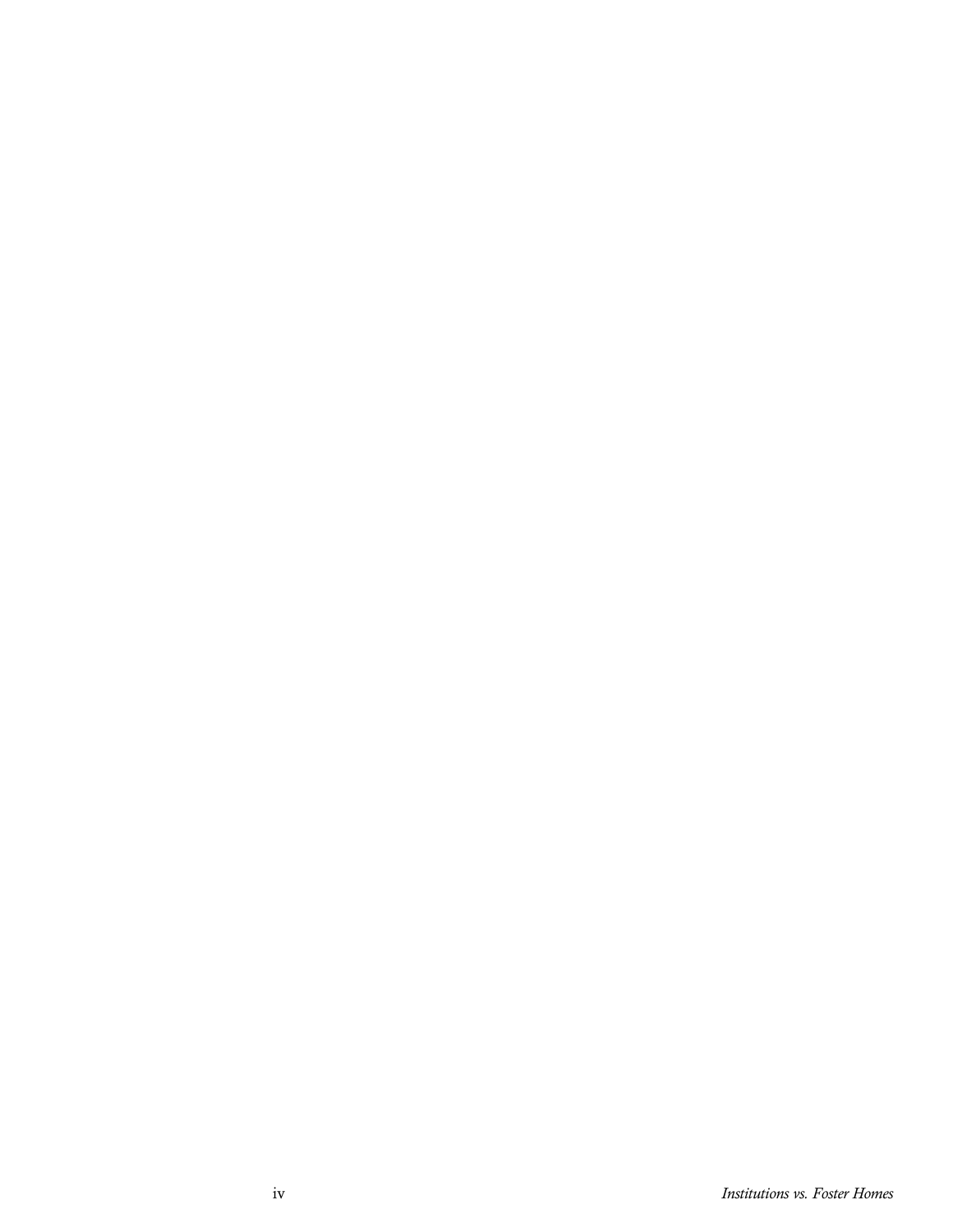# INSTITUTIONS VS. FOSTER HOMES THE EMPIRICAL BASE FOR A CENTURY OF ACTION

## Section 1.Background

Concerns about the role of inst<br>tional care for children are as<br>the institutions. More than a t<br>of a century ago, Wolins and Piliavin oncerns about the role of institutional care for children are as old as the institutions. More than a third (1964) summed up a century of debate on institutional care and foster care, indicating that there is a role for excellent institutional and foster care tailored to the needs of the children they serve. Since their important treatise, new evidence has emerged to reflect on this continued debate. The review is particularly important because of the continued, and possibly accelerating, challenges of finding enough qualified foster parents—since labor force participation and adoption by foster parents are pressuring the supply of foster parents.

The direct information on this question is very limited. There are almost no studies that rigorously compare outcomes for residential care and foster care among youth (cf. Chamberlain, 1998) and there are none that make that comparison for children in child welfare services (a very few studies look at this issue for children receiving mental health or juvenile justice services). There are studies that loosely compare outcomes for children who emancipated from care after spending substantial time in group care vs. foster home care (reviewed by McDonald, et al., 1996) but those studies fail to adequately address the selection bias—the evidence that youth who reside in group care have more problems than youth in foster care. Almost nothing has been done to address the results of placing younger children in group care, although several states have now constrain this practice (e.g., California and Wisconsin), based on the developmental theory that young children should have the chance to develop relationships with a primary caregiver rather than with shifts of child care workers (Berrick, et. al., 1997).

Still, questions continue to arise about the benefits of group home care vs. foster

care. For example, in 2001, Colorado and Florida entertained legislative initiatives to give placement in group care far greater likelihood for children who were experiencing some foster care placement instability. The apparent rationale for these proposals is that group care is more stable, at least for children who are experiencing some placement instability, than foster care and that group care is safer than foster care (because there are typically more licensing regulations that govern group care).

In this discussion all of institutional care will be treated as conceptually related because it is primarily provided by shifts of unrelated caregivers. Yet this analysis will be more useful by optimizing the level of detail that is available, because group care provided at the entry into foster care is likely to have a different form and significance from group care provided much later in a child's placement career. The paper will endeavor to make distinctions between "shelter care" (which is planned to be short-term and transitional with primary goals of protection and assessment, see the glossary) and "residential care/group care" (which is intended to provide shelter and change behavior). Although there are likely to be important differences in service delivery between larger campus-based institutions and smaller (6–8 bed) communitybased group homes and institutions with and without their own nonpublic schools, there is virtually no research that makes these distinctions.

This analysis necessarily considers placements or services that are alternatives or supplements to foster care and to group care. These include kinship foster care, treatment/specialized foster care and receiving centers, which inform this debate because they represent important alternatives to the standard approaches to placement. (These are also briefly described in the Glossary.) For the most part, the research on institutional care does not dis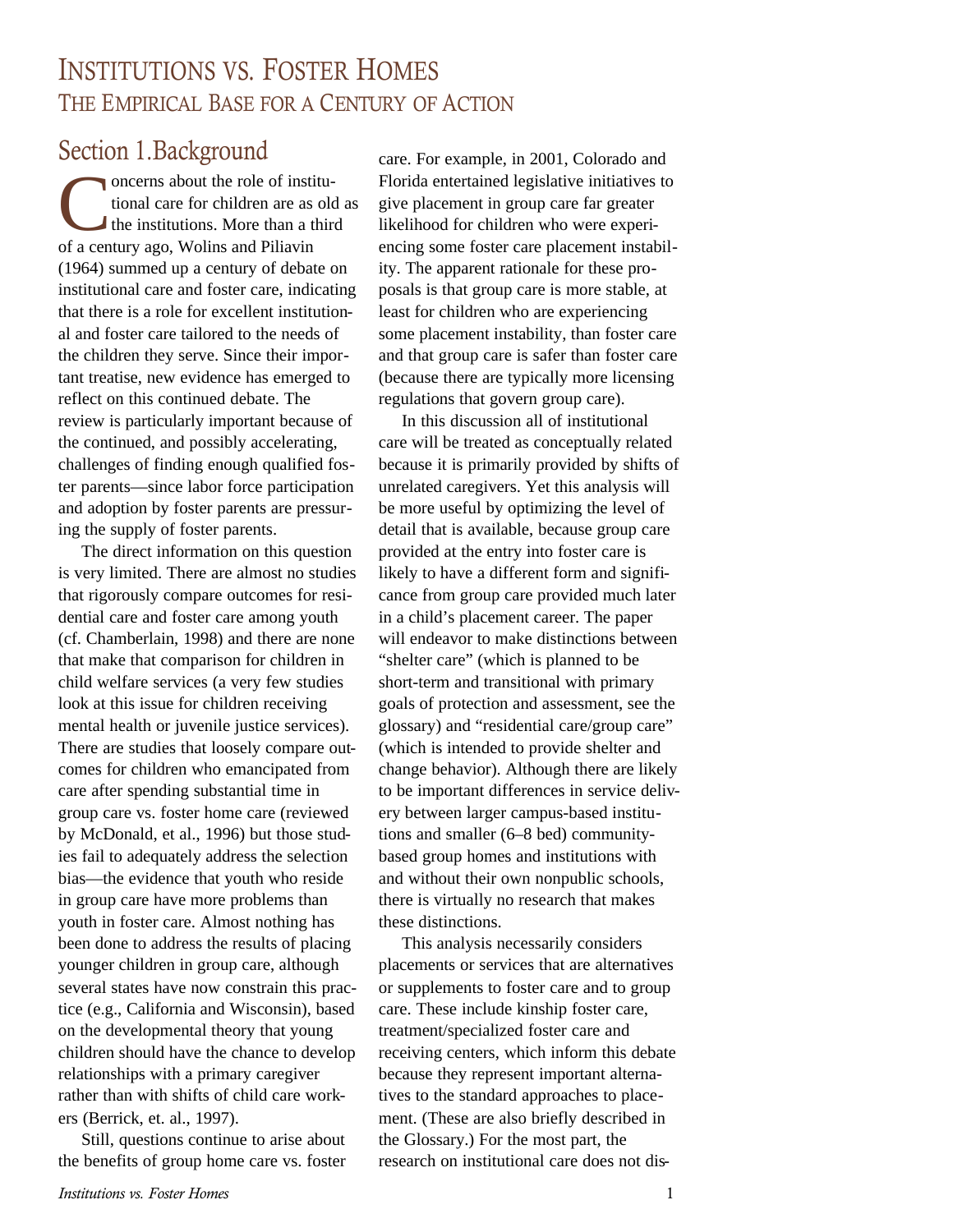tinguish between small and large institutional care arrangements. One exception involves several program specific studies conducted at larger residential treatment centers (RTCs). In a very few studies, when there is information that the data were collected with regard to smaller community-based group homes, this distinction is preserved in this report. Otherwise, the terms "Institutional Care" and "Group Care" are used to discuss the general phenomena of placements that have shift care provided by adults who are unrelated to each other or the children in their residence.

#### *1.1 Types and Uses of Institutional Care*

The many forms and uses of institutional care present substantial challenges to contrasting the role and functioning of institutional care with other forms of out of home care. In many cases, children will pass through a "children's shelter" in route to another kind of more family like care. These stays may only be a few hours or days, but may also last as much as a month or year. A primary reason for originating this review is concern about the use of large group care facilities for emergency shelter—a practice abandoned in many jurisdictions, in favor of using smaller units of care like foster homes or communitybased group homes. Because shelter care has received the least of the little research done on group care, many of the conclusions from this report will have to rely on inferences from other tangential sources of evidence to the shelter care debate.

In many municipalities, group care is principally intended to provide intensive mental health services, replete with consistent and high quality psychopharmacological therapeutic interventions and is used as a placement of last resort. In other communities, group care is more often than not the first placement after entering care (Webster, 1999). Much of the critique of group care—most notably, in the Surgeon General's report on children's mental health (U.S. DHHS, 2000) is a critique of group care's role in mental health services.

Group care may be used in some other way—neither very therapeutic nor shortterm. In such instances, group care use may be for children without mental health problems who are assigned to group care because no foster care placement was immediately available or developed (Fisher, 2001). We do not know how often this occurs, but the evidence from recent studies indicates that many children are in group care with levels of problems that are not very different from children, of the same age, who are in foster care or kinship foster care. This suggests that the decision to place a child in group care was not entirely or largely based on the youth's need for treatment or a more restrictive setting. Some of these findings are reviewed, next.

#### *1.2 Background on Group Care and Placement Processes*

This section provides background information about the children in group care and family foster care. The perspectives of four key stakeholders—children, child welfare workers, researchers, and residential treatment providers—are also described. Each of these analyses stands on a very small research platform.

#### *1.2.1 How Different Are Children in Institutional Care?*

Some of the rationale for use of group care as part of the child welfare services continuum of care is based on the assumption that children who are in group care are different than children in other settings. Although they are clearly older than other children, the evidence that they have worse behavior is less clear (NSCAW, 2002). In the NSCAW sample of children in out of home care for one year, children in group care at the time of the assessment had significantly more behavioral and cognitive scores in the borderline or clinical range (see Exhibit 1). This appears, however, to be so because the group care setting provides care for older children. After controlling for age, children in group care do not appear to have higher clinical scores than children of the same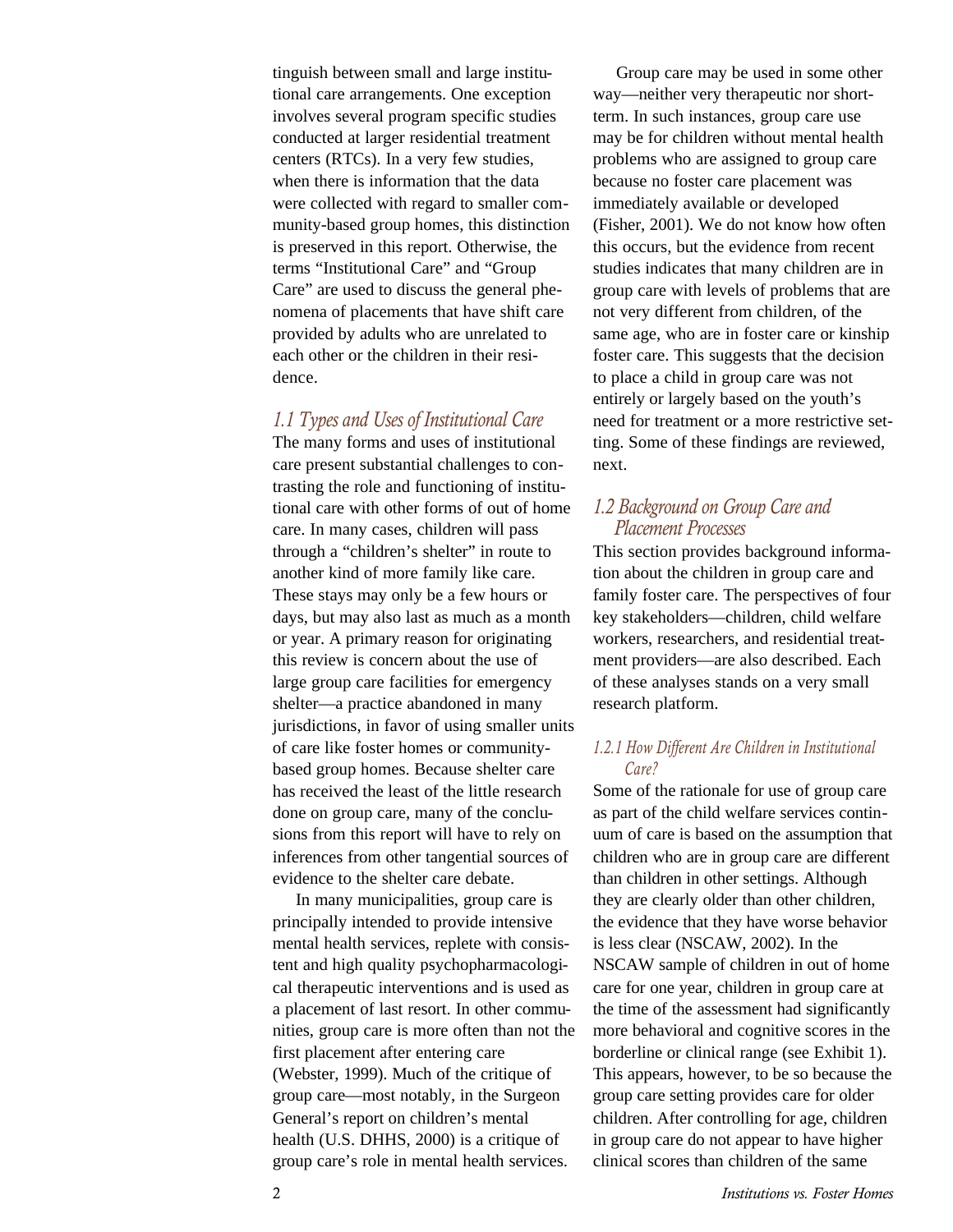age who experienced the same abuse types and who now reside in kinship or non-kinship care.

The NSCAW (2002) report also compares the scores of all the children in the sample (n=727) to each other by convert-

ing their measures to z-scores. Z-scores have a mean of zero and a standard deviation of 1. Z-scores were worse for youth in group care (Mean  $= -0.42$ ) than for those in foster homes (-.09) or kinship care (.19). This analysis complements the one depicted in Exhibit 1, which is based on scores that compare the children to test norms. Using z-scores shows that children in group care are scoring substantially worse on standardized measures from other children in the study. Another difference between children in group home care is that these children are 3.5 Xs more likely to have experienced sexual abuse (27%) than children who reside in foster care or kinship care.

A regression analysis that controls for age, ethnicity, and the proportion of clinical scores shows that children with higher proportions of clinical scores are more likely to be in group care  $(p<.01)$ . That this is true even after just one-year in care supports Webster's (1999) findings that many children do not work their way into group care after long spells in foster care. Children in group care are somewhat more troubled than other children in out-of-home care, although the overall level of problems shown by children in other out of home care settings is also substantial. Many children who have a range of social, cognitive, and behavioral problems are also in kinship care and foster care. These findings do not buffer the interpretations made by others (see for example, McDonald, Allen, Westerfelt, & Piliavin, 1996) that the poorer outcomes of children who age out of group care are attributable to the kind of care that they are in rather than worse con-



duct prior to or while in group care. These findings are consistent with other studies indicating higher levels of problems experienced by children who leave group home care (Pecora, Whittaker, Maluccio, & Barth, 2000).

The NSCAW (2002) data also showed that children in group home care were significantly more likely to receive mental health services than children in kinship care or foster care (when age, level of problems, and other factors were controlled). Among the children in group home care, 61% were receiving some form of specialty mental health services (other than the group care itself) whereas the proportions for children in foster care and kinship care were 28% and 13 %, respectively. [Of particular note, children in group care are significantly more likely  $(p<.01)$  to have been served in a psychiatric hospital or unit.] A multivariate analysis that controls for age, gender, race, clinical scores, and type of abuse determines that children in group home care are more than 3Xs more likely to receive specialty mental health than children in foster care and 7Xs more likely than children in kinship care.

#### *1.2.2 Children's Perception of Types of Out of Home Care*

Little effort has been made to compare the perspectives of children about their living arrangements. In the National Survey of Child and Adolescent Well-Being, children 6 and older and in care for about one year were asked for their view about out of home care. Children living for one year in out-of-home care are generally satisfied with their living arrangements and schools, *Exhibit 1 Proportion of Clinical/Borderline Scores by Type of Out-of-Home Placement*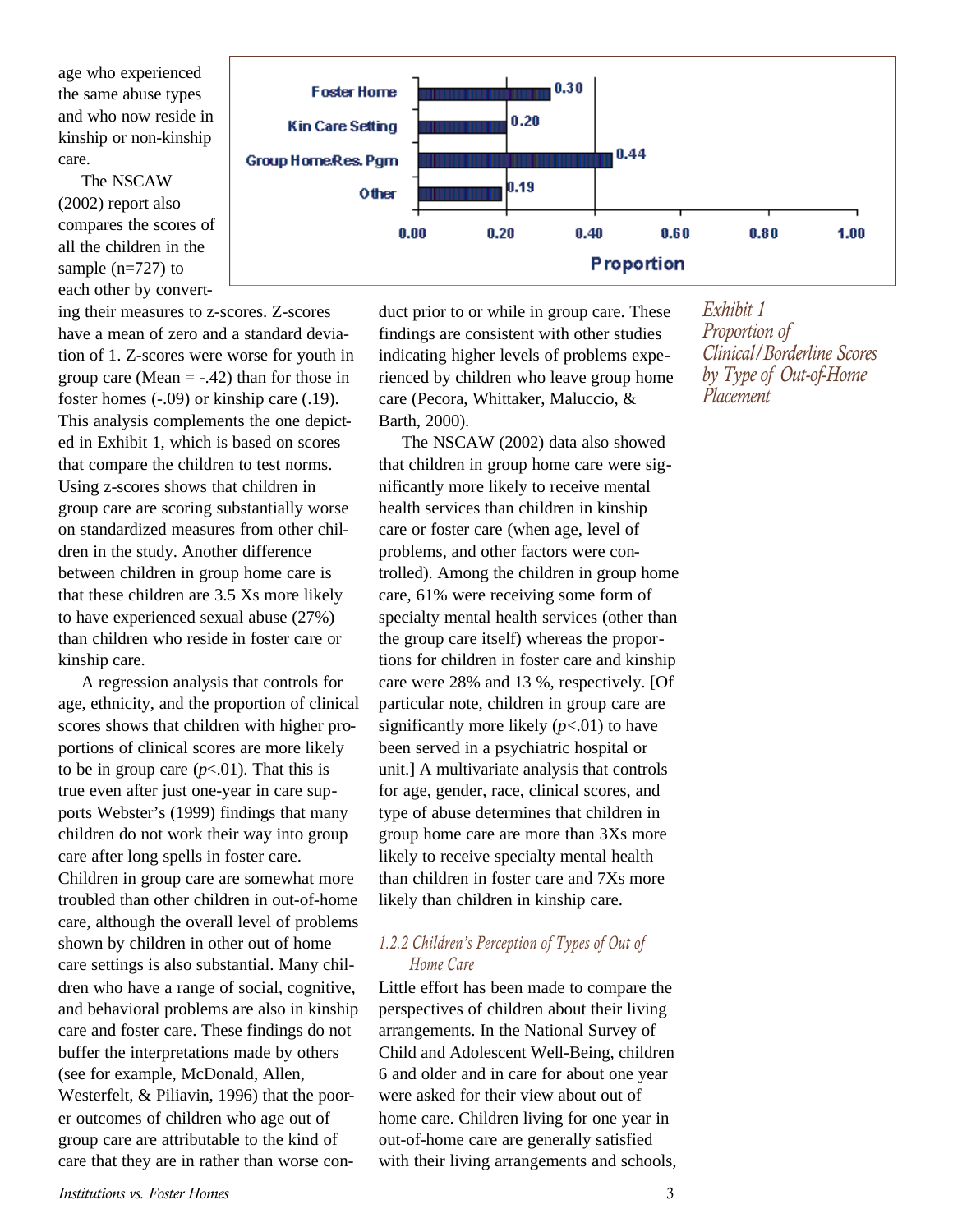although children residing in group care appear to have different perceptions in several ways. First, they are almost 4 times as likely as those in non-kin foster homes and 10 times as likely as those in kinship care to report that they do not like the people with whom they are living (*p*<.05 and *p*<.01, respectively). They are more likely to report never seeing their biological father or mother (OR = 5.13,  $p<0.05$ ; OR = 4.19,  $p<.01$ ). From these analyses it can be inferred that children in group care differ significantly from children both in kinship care arrangements and those in foster care with non-kin. Those in group care are less positive about their experience than children in the other two arrangements.

Children in group care and foster care reported seeing their family members less than children in kinship care. Children in foster care were three times as likely to report seeing their biological mother less

|                                                          | Foster      | Kinship     | Group       |              |
|----------------------------------------------------------|-------------|-------------|-------------|--------------|
| <b>Family Visits</b>                                     | Care $(\%)$ | Care $(\%)$ | Care $(\%)$ | Total $(\%)$ |
| Contact with Mom $<$ twice per month e, f                | 69          | 39          | 73          | 60           |
| Desires more contact with Mom                            | 71          | 56          | 65          | 65           |
| Contact with Dad < twice per month c                     | 74          | 26          | 92          | 73           |
| Desires more contact with Dad                            | 68          | 46          | 73          | 60           |
| Desires more contact with siblings                       | 77          | 84          | 71          | 77           |
| Family visits are frequently cancelled. c,d              | 28          | 29          | 60          | 34           |
| Child frequently misses family b                         | 84          | 66          | 78          | 78           |
| View of current placement (% yes)                        |             |             |             |              |
| Child likes who they are living with a,f                 | 91          | 97          | 73          | 90           |
| Feels like part of the family                            | 90          | 95          | 96          | 92           |
| Wants this home as a permanent home a,f                  | 50          | 65          | 22          | 50           |
| Child has tried to runaway from the home b, f*           | 11          | 10          | 15          | 11           |
| Child wants caregiver to adopt them                      | 39          | 33          | 30          | 36           |
| Child moved to a different neighborhood                  | 89          | 83          | 91          | 87           |
| Neighborhood is better/worse than previous               | 55          | 56          | 47          | 54           |
| Child goes to a different school                         | 87          | 76          | 88          | 84           |
| New school is better/worse than previous                 | 61          | 51          | 62          | 59           |
| Hopes for the future                                     |             |             |             |              |
| Believes they will live with their parents again         | 57          | 61          | 61          | 58           |
| Believes living with parents will be different this time | 72          | 77          | 76          | 74           |

#### *Exhibit 2: Perceptions of Children in Out of Home Care (N=320)*

 $*N$  = actual n in each cell; percentages are weighted percentages

a Comparison between foster care and group care significant at .05.

b Comparison between foster and kinship care significant at .05.

c Comparison between kinship care and group care significant at .05.

d Comparison between foster care and group care significant at .01.

e Comparison between foster and kinship care significant at .01. (not used)

f Comparison between kinship care and group care significant at .01.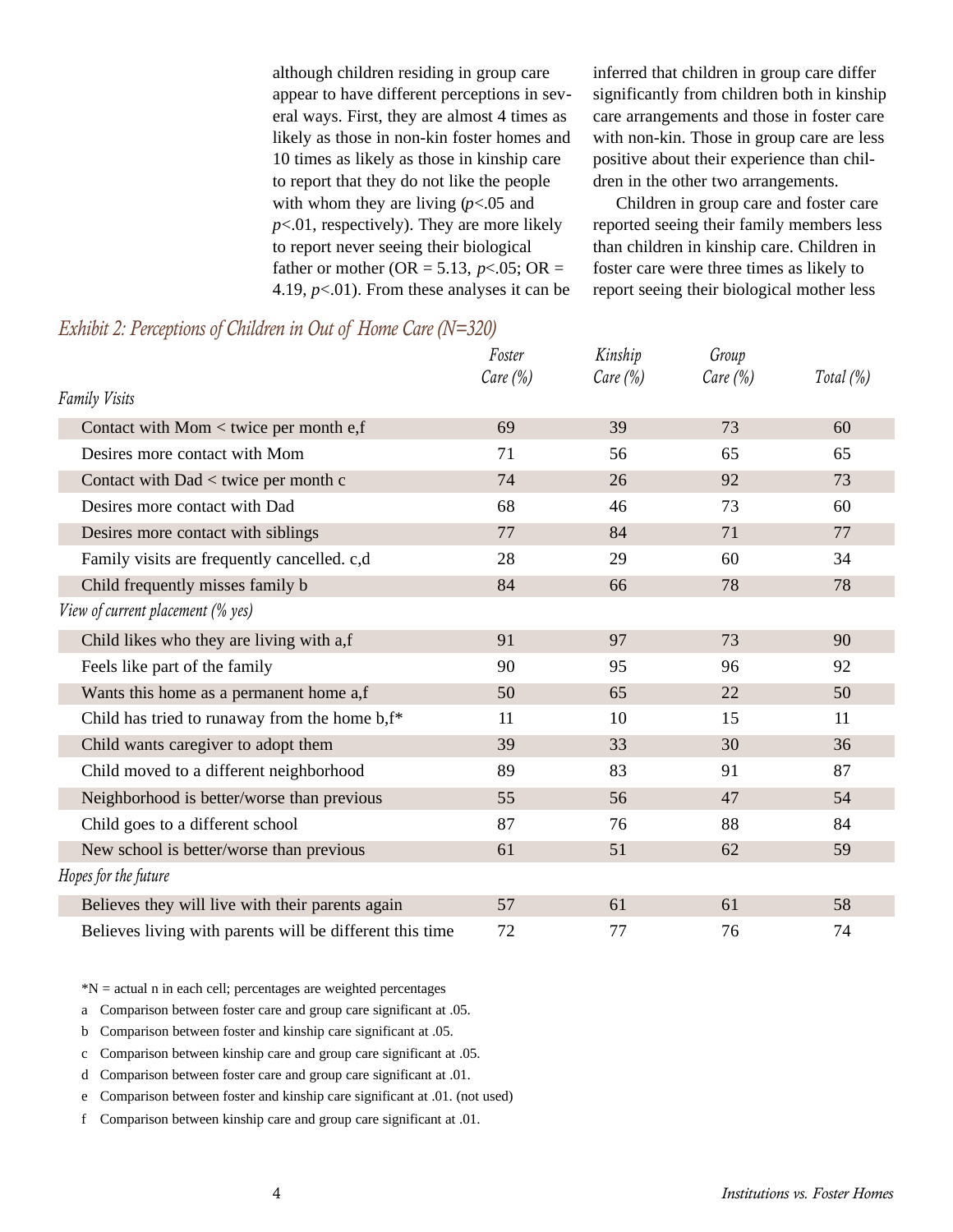than once each month as children in foster care  $(p<.01)$ . Children in group care were four times as likely to report seeing their biological mother less than once each month as children in kinship care  $(p<.01)$ . Children in group care were five times as likely as children in kinship care to report seeing their biological fathers less than once each month (*p*<.05). Finally, children in group care are more likely to report visits being cancelled frequently than are children in non-kin or kinship foster homes  $(OR = 3.83, p < 0.01).$ 

#### *1.2.3 Community-Based Group Homes from the Child Welfare Worker's Perspective*

Child welfare workers have not been given many chances to describe their experiences with group care. Informally, this author has heard that children may get placed into group care because there is less uncertainty about the level of supervision and caregiving. Yet, some recent information indicates that child welfare workers have concerns about community level group care, although these have rarely been probed. Choice et al. (2000) conducted focus groups with child welfare placement specialists at the Alameda County Social Services Department in California. When asked about local group homes (generally six-bed homes), participants responded that the quality of care for these homes was low. Participants pointed to the lack of trained staff, as evidenced by this statement: "You can't tell who are the kids and who are the staff" (p. 23).

Participants mentioned some of the homes' neglect of children's needs, for example a situation was given in which homes said they had no money to buy clothes for the children. Participants said they thought this resulted from misunderstanding of the use of clothing allowance funds, in which homes thought the county should pay for clothes and the county maintained that they included the allowance in the board rate. Participants complained about the physical conditions of the homes, for example one person described some group homes as "uninviting, horrible, like a crack house" (Choice et al., 2000, p. 23).

Despite group homes supposing to offer a higher level of care in comparison to other placements, participants saw them as warehouses or shelters for children. One participant did claim that there are some very good group homes, but this point was not expounded. These findings have to be carefully interpreted because of the small number of respondents and because only one county is represented. Still, they indicate that there is reason for concern about the assumption that group care provides a consistent and high quality environment (and that there is substantial need to collect information from child welfare workers about group care).

#### *1.2.4 Social and Developmental Science Perspectives on Group Care*

The work of understanding the effectiveness of group care in children's services has recently been complemented by analyses of related information from the literature on effective therapy, effective parenting, and effective children's mental health services.

#### *1.2.4.1 Critique of RTC Using Research on Therapist Efficacy and Parenting.*

Given the absence of research on the characteristics and outcomes of institutional care, we are left to deduce the likelihood that institutional care will be effective from understanding the components of care and their association to other research. Shealy (1995) applied the findings of psychotherapy literature and the parenting literature to the characteristics or residential care to generate hunches about the likely efficacy of residential care. According to Shealy, these workers are neither "parents nor therapists, but appear to appear to perform both of these roles as 'therapeutic parents'" (p. 565). He proposed a model based upon therapist efficacy and research on effective parenting. Shealy explained that the rationale behind therapeutic parenting is that children in youth facilities are often the product of disturbed parenting behavior.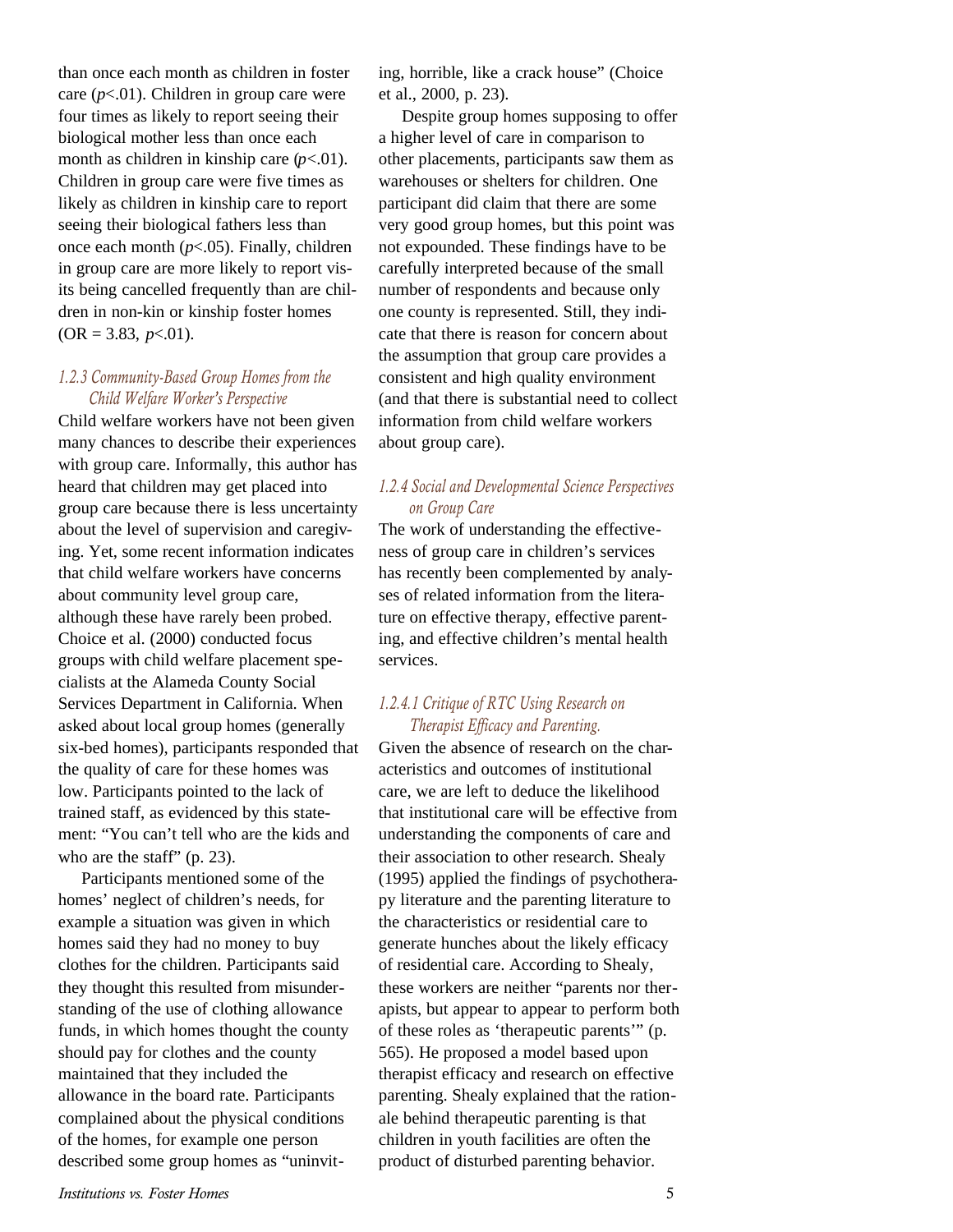Thus, youth care workers should not exhibit similar harmful conduct and should exhibit healing aspects of successful therapies. According to this analysis, factors commonly associated with therapist efficacy, including unconditional positive regard, empathy, interest in helping, firm, and nurturing, should also be evident in the behavior of residential caregivers if their work is to be effective. According to the therapy literature, these are the behaviors that residential care providers should exhibit. Parent behaviors associated with psychopathology in offspring included hostility, criticism, mixed messages, blurred boundaries, and rigidity, among others. According to the therapeutic parenting model, these are the behaviors child workers should not exhibit.

Can residential child care workers live up to these therapeutic and parenting standards? According to Shealy's data collection (from observations, interviews, personal testimonials, and research on child care), there is no reason to assume that they will necessarily provide any better parenting than the children's original parents or will be able to consistently provide therapeutic interventions. Whereas the capacity exists for better care by youth workers than by parents, this is made unlikely by their selection, inadequate compensation, and inadequate training.

#### *1.2.4.2 The Surgeon General's Report on Children's Mental Health.*

An extensive review of the literature on group care as an element of mental health services by some of the nation's leading children's mental health researchers has been described in the recent Surgeon General's report (U.S. DHHS, 2000). (See, also, Hoagwood, Burns, Burns, Kiser, Ringeisen , & Schoenwald, 2001, for an extensive and confirming review of this literature.) The report indicates that residential treatment has not shown substantial benefit to children and youth with mental health problems and hints at the possibility that residential treatment may have adverse effects because of the contagion of problem behavior from one child to another. The report concludes that for youth who manifest severe emotional or behavioral disorders, the positive evidence for home- and community-based treatments (e.g., multisystemic therapy, intensive case management, treatment foster care) contrasts sharply with the traditional forms of institutional care, which can have deleterious consequences. Even for youth in danger of hurting themselves (suicidal, runaways, and so forth), brief hospitalization or intensive community-based services may be a more apt intervention than RTC. For example, Henggeler et al. (1999) have shown that children randomly assigned to community treatment or inpatient hospitalization have better outcomes if served in the community.

Yet, some favorable findings have emerged from residential care programs that meet the best standards of care. These attributes of more successful residential care inlcude: "family involvement, supervision and support by caring adults, a skillfocused curriculum, service coordination, development of individual treatment plans, positive peer influence, enforcement strict code of discipline, building self-esteem, family-like atmosphere, and planning and support for post-program life (GAO, 1994; Whittaker, 2000).

The Surgeon General's report cited three controlled studies that buttress the argument that residential treatment is no better than community-treatment. Weinstein (1984) conducted an evaluation of adolescent males in Project Re-Education (Re-Ed), a residential program with teacher-counselors (with the aid of mental health specialist) who provide therapeutic services to the children and their families. Adolescents showed improvement in self-esteem, impulsivity, and internal control versus a non-treated, comparison group. The 1988 follow-up study revealed that the adolescents maintained the improvements at 6 months post discharge, however community factors at admission (family and school situation, community support) were more predictive of outcomes than client factors (age, IQ, school achieve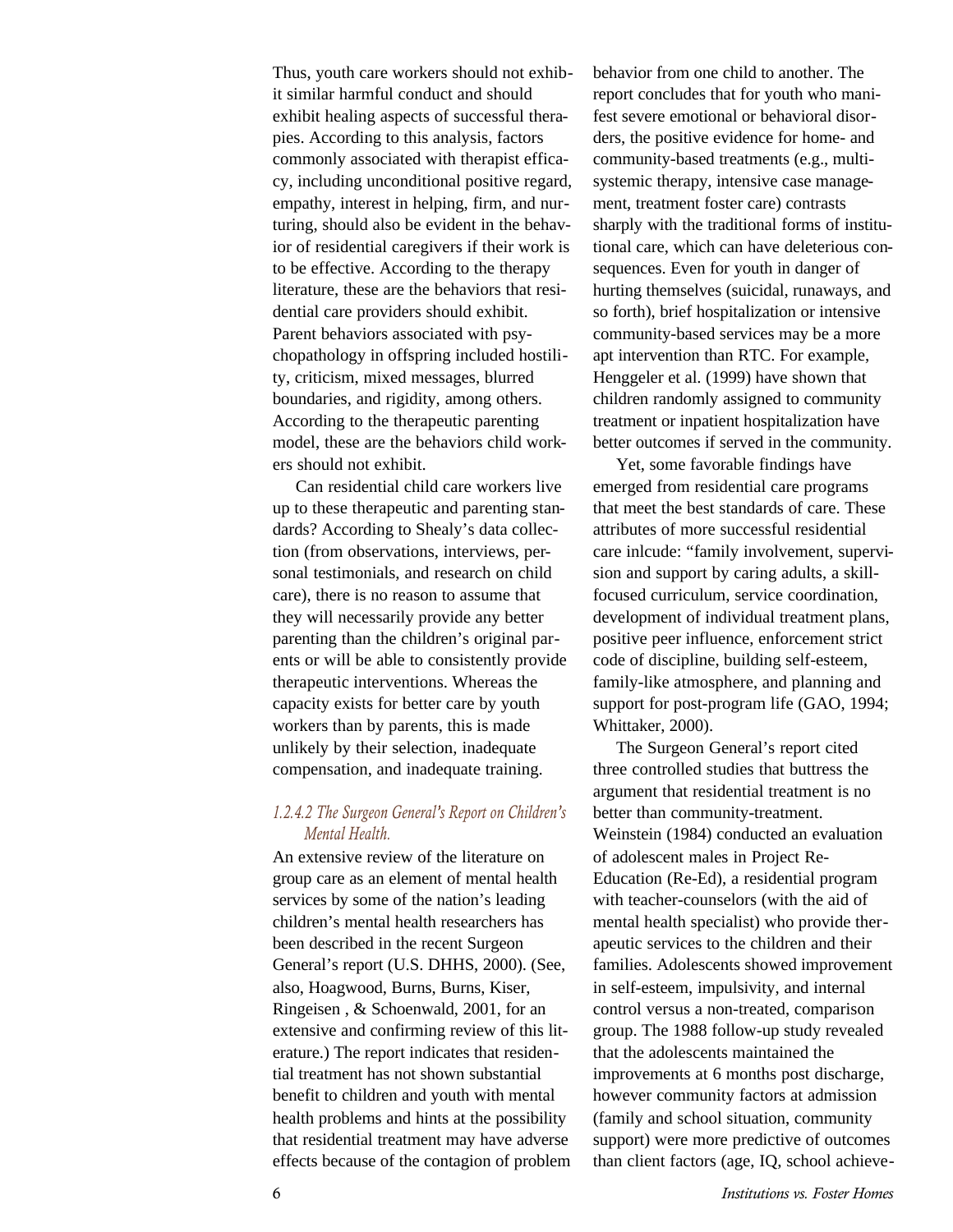ment, diagnosis); therefore, community interventions may have been just as effective as the residential program. Another controlled study, Rubenstein et al. (1978), compared RTC with a therapeutic foster care program. The therapeutic program proved just as effective, but the residential program cost twice as much.

Findings for uncontrolled studies showed that most children (60 to 80%) show improvement in clinical status, academics, and peer relations, among others. Several recent studies have confirmed these findings, indicating that the maintenance of improvement is linked to family involvement during treatment and environmental support after discharge (Hooper, Murphy, Devaney, & Hultman, 2000; Leichtmann, Leichtmann, Barber, & Neese, 2001; Lewis, 1988; Wells, 1991).

In summary, youth who are placed in RTCs clearly constitute a difficult population to treat effectively. The outcomes of not providing residential care are generally unknown, although when community base services are available, they provide outcomes that are equivalent, at least . Transferring gains from a residential setting back into the community is unlikely to occur without clear coordination between RTC staff and community services, particularly schools, medical care, or community clinics. Typically, this type of coordination or aftercare service is not available upon discharge. Given the limitations of current research, it is premature to endorse the effectiveness of residential treatment even for the most troubled adolescents. Moreover, research is needed to identify those groups of children and adolescents for whom the benefits of residential care outweigh the potential risks and to better understand whether placing younger children into residential treatment programs can result in untoward outcomes due to their greater exposure to older peers.

#### *1.2.5 Perception of RTCs From the Provider Perspective*

Since so little is known about the outcomes of residential care, and there is a general

perception among social scientists that residential care is not effective, residential care providers have endeavored to remedy this by conducting their own research. The Child Welfare League of America has launched the "Legacy Project" and a national survey was recently completed by the American Association of Children's Residential Centers (AACRC, 2000) to track children's services outcomes in residential treatment centers (RTCs). Ninetysix RTCs across 33 states and Canada completed the survey; these facilities had an average bed capacity exceeding 75 beds.

Results from the survey indicated that RTCs served more boys (68%) than girls (32%). Minorities made up a disproportionate share of the client caseload with 30% African-American and 10% Hispanic (whites made up 52% of the caseload, with the remaining children having other racial and ethnic designations). Common reasons for being placed in the facility included (in order of frequency): severe emotional disturbance (clinical depression, PTSD, anxiety disorders, and so forth); aggressive/violent behaviors; family/school/community problems; and physical, sexual, or emotional maltreatment. Prior to placement in this residential facility, 6 out of 10 children were in a congregate care setting (e.g., a group home, another RTC, or juvenile detention). Over half of referrals to RTCs come from state departments of social services and 70% of funding for RTCs comes from social services.

About two out of three RTCs said they provided after care services (case management, family support, and outpatient services), but funding was problematic for these services. Most of the RTCs in the study offered a variety of medical/psychiatric, psychological, academic and health education service. Services not often provided were detoxification (0% provided), respite care (24% provided), job placement (26%), intensive in-home support (27%), and transitional aftercare group (36%), among others.

The AACRC study found evidence of achievement of a key indicator of suc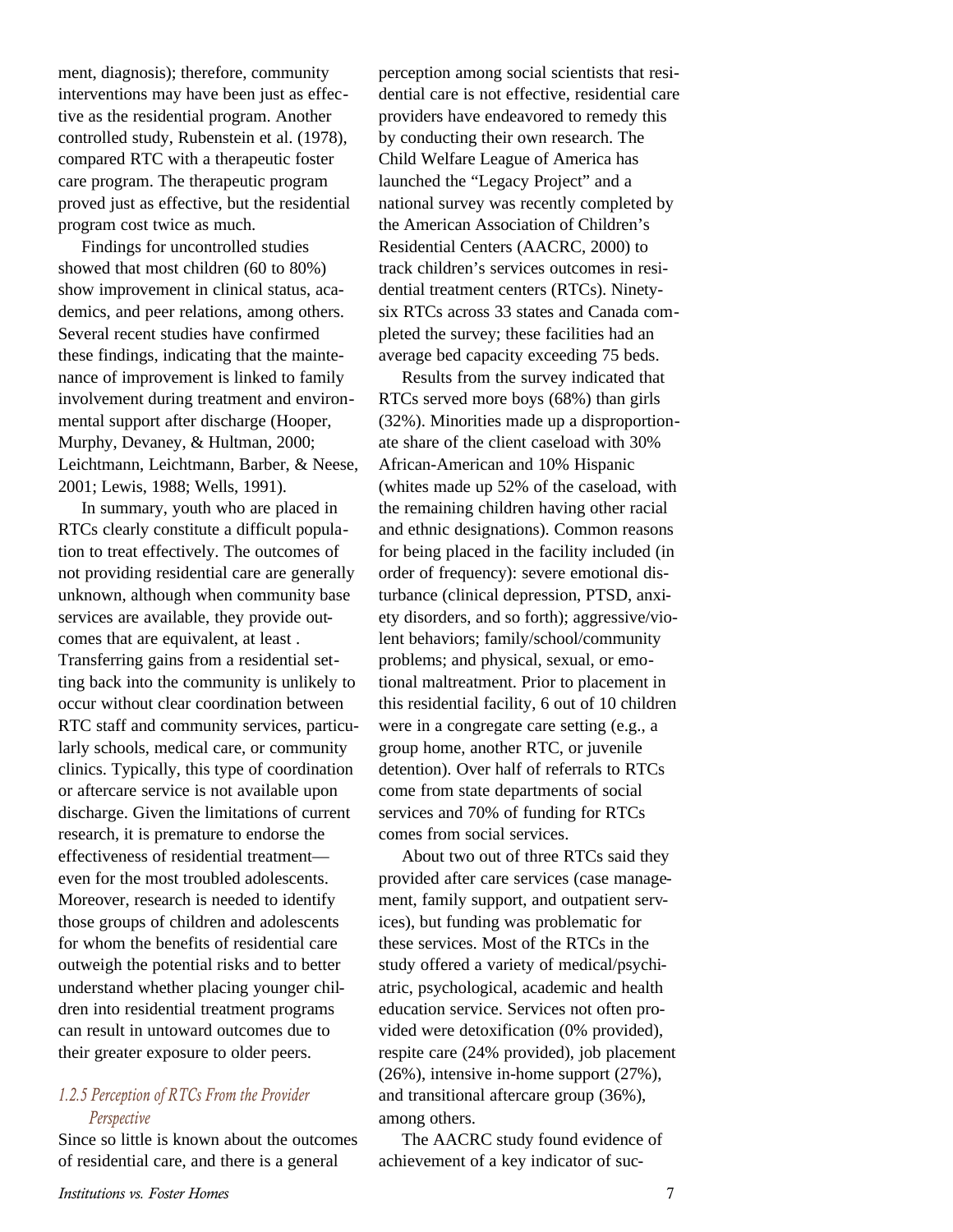cess—that eight out of ten children were discharged to a lower level of care from the RTC. Many were discharged to biological parents (34%). The next largest categories included: 12% to groups homes, 11% to therapeutic foster care, 7% to another RTC, 7% to a foster home, and 6% to a relative home. No evidence is provided about the duration of these post-RTC placements, which is a major shortcoming of the study given the legacy of previous studies of high recidivism from RTCs (Whittaker, 2000). Nor do their findings disaggregate the outcomes for children of different ages or referral reasons. Still, they indicate that children coming to larger Residential Treatment Centers are subsequently moving to less restrictive and more family-centered settings.

### Section 2. Outcomes of Out-of-Home Care

Decisions about the optimal kind of care must draw on a variety of data. In the remainder of this review, the focus is on outcomes of care. There is no more important consideration in determining which kinds of care to provide than evidence about the likely impact of the care on the child's development and well-being. Because this is difficult to measure, understanding the child's permanency outand not insignificant, is the cost of the different kinds of care. Given the scarcity of child welfare resources—services that provide equivalent benefit but cost less are more valuable to the public.

#### *2.1 Safety and Well Being*

Children enter out of home care with the intent of guaranteeing their safety and promoting their well-being. One of the most powerful indicators of safety and well-being for children is the rate of abuse and neglect in the place they reside. Incidence data like these are very difficult to gather, and tend to be skewed toward higher rates of reports for older youth who are more able to communicate them to their child welfare worker or other mandated reporter. Thus, there is a general bias in the results toward having higher reports of abuse and neglect in group care settings because they generally care for older children (Blatt, 1992).

#### *2.1.1 Abuse of Children in Institutional Care*

Despite these challenges, several informative efforts have been made to understand the abuse rates in different settings. Spencer and Knudsen (1992) examined reports of maltreatment by children in out of home care and found that abuse rates in residential treatment centers were 6 times what they were in foster homes—unfortunately, they do not provide confidence



intervals to indicate the meaningfulness of those differences in rate nor do they control for the fact that the children in residential care are older.

Blatt (1992) argued that

*Exhibit 3 Caregivers by Age and Placement Type*

comes—including evidence of impermanence like running away and re-entry to care—is, at times, the most adequate indicator. Third, the child's satisfaction with care—if all else is equal—is an important consideration. Fourth, promotion of success in the transition to adulthood. Fifth,

younger (less than age 35) staff and male staff were most likely to be reported as perpetrators. He reasons that these findings are consistent with the higher reporting rates of younger parents in the general population, and that parents with a bit more experience are more likely to find constructive, alterna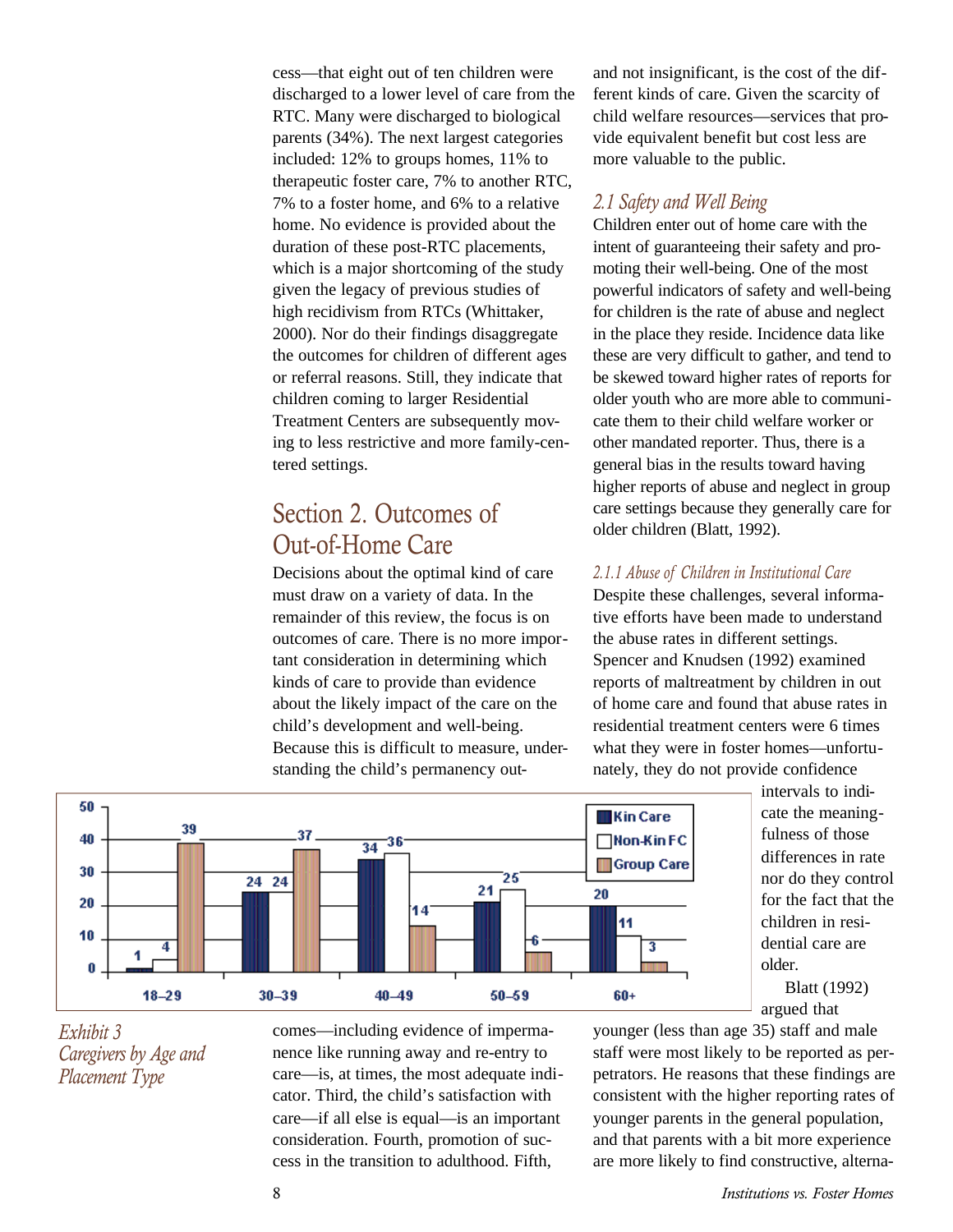tives approaches to parenting. Group caregivers are much younger than caregivers in foster or kinship foster homes, according to the National Survey of Child and Adolescent Well-being (NSCAW Research Team, 2002). More than three-quarters of the group caregivers were under 40 years of age—39% were 18 to 29 years of age and 37% were 30 to 39 years. There were also 11% who were ages 40 to 49 years, 7% were between the ages of 50 and 59 years, and 3% were 60 or older (see Exhibit 3). The ages of caregivers in group care do, however, more closely approximate those of the general population, than do the ages of foster care givers. Although the findings about the younger age of group care providers offers no direct evidence of higher risk of maltreatment of children in group care, it does indicate that the children in group care very often have caregivers without their own parenting experiences.

Most recently, Garnier and Poertner (2000) used administrative data to examine the rate of reports of abuse and neglect for children in various types of out of home care in Illinois. In 1988 and 1999, about 2.0 reports were made for every 100 child years of exposure to care. The lowest rates were for adoptive families (0.0), then for institutional care  $(1.6)$ , group care  $(1.6)$ , kinship care (1.7), specialized [treatment] foster care (1.9), and family foster care (2.7). The higher rate for family foster care is partially explained because abuse by parents (during home visits and trial visits) and retrospective reports (for example after finding out that a child had been molested) are also included in the rate calculations. These events might be more likely to be made by foster families than other providers.

There have been numerous studies of the abuse of children in residential care in other countries. Hobbs, Hobbs, & Wynne (1999) examined the incidence of abuse of children in foster and residential care in the United Kingdom. In a retrospective study of 158 children, Hobbs et al. found that there 191 incidents of alleged physical and/or sexual abuse as assessed and reported by pediatricians over a 6 year period

from 1990 to 1995 in Leeds, England. Hobbs et al. differentiated between types of care: foster versus residential (or children's homes) care. They also examined the following characteristics of the children: reason for placement in care, physical and mental functioning, and other abuse characteristics, such as type of perpetrator. The population of foster care children included 59 boys and 74 girls who ranged in age from 1 to 18 years old. Eight girls (mean age 12.75 years) and 17 boys (12.36 years) in residential care were included in the study.

In this study on abuse incidents in foster care, 42 children suffered physical abuse, and almost twice as many children (76) experienced sexual abuse; 15 children suffered both types of abuse. Of those abuse incidents in residential care, 12 children suffered physical abuse, 6 sexual abuse, and 6 both types of abuse. Thus, abuse in group care was more likely to be physical abuse than sexual abuse, when compared to foster care. As to type of perpetrator for children in foster care, 28 children were physically abused and 22 sexually abused by foster parents. (Three families were identified in multiple allegations of abuse.) Twenty-two children were sexually abused by biological parents, during visits. In 24 cases, children were the perpetrators of sexual abuse. As to type of perpetrator for children in residential care, 8 children were abused by a staff member (all physical abuse). In 17 cases, children were abused by another child, 4 by a child within the residential care home (2 sexual and 2 physical abuse) and 13 by a child outside the home (9 sexual and 4 physical).

When compared to the general population in Leeds, foster children were 7 to 8 times more likely to be assessed by a pediatrician for abuse. Children in residential care were 6 times more likely (the differences between foster children and group care children are not significant). Hobbs et al. (1999) noted that children in foster and residential care are obviously easier to monitor by professionals than children in the general population, so this accounts for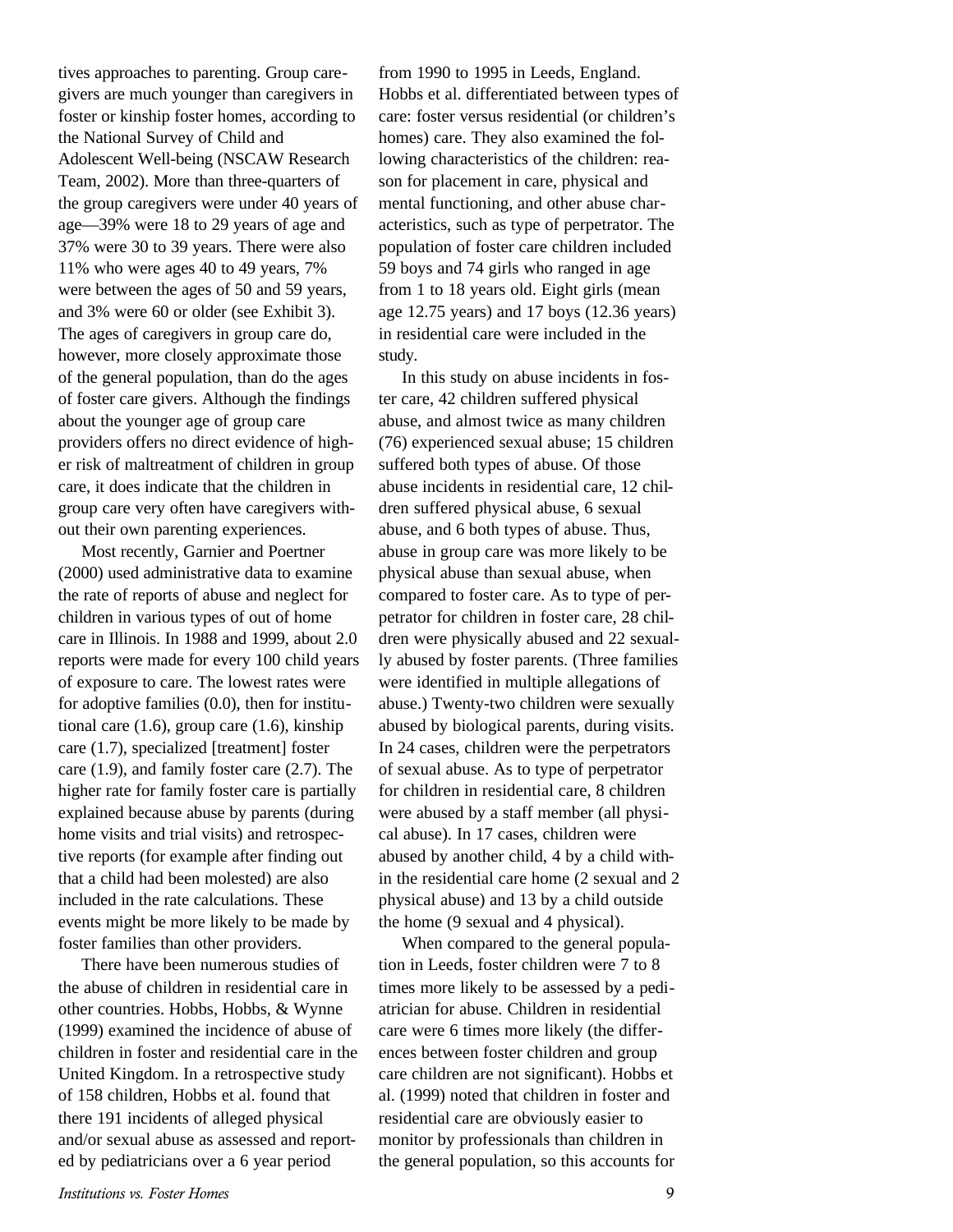some of these differences. Hobbs et al. (1999) argue that a comparison between children in care and the general population can be assumed to be valid given that all pediatric assessments have the same doctors, referral pathways, and diagnostic criteria. Yet, they fail to account for the fact that the children in group care do not come from the general population, they come from a small subset that may be quite different.

Hobbs et al. (1999) argue that although children in care are more likely to be assessed for abuse, they are also at a higher risk of abuse, given their prior histories of abuse. Prior abuse history increases the likelihood of re-victimization and of becoming a perpetrator. Findings of Hobbs et al. (1999) suggested that a factor in re-victimization might be the behavioral problems of the children themselves, especially in cases of physical abuse by caregivers. Thus excellent preparation is needed for caregivers in dealing with behavioral issues of abused children.

#### *2.2 Exposure to Violence in Out-of-Home Care*

Although children may receive many services while in out-of-home care, the contact they have with their caregivers is likely to be the most extensive and influential. Few studies have endeavored to directly assess the differences between foster home and group care environments. New information is emerging from the National Survey on Child and Adolescent Well-Being (NSCAW) from children and youth about their safety-related experiences with their caregivers (see Exhibit 4).

To gain additional clarification about the experiences that children had in their current setting, the Conflict Tactic Scale Parent Child version (CTS-PC) was used to assess the frequency and extent of nonviolent discipline and child maltreatment incidents as reported by children ages 11 and older (Strauss et al., 1998). If the children indicated an incident had occurred on the CTS-PC, they were then asked to indicate on six of the severe items if it had occurred

in the past 3 months. The question—"Did this happen in the last 3 months?—was not completely clear as to whether this was by the parent or other adult caregiver, or if it had happen in the community. The percentages of children who reported such exposure were low in all settings and no significant differences using chi square analysis were found between the three types of out of home care. Thus the earlier cited evidence of the disaffection of children for group care occurs even though the proportions of children who report that they are experiencing or witnessing being yelled at or spanked in group care are no higher than in other settings.

#### *2.2.1 Education and Residential Treatment*

Lewis (1988) investigated personal and ecological outcomes for children in a residential treatment program 6 months after discharge. The treatment program, Cumberland House, employs cognitivebehavioral, educational and ecological interventions with the children and their families. Students of the program tend to have serious behavioral problems, are behind in school, and usually have been referred by mental health or by order of the juvenile court. Given the centrality of education to the Cumberland program, educators are primary treatment providers versus mental health or child-care staff.

The ecological intervention is a unique part of the program and thus deserving of further explanation. Treatment involves defining a child's ecosystem (home, school, community, etc.) and behavioral expectations for those settings. If a child is not meeting those expectations, then an intervention is performed by either increasing the child's competence with the desired behavior (for example less temper tantrums) or expectations (of parents, teachers) for the child's behavior may be changed to create a better match with the child's actual behavior.

Lewis's (1988) study sample included 106 consecutive voluntary admissions, 82 which complete data was obtained. Personal characteristics of the sample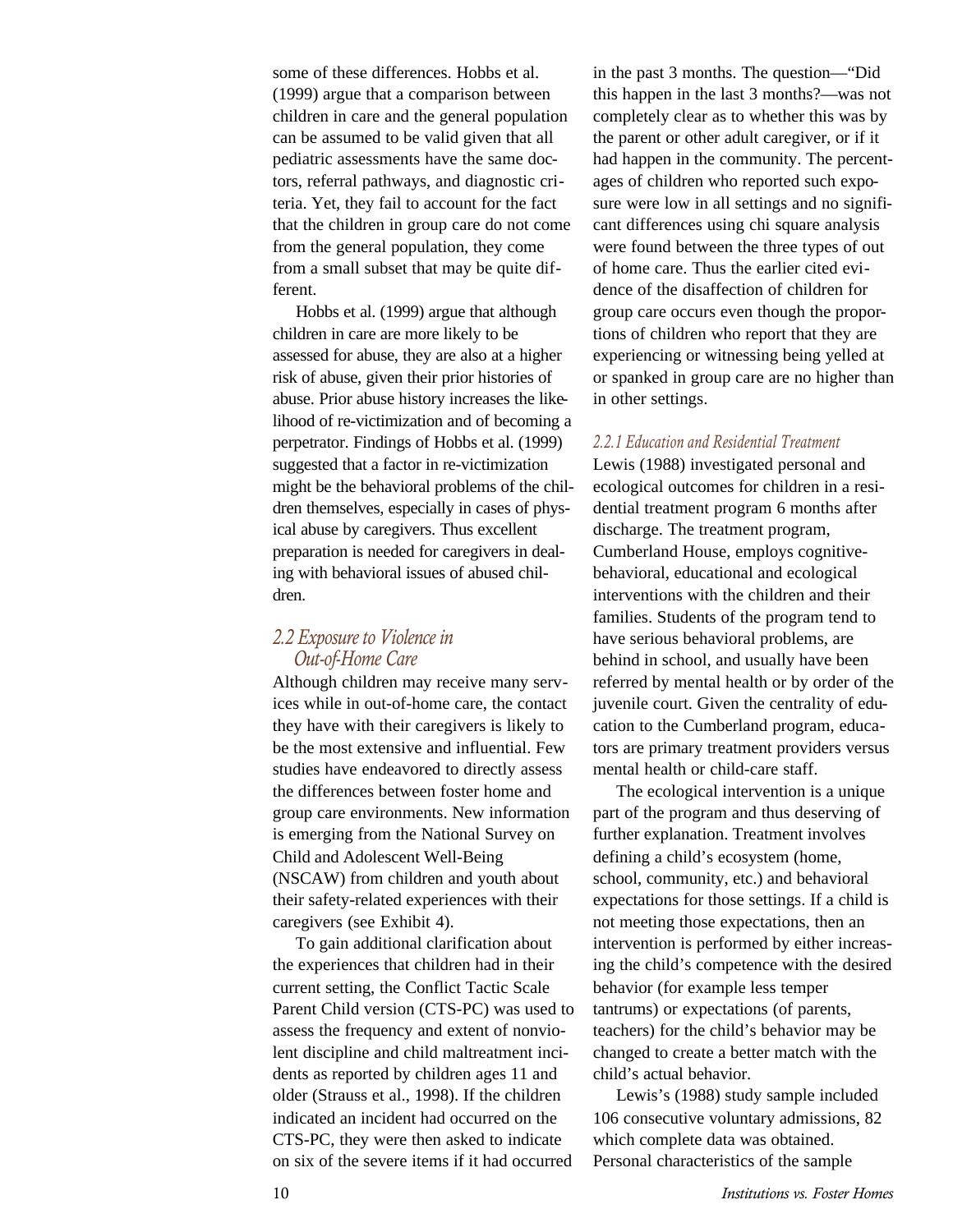#### *Exhibit 4 Incidents Experienced by Children by Type of Out-of-Home Care (in %)*

|                                           | <b>Foster</b><br>Care | <b>Kinship</b><br><b>Foster Care</b> | <b>Group</b><br>Care     |                                              | <b>Foster</b><br>Care | <b>Kinship</b><br><b>Foster Care</b> | <b>Group</b><br><b>Care</b> |  |  |
|-------------------------------------------|-----------------------|--------------------------------------|--------------------------|----------------------------------------------|-----------------------|--------------------------------------|-----------------------------|--|--|
| Incident within Last Month                |                       |                                      |                          |                                              |                       |                                      |                             |  |  |
| Saw yelling at someone else               |                       |                                      |                          | Saw adult point knife or gun at someone else |                       |                                      |                             |  |  |
| Current $(n=198)$                         | 14                    | 11                                   | $\overline{4}$           | Current $(n=52)$                             | 2                     | $\mathbf{0}$                         | < 0.50                      |  |  |
| Month $(n=199)$                           | 15                    | 11                                   | $\overline{4}$           | Month $(n=53)$                               | 3                     | 1                                    | < 0.50                      |  |  |
| Yelled at by current resident             |                       |                                      |                          | Adult pointed knife or gun at child          |                       |                                      |                             |  |  |
| Current $(n=193)$                         | 15                    | 10                                   | $\overline{4}$           | Current $(n=27)$                             | < 0.50                | $\overline{0}$                       | < 0.50                      |  |  |
| Month $(n=193)$                           | 10                    | 12                                   | $\overline{\mathcal{L}}$ | Month $(n=27)$                               | 2                     | < 0.50                               | < 0.50                      |  |  |
| Saw something thrown at someone else      |                       |                                      |                          | Saw Adult stab someone else                  |                       |                                      |                             |  |  |
| Current $(n=97)$                          | 3                     | 2                                    | < 0.50                   | Current $(n=24)$                             | < 0.50                | < 0.50                               | $\overline{0}$              |  |  |
| Month $(n=96)$                            | 4                     | $\overline{2}$                       | < 0.50                   | Month $(n=23)$                               | $\theta$              | 1                                    | $\Omega$                    |  |  |
| Adult threw something at child            |                       |                                      |                          | Saw adult shoot someone else                 |                       |                                      |                             |  |  |
| Current $(n=67)$                          | 4                     | < 0.50                               | < 0.50                   | Current $(n=19)$                             | 2                     | 1                                    | < 0.50                      |  |  |
| Month $(n=67)$                            | 4                     | < 0.50                               | < 0.50                   | Month $(n=19)$                               | 2                     | < 0.50                               | 1                           |  |  |
| Saw Adult shove someone else              |                       |                                      |                          | Saw person arrested                          |                       |                                      |                             |  |  |
| Current $(n=92)$                          | 1                     | $\mathbf{1}$                         | 1                        | Current $(n=123)$                            | 3                     | 2                                    | 2                           |  |  |
| Month $(n=96)$                            | 6                     | 1                                    | 1                        | Month $(n=121)$                              | 2                     | $\overline{2}$                       | 1                           |  |  |
| Adult shoved child                        |                       |                                      |                          | Saw person deal drugs                        |                       |                                      |                             |  |  |
| Current $(n=80)$                          | $\mathbf{1}$          | 3                                    | 3                        | Current $(n=63)$                             | < 0.50                | 1                                    | < 0.50                      |  |  |
| Month $(n=80)$                            | 4                     | $\overline{2}$                       | $\overline{2}$           | Month $(n=63)$                               | < 0.50                | < 0.50                               | 1                           |  |  |
| Saw adult slap someone else               |                       |                                      |                          | Saw other kid getting spanked                |                       |                                      |                             |  |  |
| Current $(n=82)$                          | $\mathbf{1}$          | < 0.50                               | 1                        | Current $(n=184)$                            | 11                    | 6                                    | -1                          |  |  |
| Month $(n=82)$                            | 4                     | < 0.50                               | 1                        | Month $(n=182)$                              | 12                    | 5                                    | < 0.50                      |  |  |
| Adult slap[slapped ok? CO] child          |                       |                                      |                          | Child was spanked                            |                       |                                      |                             |  |  |
| Current $(n=64)$                          | 2                     | < 0.50                               | 1                        | Current $(n=145)$                            | 8                     | 6                                    | 1                           |  |  |
| Month $(n=66)$                            | $\overline{2}$        | 3                                    | 1                        | Month $(n=144)$                              | 4                     | 3                                    | < 0.50                      |  |  |
| Saw adult beat up someone else            |                       |                                      |                          |                                              |                       |                                      |                             |  |  |
| Current $(n=81)$                          | 5                     | < 0.50                               |                          |                                              |                       |                                      |                             |  |  |
| Month $(n=78)$                            | 2                     | 1                                    | 1                        |                                              |                       |                                      |                             |  |  |
| Adult beat up child                       |                       |                                      |                          |                                              |                       |                                      |                             |  |  |
| Current $(n=47)$                          | 2                     | $\overline{c}$                       |                          |                                              |                       |                                      |                             |  |  |
| Month $(n=47)$                            | 6                     | 3                                    | 3                        |                                              |                       |                                      |                             |  |  |
| Saw person steal from another in the home |                       |                                      |                          |                                              |                       |                                      |                             |  |  |
| Current $(n=108)$                         | 4                     | 1                                    | 3                        |                                              |                       |                                      |                             |  |  |
| Month $(n=109)$                           | 4                     | $\overline{c}$                       | 3                        |                                              |                       |                                      |                             |  |  |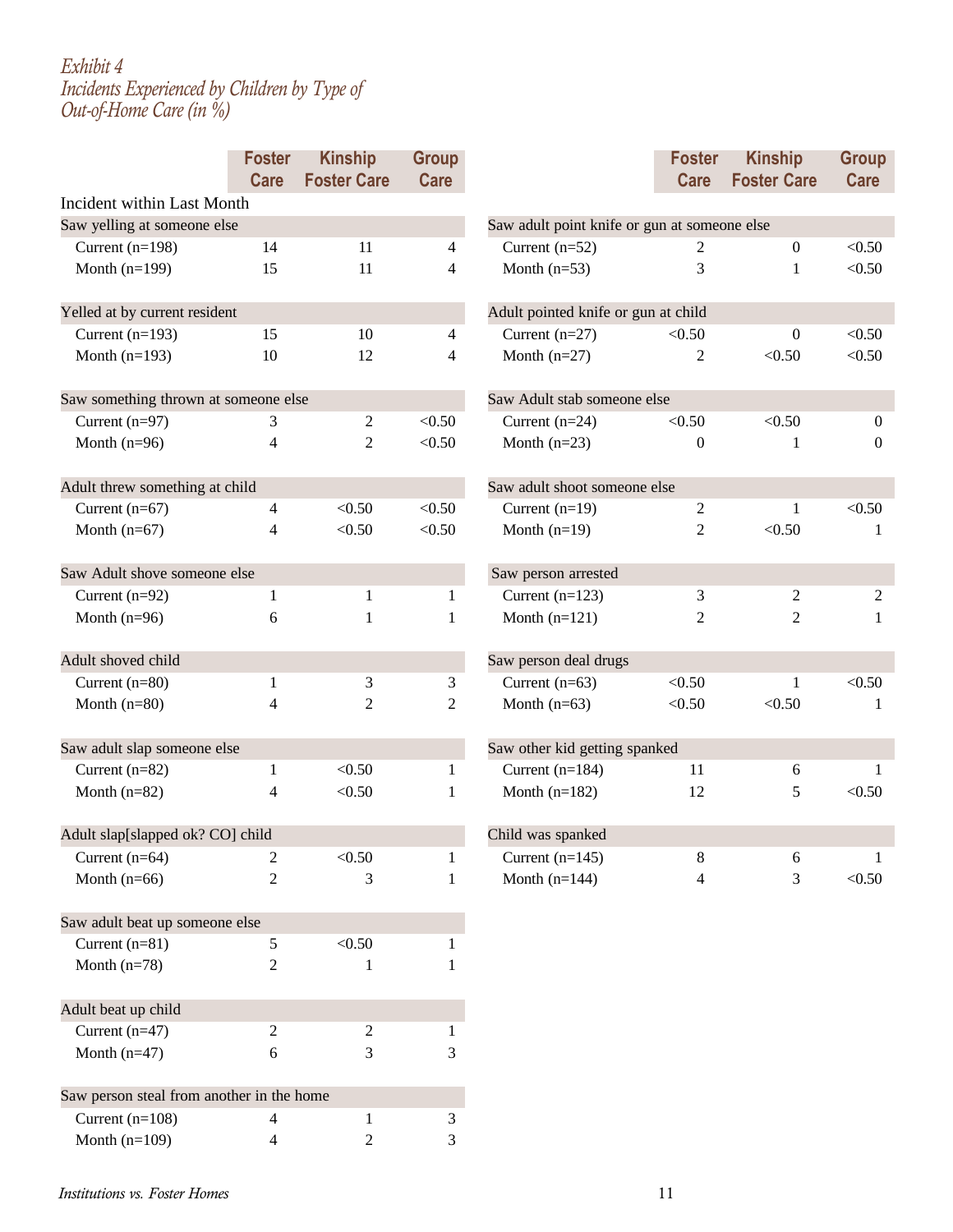included: 42% repeated at least one grade; 27% had been in residential treatment before; and 26% were involved with the juvenile court. The average length of stay was 7 months. After discharge, children returned to the following settings: 71% to their own homes, 15% to relatives, 8% foster families, 3% group homes, and 2% to some other residential treatment program. A teacher-counselor who worked with the students and their families obtained data at admission, discharge and 6 months after discharge. Ecological measures included assessment of family problems, school climate, community resources, parenting measures and student adjustment post discharge. Inter-rater reliability was determined for each measure except for the school climate rating scale.

Other interesting findings included that students with higher SES backgrounds tended to have better post discharge functioning. Lewis also found a relationship between higher scores on father's behavior management practices and improved home adjustment, while higher scores on mother's behavior management was related to better adjustment in school. In addition, raters expectations at discharge for home and school adjustment, progress in presenting problem, and the development of new problems was found to be predictive of actual outcomes in these measures. Lewis concluded that the results from this study suggest increasing both the ecological support and the student's ability to meet the demands of his or her ecology result in better adjustment to home and community.

#### *2.2.2 Education of Children in Group Care*

Residential settings have long been the locus of educational opportunity and achievement in America, as witness the high status of our private boarding schools, the military academies, and public and private universities (Wolins, 1974). Yet, the assumption that group home care also represents a powerful educational environment has not been well tested. The American Institutes for Research (AIR, 2001) investigated the educational outcomes for chil-

dren in California group homes or Licensed Children's Institutions (LCIs). AIR obtained data via state data analysis, agency surveys (social services, educational, group homes, and so forth), site visits and interviews with key stakeholders (students, policymakers, among others). The AIR study found that 18,416 children were in LCIs and that 47% of those children were in special education. Forty-six percent of the students in special education were being educated in nonpublic schools (which are often affiliated with LCIs) as opposed to 1% of non-foster care, nongroup home children and 4% of foster care, non-group home children in special education. In addition, residing in an LCI increased the probability that children in a disability group (e.g., emotionally disturbed) would attend a nonpublic school versus those emotionally-disturbed children who did not reside in LCIs.

Interview data revealed that a shortage of group homes forced placements of children into LCIs that were not appropriate to their educational needs. For example, children in LCIs might end up unnecessarily receiving schooling by a nonpublic school and thus might violate the federal special educational requirement of least restrictive environment. Agency survey information showed that one-half to three-quarters of respondents said that funding considerations often affected educational placement decisions. Non-group home respondents also said that they often relied on funding from affiliated nonpublic school programs to help cover the costs of residential or other non-educational services.

Site visits to group homes revealed that staff reported getting little or no educational information from caseworkers and having great difficulty in getting transcripts from schools. Many group homes said they had to hire staff to track down educational information. Students had several complaints: being placed far away from neighborhood schools; subpar teaching; discomfort with teacher in discussing educational needs or goals; and missing and/or lost transcripts' effect on the quality of educa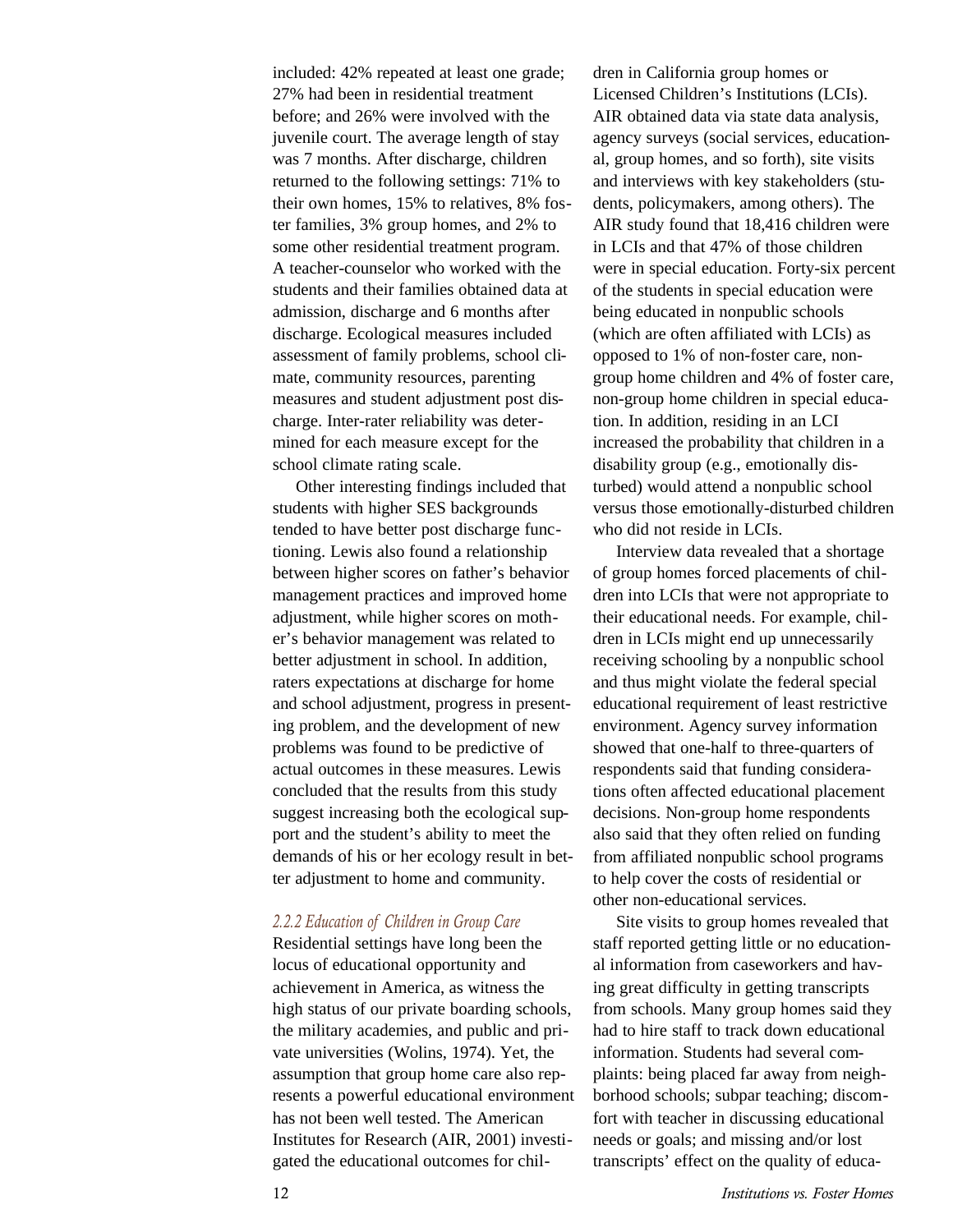tion and likelihood of timing and graduation from high school. The study's review of educational records at the group homes revealed that only 27% had transcripts and only 25% had educational assessments.

The AIR (2001) study concluded, that changes to the educational system must be made in order to assure that group home children receive appropriate educational services. For example, the study noted that education by nonpublic schools might provide the services needed by some students to achieve school success, such as those with emotional disturbances. The authors also suggest, however, that even for children who momentarily need them, nonpublic schools should be seen as transitional services that prepare children for public school settings. In addition, interagency coordination between educational, social services, and mental health agencies should be established to ensure the timely provision of appropriate education services to group home children.

Foster and kinship homes also have had limited success in helping children to make normative academic progress (Ferguson, 2001). There is no scientific basis on which to conclude that children in foster care make greater academic gains than children in group home care.

#### *2.2.3 Group Care and Developmental Concerns for Young Children*

Young children reared in families appear to have better developmental outcomes. This finding has been shown by researchers to be consistent and longstanding (see review by Berrick, Barth, & Jonson-Reid, 1997). Following on a long series of studies that have shown that children in institutions have poor developmental outcomes (e.g. Hunt, Mohandessi, Ghodessi, & Akiyama, 1976), Nelson & Budd (2001) recently found corroborating evidence in follow-up assessments of children adopted from China. Children reared in "foster/private homes" had significantly better developmental (motor and mental) outcomes at one year than children raised in orphanages.

Although generalizing from Chinese

babies to American children requires a significant leap, some of the mechanisms for the lower developmental performance of institutionalized children posited by Nelson & Budd (2001) are consistent with group care practices—for example, in shelter care—in the U.S. They proposed that the lack of: physical contact, one-on-one relationships, and extended interactions are iatrogenic contributors. Group care and shelter care policies and practices often prohibit or preclude physical contact with children, being along with a child for extended times, and significant prolonged interactions with staff that promote the development of relationships.

#### *2.3 Permanence/Re-entry*

#### *2.3.1 Placement Instability*

Placement instability is widely viewed as harmful to children, yet research about it is very limited. Webster et al. (2000) studied the number of placement moves of a cohort of 5,557 children over an eight-year period of time using data from the California Children's Services Archive at the University of California at Berkeley. The cohort consisted of children age 0 to 6 first entering out-of-home care between January 1988 and December 1989 and who remained in care for the entire eight year period studied. Thus, it is important to note that the children studied comprised 28% of the total number of children who entered care during the same time span and represent all children who remain in long-term foster care.

The study did not include placement moves required to achieve reunification, guardianship, or adoption. The predominant placement setting was coded as either kinship or non-kinship care. Non-kinship care included foster homes, specialized foster care homes, and group care. Webster et al. (2000) employed a multivariate analysis to determine the likelihood of placement instability. The study defined "placement stability" as the children having "three or more moves in care following placements experienced during their first year in care"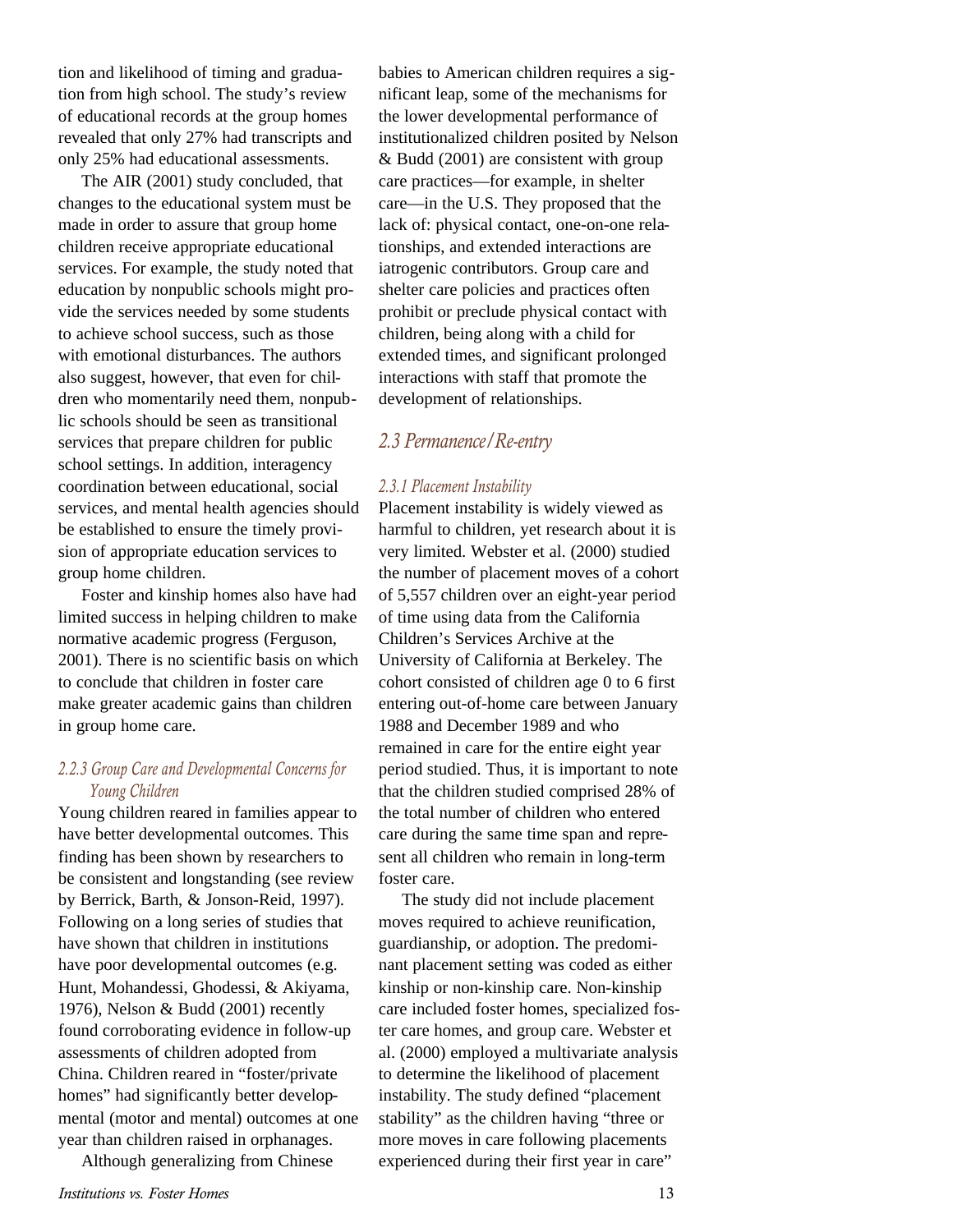(p. 10). The multivariate analysis tested for the effects of age, placement setting, and number of placements during the first year in care on placement stability.

Children in kinship care experienced fewer moves than children in non-kinship care—a disparity which held across time. A year into care, 64% of children in kinship care versus 49% of those in non-kinship care were still in their first placement. After two years in care, the percentage still in their first placement was 55% (kinship) to 38% (non-kinship). After eight years in care, those still in their first placement were 37% (kinship) and 22% (non-kinship). As far as placement instability, gender, age, and being African-American were strongly related to instability. Males were 35% more likely to experience instability than females and children entering care as toddlers were one and three quarters more likely to have instability versus infants. African-American children were 25% less likely to experience placement instability as Caucasian children.

#### *2.3.2 Family-Centered Residential Care*

Family focused, community-oriented residential programs have shown considerable success. Hooper, Murphy, Devaney, & Hultman (2000) conducted a single sample design study of ecological outcomes for 111 adolescents who completed a re-education residential program, the Whitaker School, in North Carolina. The Whitaker School is a publicly funded program that operates under the Re-Education model (Hobbs, 1982). This model is based on systems theory in that emotional conflict is derived from interpersonal and system level problems, such as service provision problems in the mental health system. The Whitaker School is particularly intended for students who have not been treated successfully in more traditional programs. Unique to the program is its emphasis on community involvement for the students before, during and after the program. Thus, it offers community/family-oriented wraparound services.

The sample consisted of adolescents

aged 13 to 16 at the time of admission who were mostly male, 67%, and white, 60%. The average length of stay was 9 to 10 months. Most of the adolescents had major psychiatric diagnoses: most frequently, conduct disorder, attention deficit/hyperactivity disorder, major depression, and posttraumatic stress disorder (85% of the sample were being pharmacologically managed). The majority had some type of documented abuse (80%) and 85% had been in an out-of-home placement prior to admission.Hooper et al. (2000) collected outcome data at 6, 12, 18 and 24 months after discharge in a cross-sectional manner (one follow-up interview per adolescent). The data was collected via telephone interviews with the individual's case managers. The information collected was across the domains of legal, school, and level of care. The case managers rated students' functioning as unsatisfactory or satisfactory from the time of discharge. A satisfactory rating was defined as the individual "continuing to function on a modestly adaptive level" (p. 494). For the legal domain, a satisfactory rating was given to a student if s/he had no new illegal activity since discharge. For the school domain, satisfactory meant ongoing educational participation and for the level of care domain—satisfactory meant that the student had not been hospitalized unexpectedly or moved to a more restrictive treatment level.

Hooper et al. (2000) found that about 58% of the students were rated as satisfactory in all three domains. When only the legal plus one other domain was included, the satisfactory rating increased to around 78% and then to 90% when any two of the three domains was rated. They also found that the students' overall success rate did decrease over time, but Hooper et al. also noted that these results are better than the outcomes of more punitive types of residential programs (Peters, Thomas, & Zamberlan, 1998).

More successful students tended to have the following qualities, they were: female, slightly younger, have higher IQs, better reading and writing skills, less psychiatric diagnoses, and have internalizing types of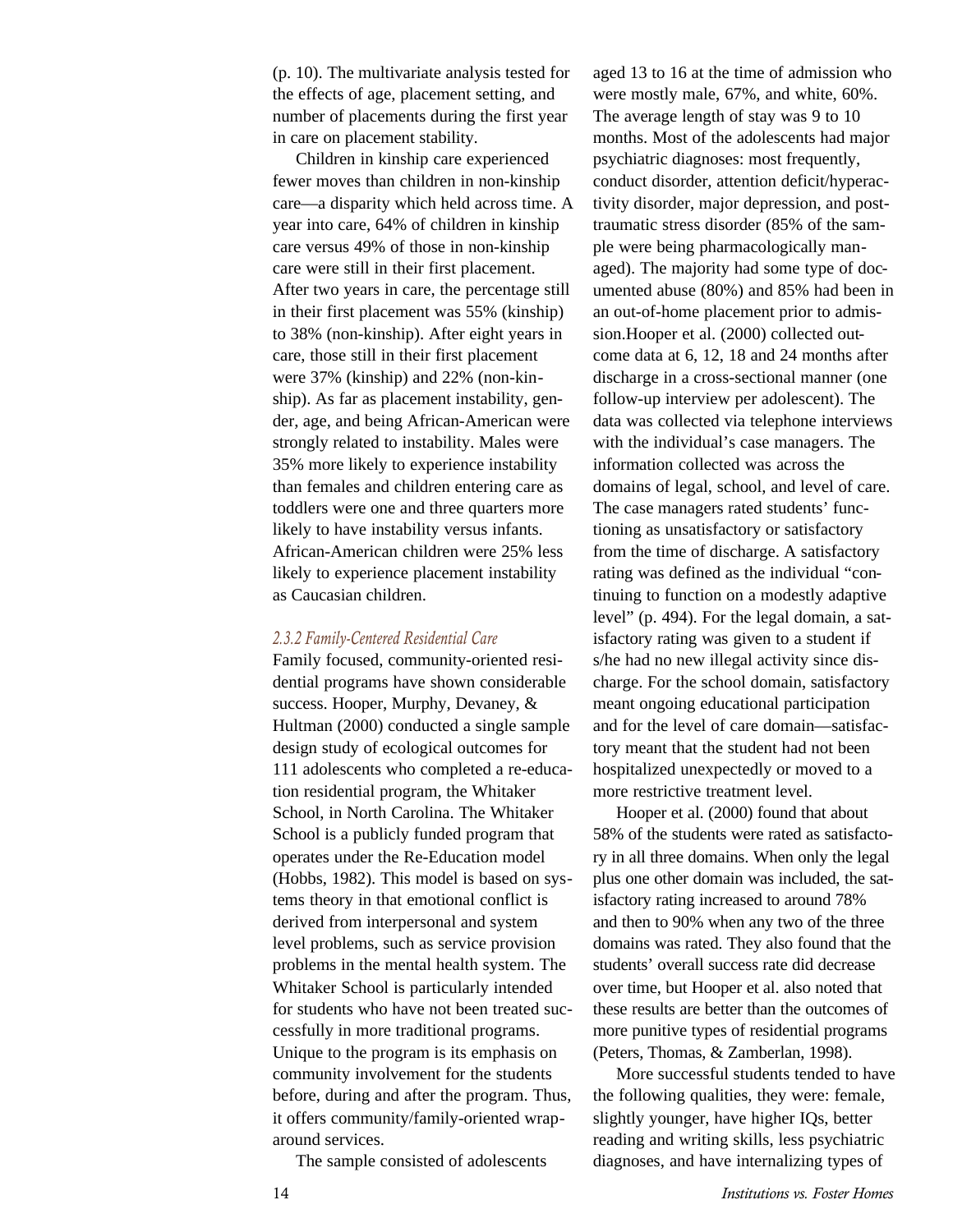behavior as rated by caregivers on the Child Behavior Check List (CBCL). Little variance was due to ecological variables, such as history of abuse and living with biological parents. Hooper et al. suggest that this effect was due to the fact that these variables are more static and other variables (literacy skills, affective symptoms, and SES) are more malleable and thus provide the opportunity for treatment to produce positive changes.

Hooper et al. (2000) acknowledge that their methodology does not allow for a true comparison between the re-education model of residential treatment and other types of more punitive models. However, their findings do suggest that the psychoeducational approach does appear to offer long-term benefits to youth and the community.

In a more rigorous third-party evaluation effort, Landsman, Groza, Tyler, & Malone (2001) conducted a quasi experimental study which examined the effectiveness of a family-centered residential treatment model (the Reasonable Efforts to Permanency through Adoption and Reunification [REPARE] program) in Iowa in a comparison to a traditional program. The REPARE program integrated successful aspects of family preservation into more traditional residential treatment. The program sought to reduce children's length of stay and severity of emotional/behavioral systems, improve family functioning as well as achieve permanency for children. The program was family-centered and engaged families as partners in decision-making and in teaching skills to parents and integrating staff into the home and parents into residential placement.

Landsman et al. (2001) included 82 children in the experimental REPARE group and 57 in the comparison traditional program group. County of residence determined assignment of children to the facilities. The study sample of 139 children (both groups) was mostly male, white and ranged in age from 4.7 to 14 years with an average age of 10. Most children had experienced at least one out-of-home placement prior to their current placement. Many families (40%) in both groups had already received family-centered services and about one-third had intensive family preservation services. Family reunification was the most frequent goal for families in both groups, however the REPARE group had a higher percentage of reunification goals (86% to 59% for the comparison group).

REPARE children had shorter lengths of stay (242 average number of days versus 444 for the comparison group, for children admitted after January 1993,  $n = 59$  to  $n =$ 33). REPARE children were more likely to go home after treatment (49% to 19%) and comparison children were more likely to go to group care or long-term family foster care.

In terms of stability, defined as "continuous (uninterrupted) placement with a parent, relative, or legal guardian, or in a planned long-term family foster home" (p. 367), REPARE children also fared better. Six months after discharge, 59% of REPARE children were in stable situations as compared to 38% of comparison children. Eighteen months after admission to residential care, 75% of REPARE children had stability versus 38% of comparison children. In the multivariate analysis of stability, increased length of stay had a negative effect on stability at both time intervals of 6 months after discharge and 18 months after admission. Also at 18 months after admission, assignment to the REPARE group had a positive effect on ability. No other variables studied (number of placements, goal of reunification, number of family visits) were found to affect stability.

#### *2.3.3 Likelihood of Long-Term Care*

Understanding the impact of group care on the likelihood of achieving permanency goals is difficult, because the ages of children who enter group care are so much different than those of the typical child entering foster or kinship care. Some efforts have been made to look at older children and to understand their paths through child welfare services. Wulczyn & Hislop (2001) used data from the Multistate Foster Care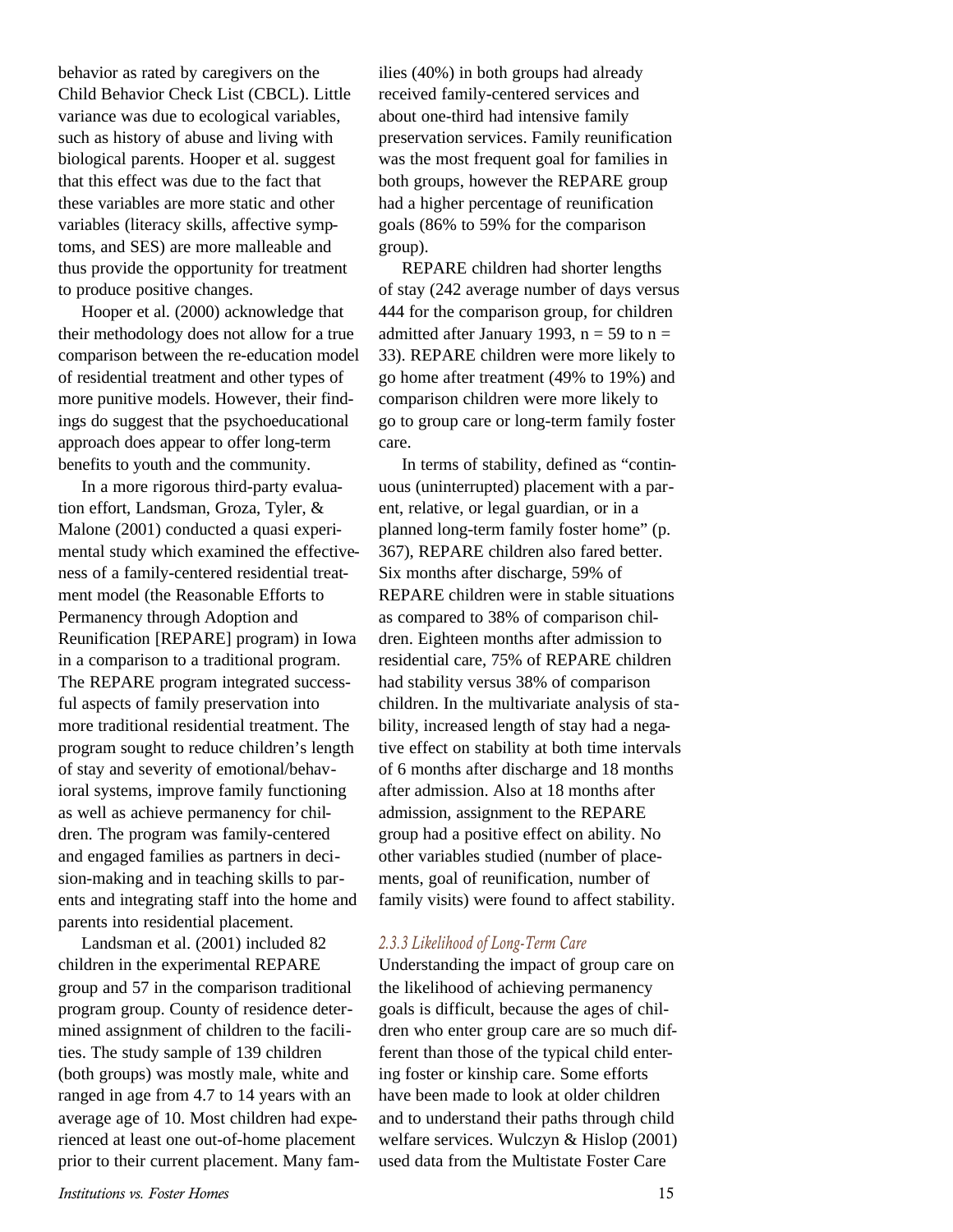Data Arrive to determine the characteristics of 119,000 youth in out-of-home care at age 16 and likely to be there at age 21. Specifically, they looked at the youth's type of placement, whether placements varied by state, whether 16 year-olds were less likely to be in family placements and whether they were more likely to be in residential placements. The sample consisted of youth placed in foster care for the first time between 1990 and 1998.

About 50% of the youth were in foster or kinship care while 42% were in congregate care. The remaining 8% experienced a mixed type of care. This result varied some by state. Alabama, New Jersey and New York were more likely to have youth in congregate care than other states (about 60% of youth were in congregate care). Youth in California (14%) were less likely to be in congregate care. Youth who were already 16 years old at the time they entered care were more likely to be in congregate care versus those who came into care at an earlier age and turned 16 while in care.

The majority of the sample, 41%, exited to reunification with their families. The next most common type of exit, about 1 in 5, was to some other destination, such as being transferred to a program outside of the foster care system (mental health, detention). 19% of the sample ran away while 12% reached the age of majority (21 years old) and a very small percentage (1%) were adopted. In regard to type of placement and type of exit, youth exiting from foster care and youth exiting from congregate care were equally likely to be reunified. Youth exiting from kinship care were more likely to run away than those exiting from other types. Finally, youth exiting from a mixed placement type were most likely to reach the age of majority, while still in child welfare supervised out of home care.

#### *2.3.4 Residential Mental Health Group Care for Child Welfare Supervised Children in California*

Decision making mechanisms that promote the use of group care for the most disturbed children can be effective. In California, group homes that have higher payment rates (provided to them because children are receiving special education, child welfare and mental health services), have a higher proportion of teenagers than other group home or out of home care placement types (Webster, 1999). As is also found in the NSCAW (2002) data, there is a higher proportion of Caucasians than African-Americans in group homes in California especially in mental health group homes. A little less than half of children first placed in mental health group homes are in their 3rd or higher foster care placement.

Children who enter group home care for the first time, have a median stay of about one year. Children who entered care at 6 or older with a first or second placement in a standard or mental health group home were more likely to runaway 2 than children in foster homes.

#### *2.3.5 Re-entry Rates*

Children and youth who leave group care have the highest likelihood of returning. In a comparison of re-entry rates by age group and placement type, children aged 6 to 12 in congregate care tended to have the highest rate of re-entry at 34% (Wulczyn, Hilsop, & Goerge, 2001; see Exhibit 5). The next highest rate of re-entry was children in congregate care aged 13 to 18 at 25%. The re-entry rate for children in congregate care aged 3 to 5 was 23% and 0 to 2 was 22%. All age groups in mixed type of care experienced similar re-entry rates from 20 to 22%. Children in foster care aged 6 to 12 (23%) and 13 to 18 (22%) experienced similar re-entry rates as compared to mixed care type. Children in foster care aged 3 to 5 had a 20% re-entry rate and aged 0 to 2 had a 14% re-entry rate. Overall, kinship care had the lowest rates of re-entry for all age groups: 0 to 2, 10%, 3 to 5, 12% , 6 to 12, 13%, and 13 to 18, 12%.

In a comparison of race by placement type per age group, black children who exited from congregate care had the highest re-entry rate at 25% of all races by type of placement (Wulczyn, Hilsop, & Goerge,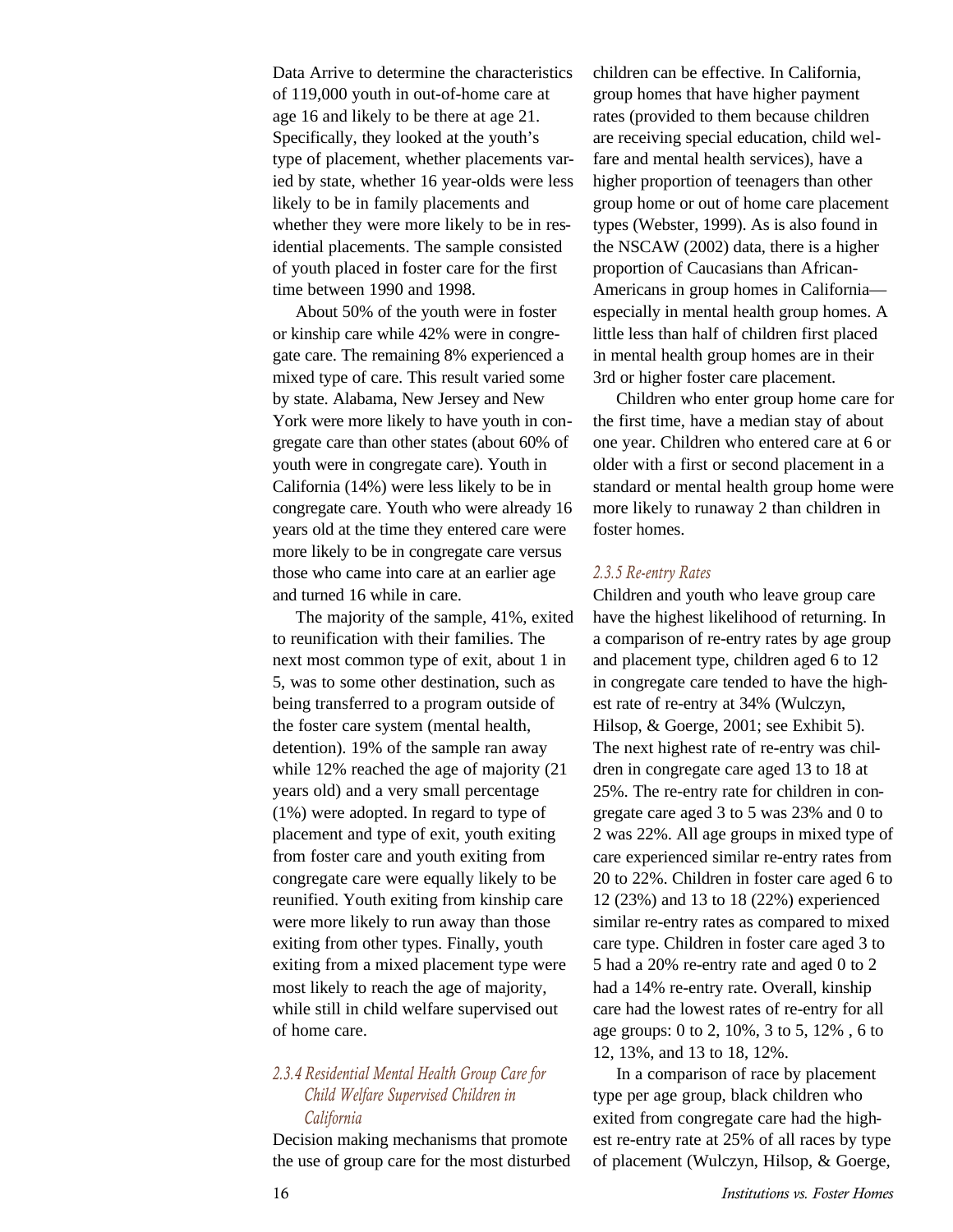2001), although black children also had generally higher rates of re-entry when they left foster care and kinship foster care, regardless of age. when they left. Hispanic children in congregate care had a rate of 21%. Children in foster care of all races experienced similar re-entry rates ranging from 13 to 15%, depending on race, respectively. Children in kinship care of all races had the lowest re-entry rates, ranging from 9 to 12%, respectively.

#### *2.3.6 Placement Disruption Rates*

Relatively little is know about how placement instability might differ between types

of out of home care. Smith, Stormshak, Chamberlain, & Whaley (2001) explored placement disruption rates for emotionally and behaviorally disordered youth in the Oregon Social Learning Center's treatment foster care (OSLC TFC) program. The OSLC TFC program consists of placement of usually one child per home with treatment foster parents who are trained and supervised by program staff. The sample was comprised of 90 youth (51 male, 39 female) divided into two different age groups: 12 and

under  $(n=61)$  and 13 and up  $(n=29)$ . The average number of Axis 1 diagnoses for the sample was 3.33 and the average number of placements was 4.75. Smith et al. (2001) found that the disruption rate for the first six months of treatment was 18% or 16 of the 90 youth experiencing a disruption. The disruption rate for the second 6 months of treatment was 9% with 7 of 76 (the number still in TFC) experiencing disruption. The overall disruption rate was 26% or 23 of 90 youth disrupting. Of those experiencing disruption, 70% experienced a disruption during the first 6 months of treatment. Age was found to be a significant predictor of disruption with older children more likely to disrupt than younger children. In terms of gender and age, older girls were the most likely

to have placement disruptions in that they had a .55 predicted probability of disruption whereas the average child had a .17 probability of disruption. Although there was no direct comparison to group care, the authors suggest that the placement disruption rate for their Therapeutic Foster Care Program was, at 18% in the first 6 months and 9% in the second six months, lower than rates identified by other investigators. These figures do seem to be at least as low, and probably lower, than those (cited above) of the general adolescent group care population,



#### *2.4 Long-term Success/Adult Outcomes*

Assessing the long-term benefits of services is critical to evaluating their value (Barth & Jonson-Reid, 2000). The challenges and rewards of this form of research are great, explaining why only a handful of such studies are available.

#### *2.4.1 Long-Term Effects of Foster Care and Group Care*

One of the most comprehensive reviews of literature on outcomes of foster care and group care is very often cited, unfairly, as showing that children do worse in group care. McDonald, Allen, Westerfelt & Piliavin (1996) synthesized research that assessed the long-term effects of foster care. In terms of placement type and out*Exhibit 5 Rate of Re-entry by Age and Placement Type*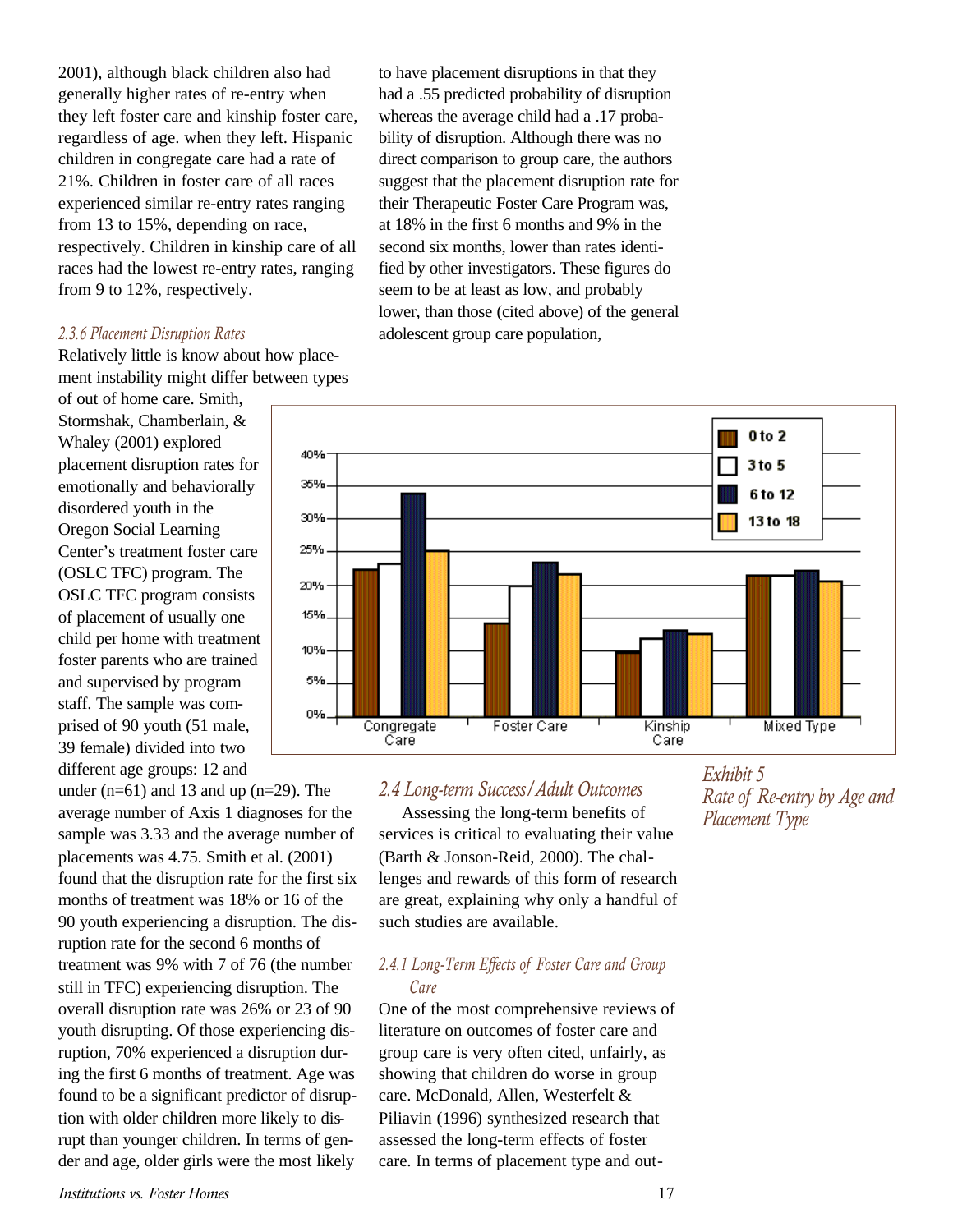comes for foster children, McDonald et al.'s review led them to conclude that, generally, children who stayed in family foster care tend to have better functioning when adults than those who spent at least some of their time in residential care. McDonald et al. also noted that this outcome may be due to the problems that some children have that make it more likely that they will enter into group care—severe emotional, physical and mental difficulties.

Because McDonald et al. (1996) based many of their findings on the work of Festinger (1983) and Jones & Moses (1984), these studies are worthy of a brief review. Festinger studied 277 young adults, aged 18 to 21, who had been discharged from foster care in New York City in 1975 and had spent five continuous years in care. Festinger used a combination of inperson interviews, telephone interviews and questionnaires to assess current functioning and obtain their views on the foster care experience. Jones and Moses (1984) assessed the current functioning of 328 adults, aged 19 to 28, who spent at least one year in foster care in West Virginia between 1977 and 1984. Jones and Moses also primarily employed personal interviews with youth.

These studies concluded that subjects who were in family foster care functioned better than children in group care in the following areas: they attained higher levels of education (Festinger, 1983); had a lesser likelihood of arrest or conviction (Festinger, 1983); reported fewer substance use problems (Jones & Moses, 1984); had a lesser likelihood of dissatisfaction with the amount of contact they had with biological siblings (Festinger, 1983); and were less likely to move, to be living alone, to be single, head of the household parents and to be divorced (Festinger, 1983). Adults formerly in family foster homes were also more likely to have close friends (Festinger, 1983) and stronger informal support (Jones & Moses, 1984). They also had more satisfaction with their income levels and more optimism about their economic future; and had more positive

assessments of their lives (Festinger, 1983).

More positive outcomes for adults who had been in group care versus family foster homes included: having closer and less negative contact with biological family; more likelihood of marriage, and, for men, a greater probability of having custody of their own children (Jones & Moses, 1984). Thus, the sum of these conclusions led McDonald et al. (1996) to the belief that outcomes for children from family foster homes are better than those from group care. They do caution, however, that given the nature of these studies it is difficult to make interpretations of causality. Finally, they point out that it does appear that children who go into group care are usually those with the most significant problems and that group care does not seem to ameliorate those problems. They suggest that family foster homes be developed to meet the special needs of these children.

#### *2.4.2 Treatment Foster Care versus Group Care*

The historic debate about foster care vs. group care is increasingly likely to be honed down to a debate about treatment foster care vs. group care. Few studies that compare the two methods of serving children, have been completed. Chamberlain (1998) described a particular model of Treatment Foster Care (TFC) developed by the Oregon Social Learning Center (OSLC) as an alternative to residential and group care for juvenile offenders. In this model, families are recruited and given special training and ongoing consultation to provide treatment to the youth. TFC characteristics include close supervision of youth at home, school and community; minimization of association with delinquent peers; consistent discipline and rule monitoring; and one-on-one mentoring by TFC parents. TFC has expanded to include populations beyond juvenile delinquents, including youth involved in the mental health and child welfare systems.

Chamberlain (1998) concluded that evaluations of TFC have found the model to be more cost effective and producing bet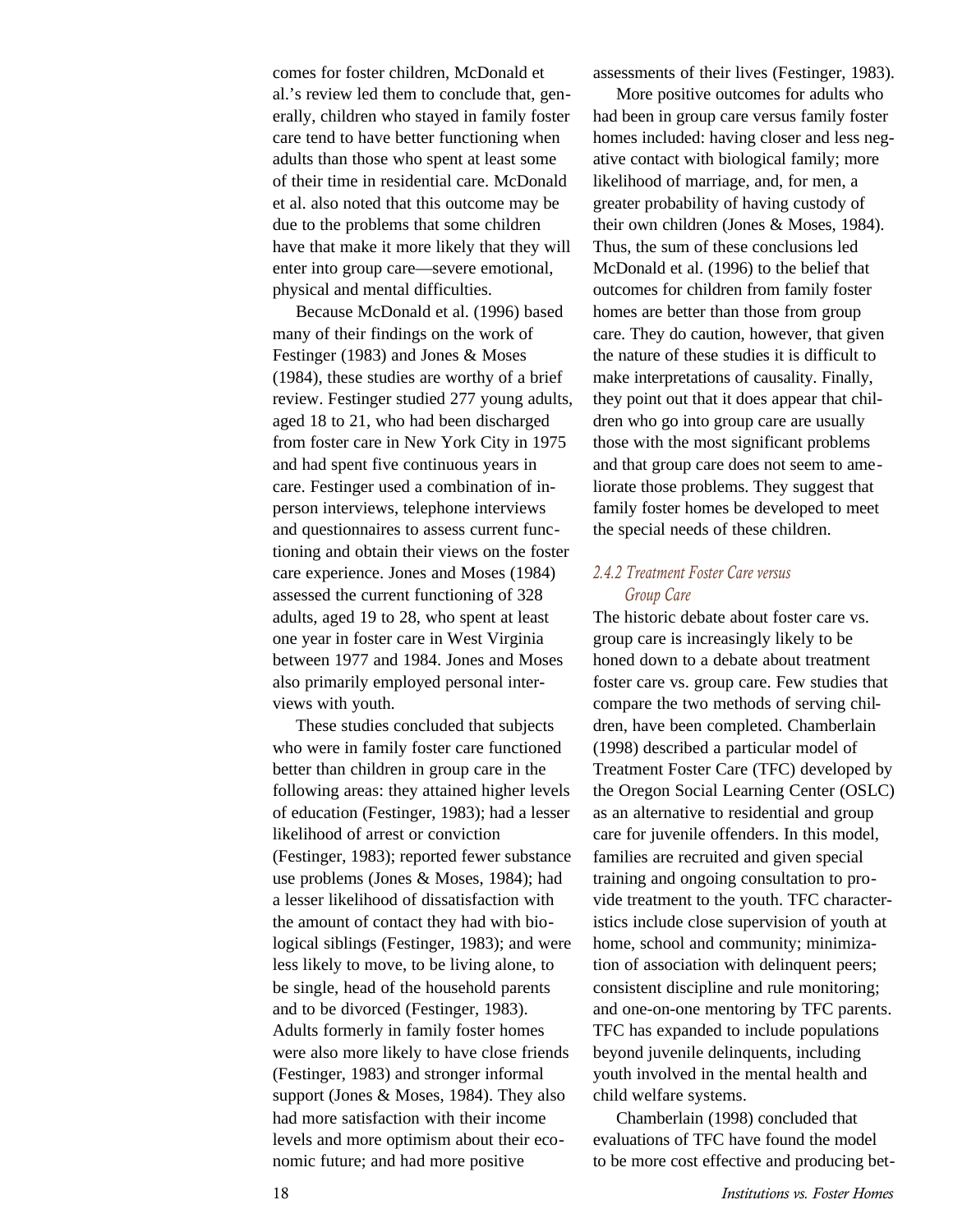ter outcomes for children and families in comparison to alternative residential treatment models. A large comparative study of 79 male juvenile offenders, aged 12 to 17, assessed post-discharge outcomes between adolescents randomly assigned to group care or TFC (Chamberlain & Reid, 1998). One year after completing the programs, TFC youths has significantly fewer arrests and a greater probability of no arrests after treatment than did youths in group care. In addition, TFC youths had fewer incarcerations and spent more time living at home or with relatives as compared to the group care participants. Also, three times as many group care youths were expelled or ran away than the TFC group.

Chamberlain & Reid (1998) also found four program factors that were predictive of arrests post-discharge: supervision, discipline, positive relationship with care-taking adult, and non-association with deviant peers. Chamberlain (1998) concluded from evaluation data on TFC that association with delinquent peers was the most powerful predictor of further offending by the youths. This association with delinquent peers appeared to be a dependent factor related to the amount and quality of super-

vision and discipline from care-taking adults. Adult caretakers may provide protection from deviant peers and, thus, further arrests.

Although there is evidence that treatment foster care can achieve outcomes that are similar to group care, for children referred for

mental health or juvenile justice reasons (Chamberlain, 199x), little is know about how treatment foster care and group care compare in their use in the child welfare services system. This was examined in California, for children in their first spell of out-of-home care in California. Treatment foster care is associated with much longer lengths of stay than either foster are or group care. Median lengths of stay were for treatment foster homes (called FFAs [foster family agencies]) were 25 months,

longer than any other form of care. For kinship homes, median stay was 20 months; foster homes, 13 months, group homes, 12 months, and other type, 9 months. FFA also had the longest median lengths of stay for all age groups, the proportion. Yet, these placements are also quite stable—over a 6 year period, children in FFAs had the highest percentage of children still in their first placement (63% at age 2) in comparison to foster (28%) and group homes (27%) (see Exhibit 6).

A permanence index can also be computed for these children. The index is calculated by dividing the number of children achieving permanence (reunified, adopted, with guardian) by the sum of children achieving permanence and the number of children still in care and or re-entered care. For care entries between 1988 and 1991, children in FFAs had a lower permanence index in comparison to foster and group homes (see Exhibit 7). Rates for children in group care were most similar to those of children in foster care, but still lower.

#### *2.4.3 After Group Care*

Perhaps the greatest weakness of out-ofhome care is that re-entry rates are high



and there are almost no after care services available to ease the transition to the home. Hagen (1982) compared the outcomes of a group of 20 boys and their parents who received aftercare services after residential care at St. Vincent's School in California with a matched group of 20 boys from the same program who graduated before aftercare services were implemented—thus, they did not receive such services. Aftercare services consisted of twice monthly home visits with the boys with the

*Exhibit 6 1989–1995 Entries: First Spell Median Length of Stay by Placement Type*

*Institutions vs. Foster Homes* 19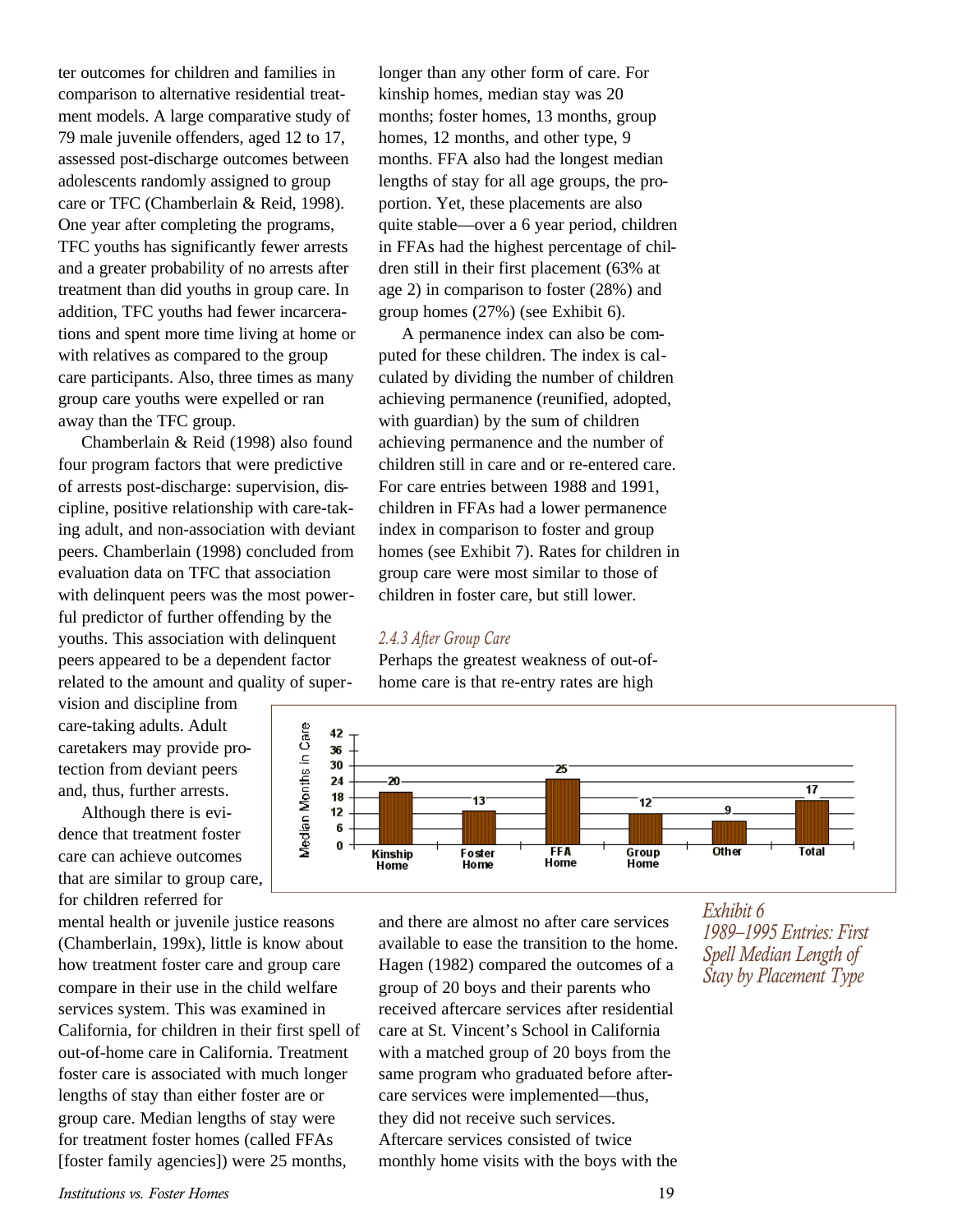

*Exhibit 7 1988–1991 Entries: Permanence Index at 4 Years by Placement Type*

goal of aiding the boys and their families with the children's adjustment to the community (thereby, offering support, advocacy, and resource information to families).

The boys were aged 10 to 15 and the author specified that no child was psychotic or mentally retarded. Hagen (1982) found that the parenting skills of the parents of the aftercare group continued to improve after discharge while parents of the non-aftercare group showed regression (as rated by a parenting scale developed by the author). They also found that, after six months post-discharge, parents of the aftercare group were more likely to seek community-based support than the parents of the non-aftercare group. In addition, after six months, aftercare children seemed to sustain gains in behavior better than the non-aftercare group. Hagen (1982) also found that more improvement in parenting skills was related to improvement in children's behavior. Hagen (1982) argued that these results, although ambiguous by the weak research design, support the benefit and need for family focused aftercare services as a distinct phase of intervention after children leave residential care.

Kapp et al. (1994) described adult imprisonment outcomes for a longitudinal study of youth who completed a residential treatment program, Boysville of Michigan. The sample consisted of 563 male delinquents and those involved in the child welfare system who were released from the Boysville in 1985 and in 1987. The 1985

group was followed for five years post-release and the 1987 group for three years.

Kapp et al. (1994) found that 20% of the entire sample were sentenced to prison as adults. Most of the youths were imprisoned within three years of release from the program. Juvenile recidivists were more likely to commit offenses in adulthood than non-recidivists. In addition, non-white juvenile recidivists were more likely than

other groups to be imprisoned as adults.

Child welfare supervised children were just as likely to be imprisoned as former delinquents. However, given the predictive variables, the most vulnerable group was non-white, juvenile recidivists who were released to non-home settings. Thus, the least vulnerable group was white/juvenile non-recidivists released to their own homes (they had 4.5 times lower likelihood of adult imprisonment compared to the most vulnerable group).

#### *2.5 Cost*

The cost of a placement must be understood in relation to its long and short-term meanings. There is no doubt that group care is more expensive on a daily basis. Yet, if group care is a high short-term cost that reduces long term costs then the cost advantage might fall to group care. Webster (1999) indicates that about 8.4% of children in California were in group care on any given day and that they cost 36.9% of all dollars spent—roughly 4.4 times the average unit cost. Treatment/specialized foster care agencies, by comparison, accounted for 12.6% of placements and 25.4% of the dollars—roughly twice the overall unit cost.

Not surprisingly, then, children in kinship care are 47% of the caseload but require 17% of the budget and foster care had 30% of the children but only used 19.9% of the budget. In other words, the board and care provided to children in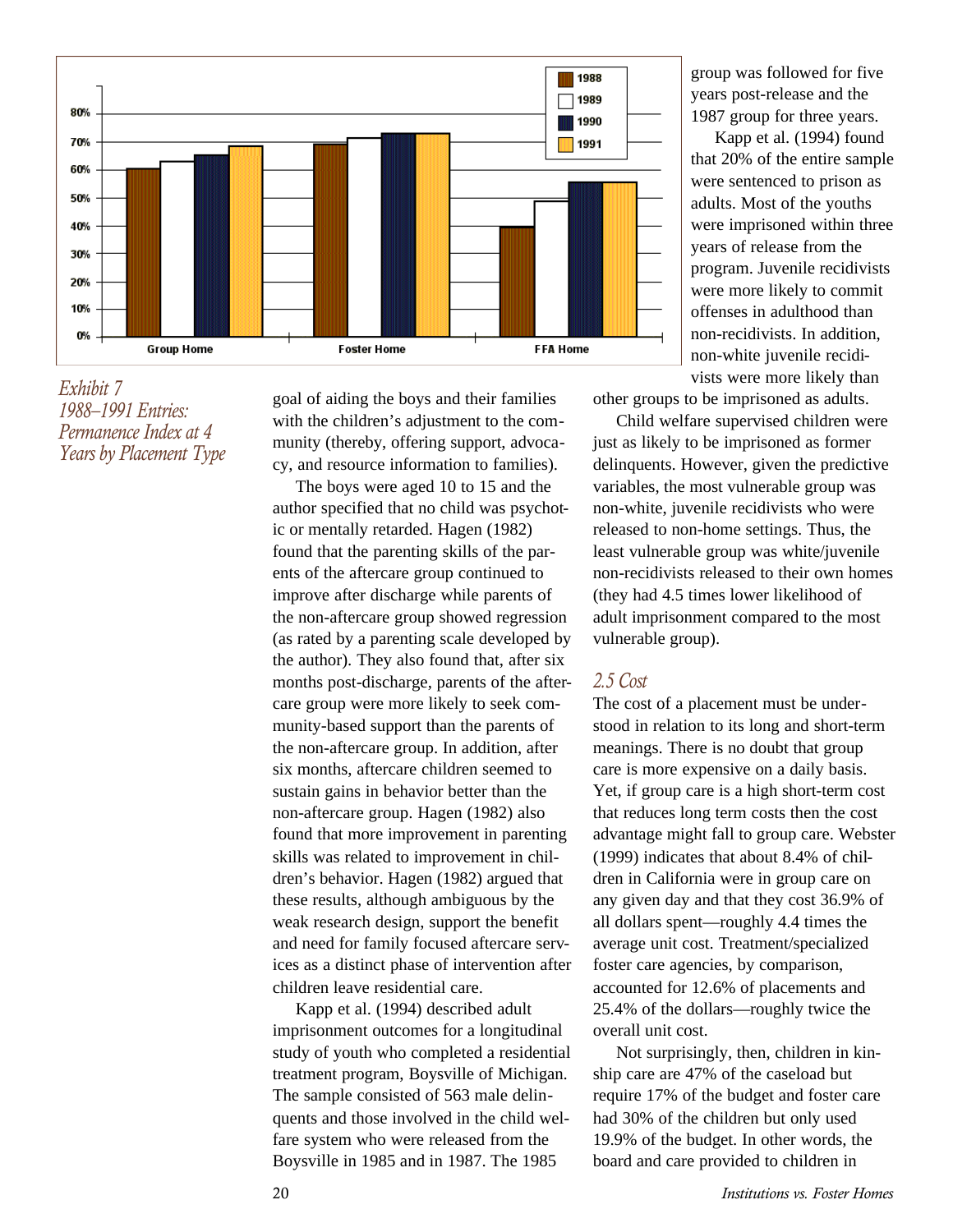group care cost 6.6 times what a child in foster care cost and more than twice what a child in treatment foster care costs. More dollars were spent in 1996 on the 8.4% of children in group care than were spent on the 76.7% of children in foster care and kinship foster care.

Some of these group care costs may offset expenses that would have been incurred by local communities. Group care and treatment foster care costs often include mental health services. Group care costs may also include educational services, although this is not always the case. Indeed, one of the substantial difficulties in determining the relative value of group care is the heterogeneity of residential programs. Group care is provided for children in the child welfare system whether or not they have mental health problems, which makes it difficult to determine the impact of the care on their mental health outcomes. Mental health group home care with educational services was determined to cost in excess of \$6,000 per month per child, nearly a decade ago (Hoagwood & Cunningham, 1992). Even without a guarantee of treatment and education, the costs of group care must be assumed to be many times higher than foster care and substantially higher than treatment foster care.

### Section 3. Policy and Program **Implications**

The evidence about foster and group care fails to generate laser bright conclusions but casts major shadows over the use of group care. The findings illuminate several policy and program implications which are, herein, organized according to the evidence they offer for situations in which group care is generally not appropriate and those in which it might be.

#### *Alternatives to Group Care Should be Pursued*

### *3.1.1 Foster Care and Treatment Foster Care are More Desirable and Efficient than Institutional Care*

According to widely held principles of human services care (which are embodied in many federal and state laws), clients should be served in the least restrictive, safe setting (Kavale & Forness, 2000; Marty & Chapin, 2000). According to this basic principal, children who can be cared for in treatment foster care or foster care should be cared for in those least restrictive levels of care. There is no evidence that the overall quality of care is better in group homes yet they cost many times more, leaving a balance sheet that clearly favors the less expensive alternative. Although children in group care may have a somewhat lower likelihood of reporting that they were abused or neglected, these rates are not sufficiently low enough to countervail the many developmental advantages of spending time with families that can share the expectations, responsibilities, and endearments of family life.

Most important, children who cannot return home and need a family to adopt them and help them grow into mature adults, have their greatest chance of finding such a family in the foster family that cares for them. They have virtually no chance of gaining support for independent living from group home providers. Although Maluccio, Ainsworth, and Thoburn (2000) indicate that some providers in the U.K. see group care as a desirable setting for youth who are about to emancipate, this seems far less than ideal. For example some children leave group care without ever having gone food shopping—which is done during the day when they are in school (personal communication, June, 6, 2001). More generally, many group care settings provide so much structure that youth are not able to exercise much discretion or learn to take responsibility for themselves (McKenzie, 1999). This structure comes with a deep financial cost and at a cost to the development of youth.

#### *Centralized Emergency Shelters are Not Necessary and are Likely to Be Inefficient*

Many municipalities have no centralized emergency children's shelter or "receiving home." Instead, they operate with a series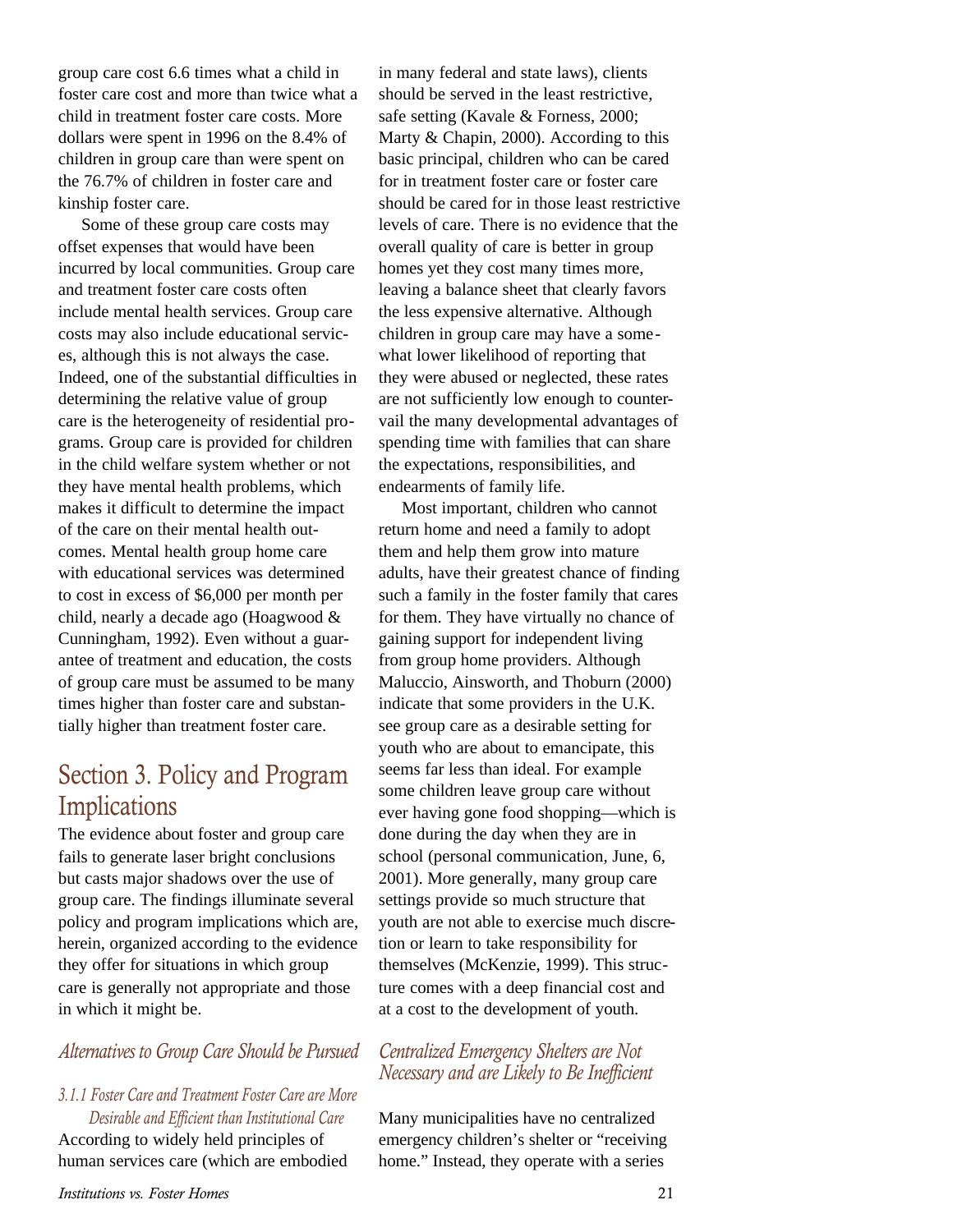of emergency foster homes and, for older youth, emergency group homes (of the 6 to 8 bed variety). In some settings, these emergency group care settings are limited to 30 days or less, although many children remain in these placements for longer. In some counties, the group care is limited to older children In other locales, older children who are being placed for the first time are separated from children who have experienced repeated placements in order to try to reduce the contagion that can arise when children of different ages and experiences co-habitate in the same setting.

Shelters have been asked to do a lot for child welfare agencies: to provide a setting for a child to remain while the child welfare worker determines the next placement, to provide a site for multi-disciplinary team review, and to house children for month after month as a substitute for a family like setting (and when no other more therapeutic placement can be found.) They often fail to achieve their goals of providing a family liking setting and sometimes even fail to provide a safe environment (Lucas, 2001). Alternatives to shelters must, then, provide at least these functions which call for the development of specialized services.

Exhibit 8 offers a framework for thinking about alternative forms of care for children first entering out-of-home care. Down the left hand side are functions of care and across the top are the primary sources of out of home care, following a child's removal. None of these approaches, alone, are optimal for all children. Although children's shelters provide the benefit of allowing a child welfare worker to freely go about the business of screening possible foster care and kinship care placements and can have a centralized assessment center, the downside is that they are institutional, house children of many ages (which can result in contagious exposure to problem behavior of older children), have high run away rates, and, in some cases, have lower licensing standards than day care centers, foster homes, or small community-based group homes.

Centralized assessment centers that are parts of shelter care facilities are not the

only way to achieve efficient assessment and triage. According to Neil Halfon, a leading figure in the provision of health and mental health care to foster children and author of a soon-to be-released report on the subject, several cities are effectively working with decentralized approaches to assessment. Once children have received an initial, comprehensive medical assessment, they are referred on to regionalized developmental and mental health assessment centers for these children, and approach that is "potentially more viable and feasible given current delivery systems" (Halfon, personal communication, August 31, 2001).

#### *3.1.3 An Alternative: Receiving Centers Plus Emergency Foster Care or Small Group Care*

The needed functions of emergency shelters can be achieved by combining receiving centers and emergency foster care or small group care (for older children). This would require considerable expansion of one little used component of a system of care that is an alternative to shelter care the receiving center (Contra Costa County, August 24, 2001). Several advantages of receiving centers were identified in a site visit and conversation with Linda Canan, the conceiver and manager of the Receiving Centers (personal communication, June 26, 2001). The idea was born when her agency was beginning to implement new policies requiring that child welfare workers assess kin, including criminal record checks, before placing children. This approach also took pressure off child welfare workers to place children who were sitting in their car or office.

Because children can remain at the receiving center for up to 24 hours (and receive considerable car while there), the emergency foster parents who take children have been please with the greater ease of their work. They can now accept children in a more convenient way—allowing them to better meet the needs of children already in their care—and to receive children who are already bathed, fed, clothed, de-loused and comforted. According to Ms. Canan,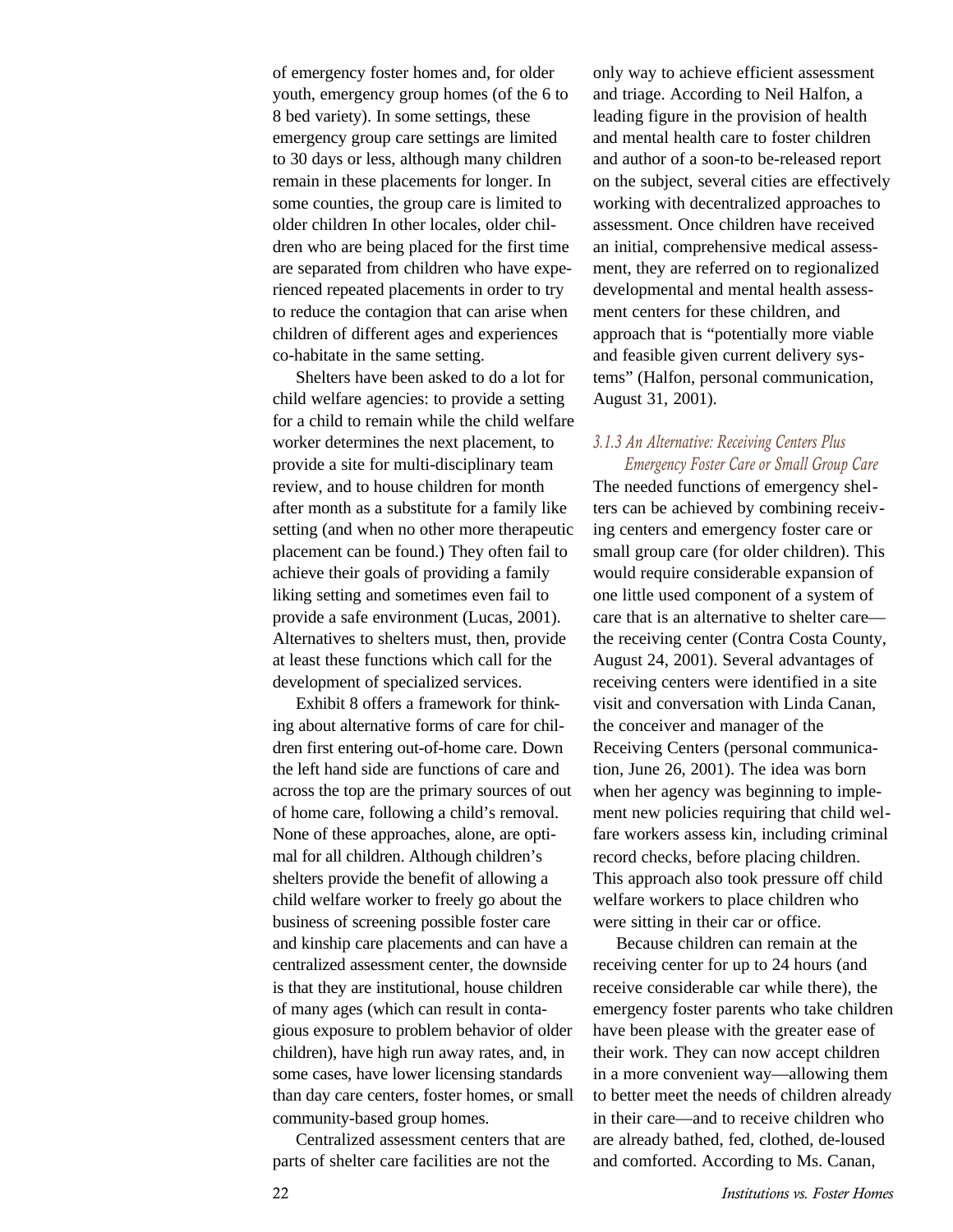# Exhibit 8

| <b>Functions</b>                                                                          | Children's<br><b>Shelter</b>                                                     | Receiving<br>Center                  | Emergency<br>Foster<br>Home                     | Emergency<br>Shelter<br>(Small Group Home)                    | Foster<br>Care                                                     | Kinship<br>Care                                                                                     |
|-------------------------------------------------------------------------------------------|----------------------------------------------------------------------------------|--------------------------------------|-------------------------------------------------|---------------------------------------------------------------|--------------------------------------------------------------------|-----------------------------------------------------------------------------------------------------|
|                                                                                           |                                                                                  |                                      |                                                 |                                                               |                                                                    |                                                                                                     |
| Safe setting<br>for child                                                                 | Good                                                                             | Good                                 | Good                                            | Good                                                          | Good                                                               | Depends<br>upon ability<br>to conduct<br>safety back-<br>ground<br>check prior<br>to place-<br>ment |
|                                                                                           |                                                                                  |                                      |                                                 |                                                               |                                                                    |                                                                                                     |
| Facilitative<br>setting for child<br>assessment                                           | Good                                                                             | Good                                 | Uncertain or<br>poor due to<br>decentralization |                                                               |                                                                    |                                                                                                     |
|                                                                                           |                                                                                  |                                      |                                                 |                                                               |                                                                    |                                                                                                     |
| <b>Provides</b><br>opportunity to<br>assess placement<br>options                          | Uncertain or<br>poor because<br>setting is not<br>family like                    | Good,<br>because<br>stay is<br>brief | Good                                            | Uncertain or<br>poor because<br>setting is not<br>family like |                                                                    | Uncertain or<br>poor                                                                                |
|                                                                                           |                                                                                  |                                      |                                                 |                                                               |                                                                    |                                                                                                     |
| Houses children<br>until appropriate<br>placement can<br>be found                         | Yes                                                                              | No longer<br>than 23<br>hours        | Yes                                             | Yes                                                           | Yes                                                                | Yes                                                                                                 |
|                                                                                           |                                                                                  |                                      |                                                 |                                                               |                                                                    |                                                                                                     |
| <b>Comforts children</b>                                                                  | Uncertain or<br>poor because<br>of long stays<br>and institutional<br>conditions | Good                                 | Good<br>rules                                   | Uncertain or<br>poor because<br>of group care                 | Good                                                               | Good if<br>relative is<br>known to<br>child                                                         |
| Help child get<br>prepared for<br>placement                                               | Good                                                                             | Good                                 | Good                                            | Good                                                          | Good                                                               | Good                                                                                                |
|                                                                                           |                                                                                  |                                      |                                                 |                                                               |                                                                    |                                                                                                     |
| <b>Facilitate visiting</b><br>by biological parents                                       | <b>No</b>                                                                        | No                                   | Good                                            | Uncertain<br>or poor                                          | Good                                                               | Good                                                                                                |
|                                                                                           |                                                                                  |                                      |                                                 |                                                               |                                                                    |                                                                                                     |
| <b>Facilitates</b> search<br>of child welfare<br>worker (CWW)<br>for optimum<br>placement | Good                                                                             | Good                                 | Good                                            | Good                                                          | Uncertain or<br>poor because<br>this home<br>may not be<br>optimum | Poor, if<br>this is first<br>placement<br>and kin have<br>not had<br>home or<br>background          |

check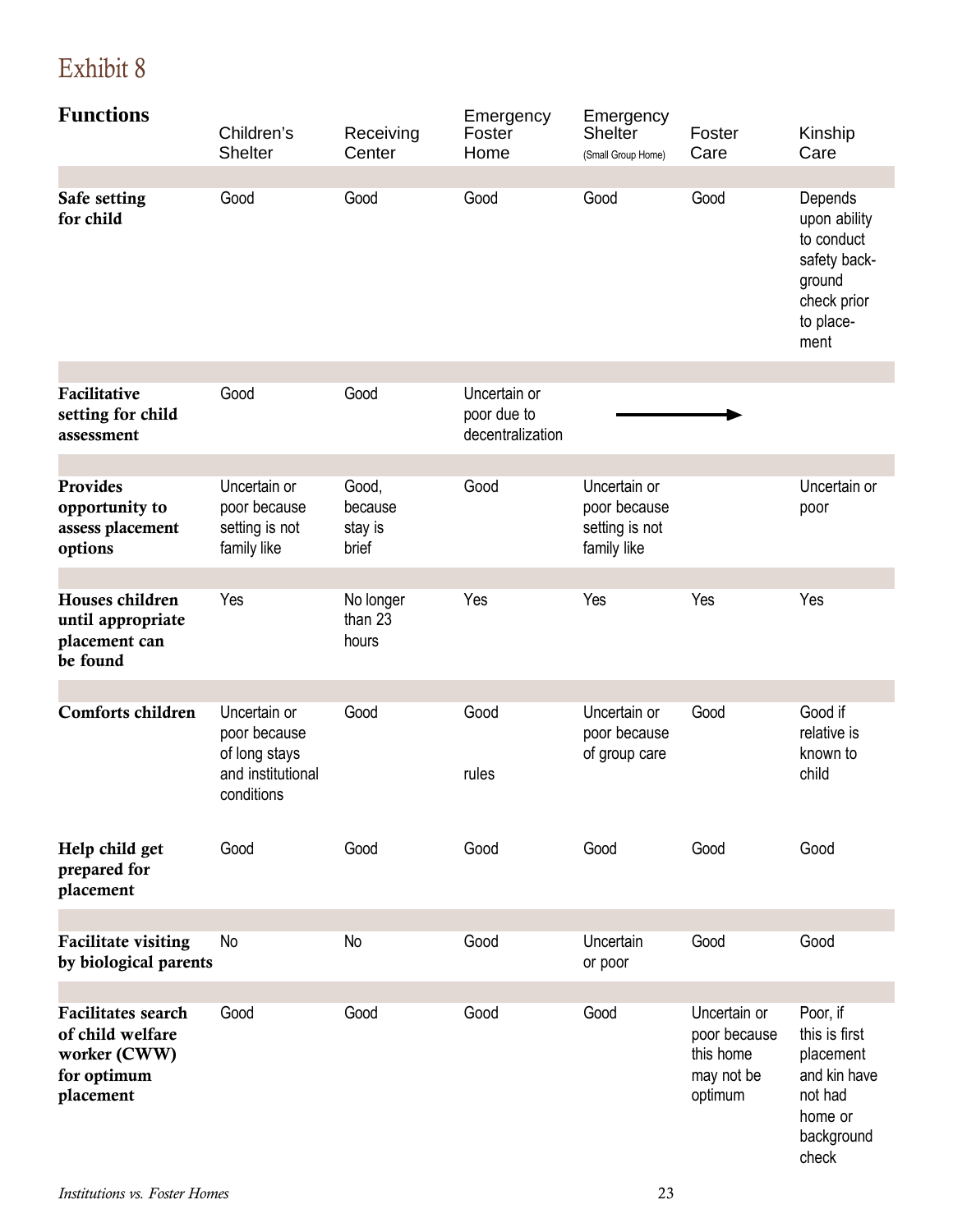the institution of the Receiving Centers has helped to reverse the resignations of emergency foster home parents and made this a much more attractive role.

Child welfare workers value receiving centers because they can talk confidentially and candidly with foster parents, while receiving center staff care for the children. Further, in some cases, they save on the time required to transport the children to foster care because the foster parents can come and pick up the children at the receiving center. Child welfare workers are also able to provide the foster parents with better information about the child's likes and dislikes—summarized by the receiving center staff. When children are returned home, they often have a new change of clothes, their original clothes are washed, and they are rested and content. Receiving center and health staff also begin to enter information into the health and educational passport. Receiving centers also have a cost, although they can be combined with existing community based organizations (e.g., family resource centers) to reduce unit costs.

Receiving centers may be least effective in assisting "high end" children who have had repeated placement breakdowns because of diminished odds of finding another appropriate setting in less than a day. Some of these youth do send time in emergency group home placements, if foster care homes are not available.

#### *3.2 Special Problems that Group Care Can Help Solve*

#### *3.2.1 Youth who have previously run away from foster care*

Group care has a role in the solution of several problems that routinely arise in the delivery of child welfare services. Children in out of home care have high rates of running away (Courtney & Barth, 1996; Wulczyn, Hilsop, & Goerge, 2001). Children who run away are largely adolescents. When children run away, they often put themselves at high risk of victimization, and limit their chances to receive

rehabilitative services. Small group care can be effective in helping to reduce run away behavior because of the 24-hour supervision, although group care does not eliminate running away (NSCAW Research Team, 2002). Youth who have run away from kinship or foster home care despite the institution of appropriate procedures (Barth, 1986) may be more adequately served in group care. Prior assumptions should not be made, however, that group care is always needed for youth—youth generally prefer foster and kinship care to group care and there is reason to try these settings first.

#### *3.2.2 Youth who are destructive or self-destructive*

Group care can provide additional supervision and observation for youth who are destructive of self- and others. There is evidence that youth who would otherwise be hospitalized can be equally well-served with community based services (Henggeler, Schoenwald, Borduin, Rowland, & Cunningham, 1998) there may still be some advantages of short-term spells in group care for youth who need substantial amounts of supervision to break patterns of destructive behavior. Although we lack controlled studies of group care vs. treatment foster care for this group, anecdotal evidence indicates that foster parents often ask to have destructive youth replaced into group care. Concerned parents are also turning to direct placement of their children in group care when they see no community alternatives that can assist them (Rimer, 2001 ). Efforts to test the efficacy of treatment foster care for youth who are dually involved in the juvenile justice and mental health systems are now underway (Farmer, 2000).

One way to boost the efficacy of institutional care for dealing with destructive youth is to increase family involvement. In the last half-century, institutional care has evolved substantially from large dormitory style buildings to smaller cottages and community-based settings and continues to evolve—in the next century that evolution should result in increased involvement of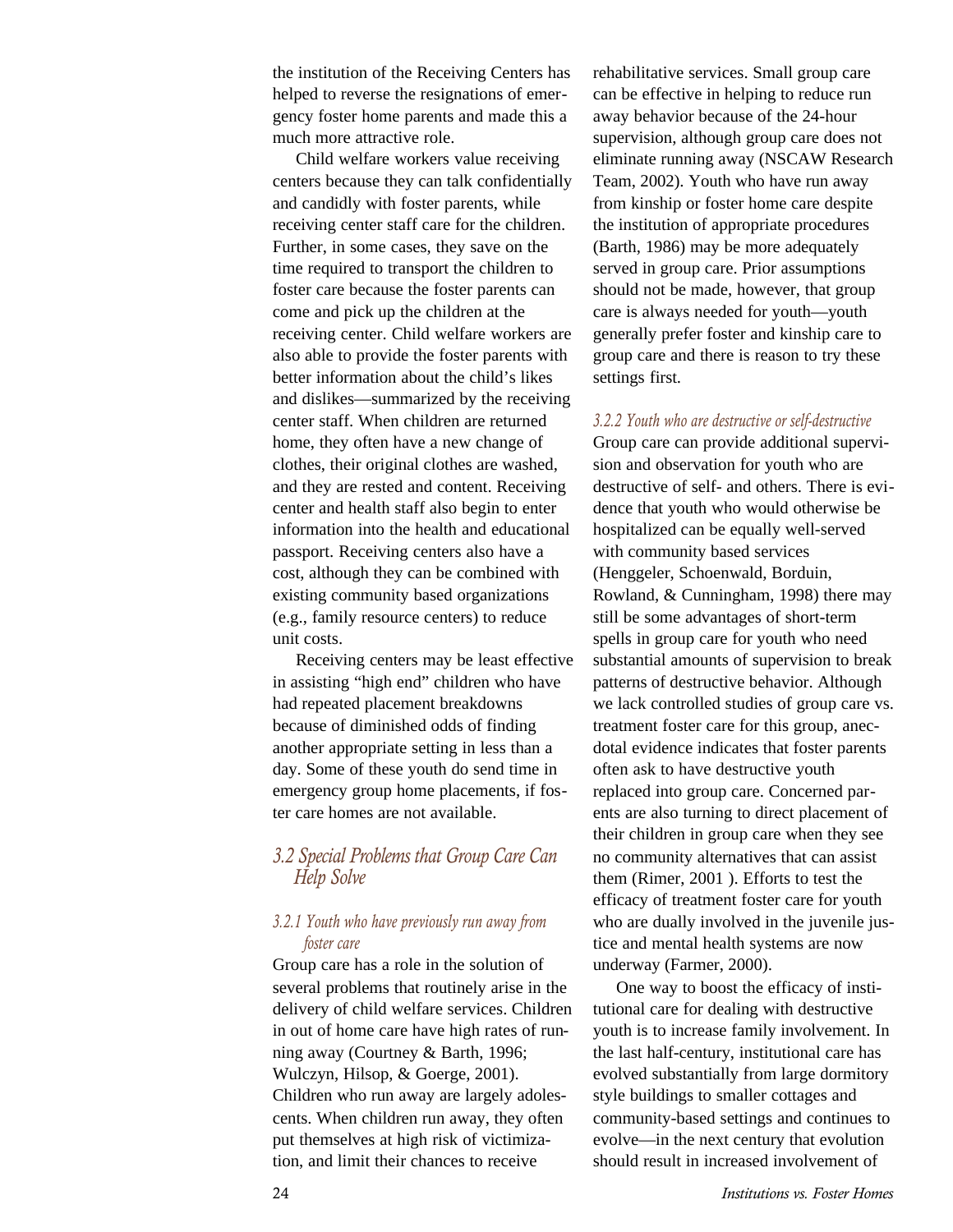family members with children in care (Whittaker, 2000). Several recent studies indicate that family-involvement appears strongly associated with obtaining better outcomes for youth with serious mental health problems. Leichtmann et al. (2001) investigated outcomes of 123 adolescents placed in an intensive short-term residential treatment program at the Menninger Clinic. The program offers psychiatric services comparable to hospital programs, including pharmacotherapy, psychotherapy, group and family therapy. The program is "short-term" because its lengths of stay are considerably less than traditional residential programs and it employs principles of short-term therapy. These principles include treating a finite number of the most severe symptoms aggressively in conjunction with their families, so that the adolescents may move down to other less intensive and less expensive settings. The program also has a significant orientation towards helping the adolescent transition back into the community and thus, works with outside resources including extended family, schools, and recreation programs.

At 3 months post-discharge, 49% of adolescents showed reliable improvement (improvement of greater than 13 points) and 70% showed clinically significant improvement in YSR scores (mean score closer to the normal average). On the CBCL scores, as rated by parents, 71% showed reliable improvement (by five points) and 53% clinical improvement 3 months after discharge. In terms of the CAFAS, 79% showed reliable improvement in functioning 3 months post-discharge (at least a 40 point improvement) and 65% showed clinically significant improvement. Furthermore, at 12 months post-discharge, adolescents retained improvements on all of these measures.

Although this study population is limited to children with severe psychiatric symptoms and lacks a control group, the findings are still germane to this question of foster care and institutional care. The strong results of the study indicate that redesigned residential treatment programs

could provide benefits to our most seriously troubled children. Residential treatment programs could, then, make an important contribution to the continuum of child welfare and mental health care.

#### *3.2.3 Youth who are moving back to the community from more restrictive care*

Many of the youth who enter group care come there from other more restrictive levels of care—e.g., psychiatric hospitals and juvenile detention facilities. This can be an appropriate role for group care in the overall system of care because it is short-term and planned with a clear goal of reunification. If combined with a family-focused reunification program, this use of group care could provide more time to implement the plan than is typically available when children are returned directly home from psychiatric facilities.

#### *3.3 Summary*

Group care is expensive and restrictive and should be used only when there is clear and convincing evidence that the outcomes will be superior to those of foster care and other community-based services. Some communities and states have legislation that all but precludes the use of group care with younger children. Consistent with that policy direction, the International Development Corporation has recently called for the dismantling of all group care for the routine placement of children (IDC, 2001).

At the same time, ironically, some state legislatures are considering the expanded use of group home care because of a belief that it better provides for the needs of children. Yet, this review indicates that there is virtually no evidence to indicate that group care enhances the accomplishment of any of the goals of child welfare services: it is not more safe or better at promoting development, it is not more stable, it does not achieve better long-term outcomes, and it is not more efficient as the cost is far in excess of other forms of care.

New models of care need to continue to be developed. There is no empirical reason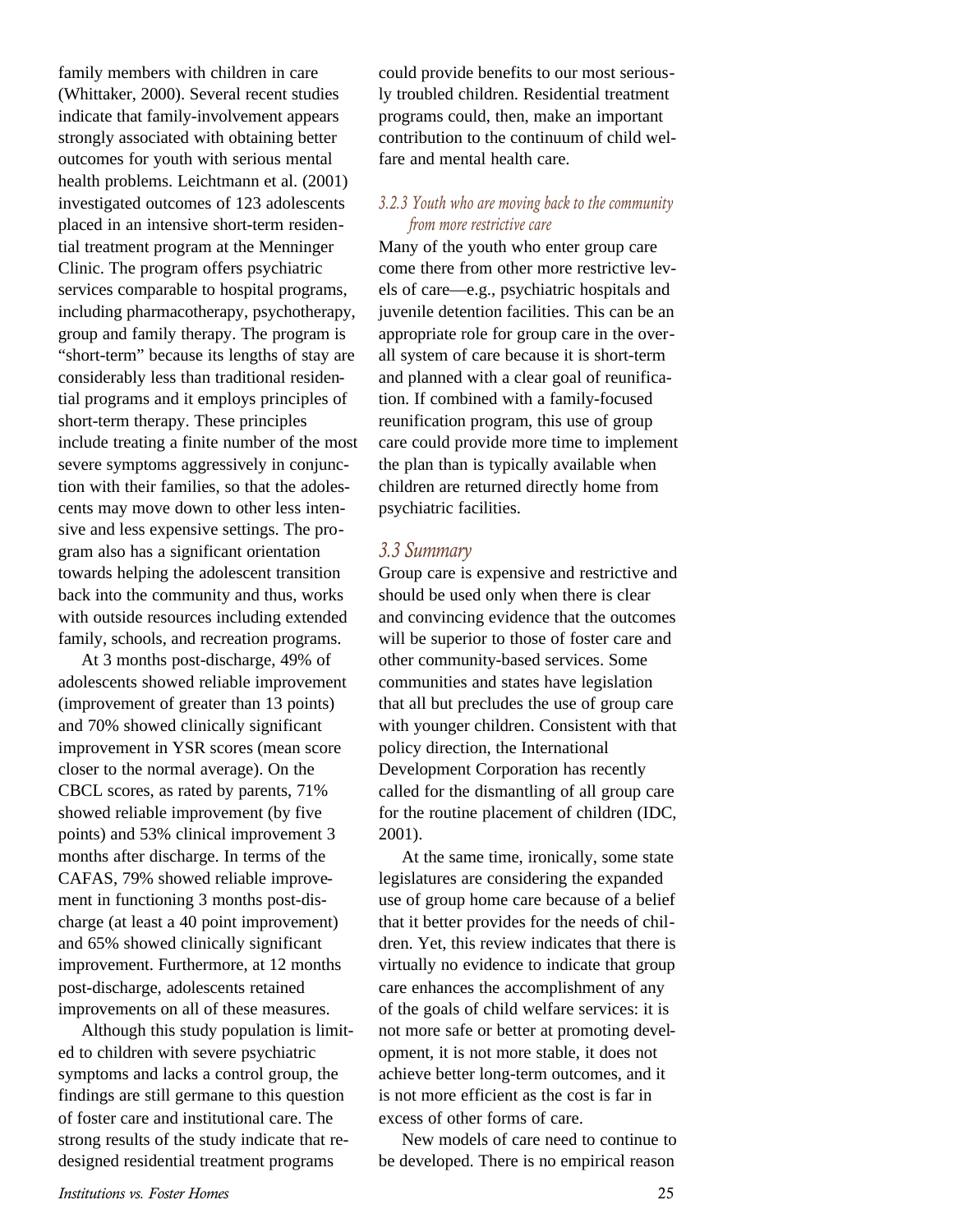to return to large residential facilities to care for children entering placements at the point of a family emergency or for those remaining in child welfare services for a longer time. There is no new or old evidence to indicate that shelter care, or group care in general, is a sound approach to caring for most children entering child welfare services. Group care should only be considered for those children who have the most serious forms of mental illness and self-destructive behavior.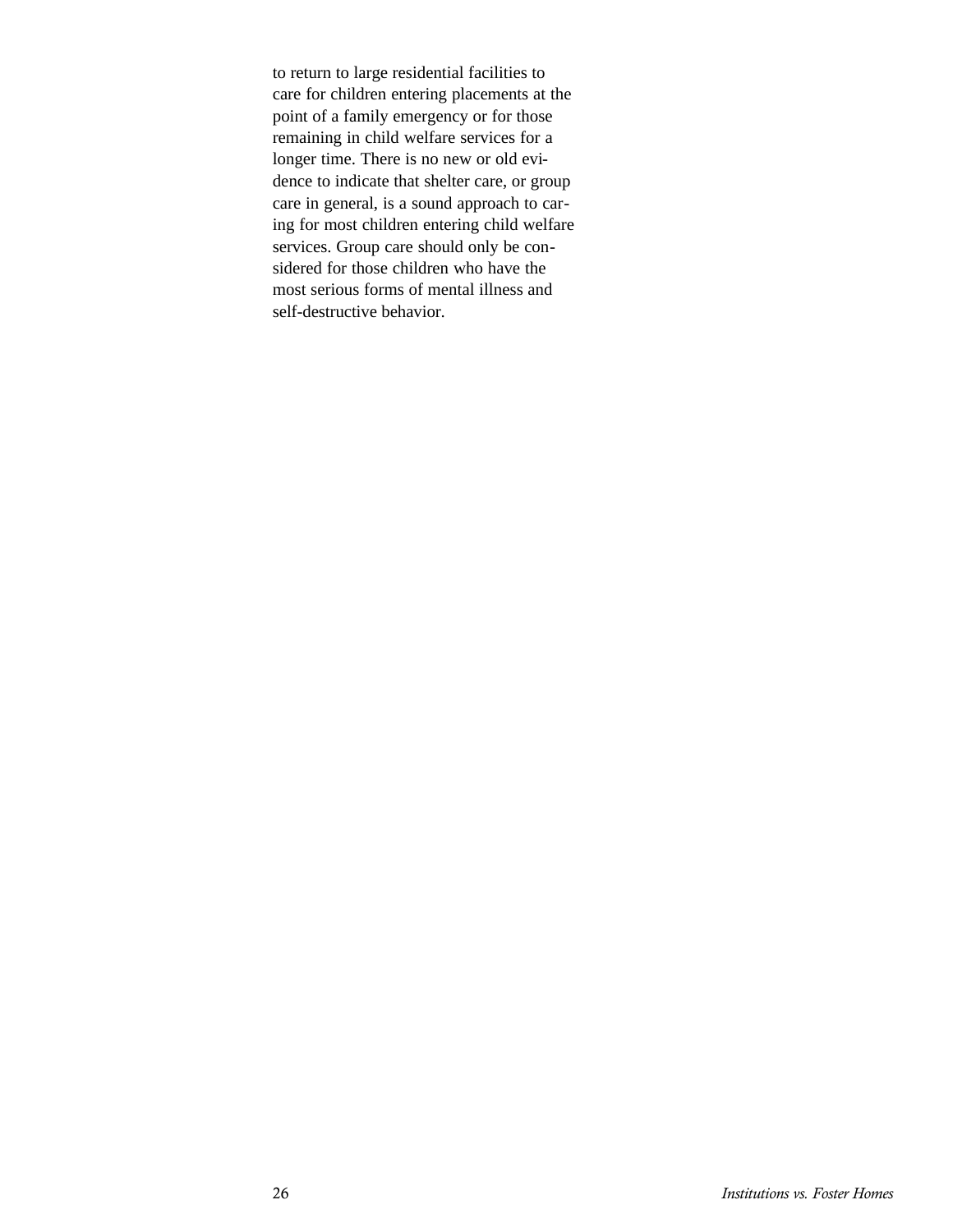#### *3.4 References*

Achenbach, T.M. (1991a). *Manual for the child behavior checklist 4–18 and 1991 profile.* Burlington: Department of Psychiatry, University of Vermont.

Achenbach, T.M. (1991b). *Manual for the youth self-report and 1991 profile.* Burlington: Department of Psychiatry, University of Vermont.

American Association of Children's Residential Treatment Centers (AACRC). (2000). *Outcomes in children residential treatment centers: A national survey*. Washington, DC: AACRC.

American Institutes for Research (2001). *Education of foster group home children, whose responsibility is it? Study of the educational placement of children residing in group homes: Final report.* Palo Alto, CA: American Institutes for Research.

Barth, R.P., Courtney, M., Berrick, J., & Albert, V. (1994). *From child abuse to permanency planning: Child welfare services pathways and placements*. New York: Aldine de Gruyter.

Barth, R.P., & Jonson-Reid, M. (2000). Outcomes after child welfare services. *Children and Youth Services Review., 22,* 787–810

Berrick, J. B., Barth, R. P., Needell, B., & Jonson-Reid, M. (1997). Group care and young children. *Social Services Review, 71,* 257–274.

Blackman, M., Eustace, J., & Chowdhury, M.A. (1991). Adolescent residential treatment: A one to three year followup. *Canadian Journal of Psychiatry, 36,* 472–479.

Blatt, E. (1992). Factors associated with child abuse and neglect in residential care. *Children & Youth Services Review, 14,* 493–517.

Chamberlain, P. (1998). Treatment Foster Care. *Juvenile Justice Bulletin.* Washington, DC: U.S. Department of Justice, Office of Justice Programs, Office of Juvenile Justice and Delinquency Prevention.

Chamberlain, P., & Reid, J. B. (1998). Comparison of two community alternatives to incarceration for chronic juvenile offenders. *Journal of Consulting and Clinical Psychology, 66,* 624–633.

Choice, P., Montgomery, H., Prince, J., Frenkel, O., & Austin, M. (2000). *Foster family agencies: Children's characteristics and placement considerations.* UC Berkeley, CA: Center for Social Services Research.

Contra Costa County. (August 24, 2001). *Receiving centers.* Concord, CA: Contra Costa County Employment & Human Services Department Manual, A-1, 1–10.

Courtney, M. & Barth, R. P. (1996). Pathways of older adolescents out of foster care: Implications for independent living services. *Social Work, 41,* 75–83.

Duchnowski, A. J., Johnson, M. K., Hall, K. S., Kutash, K., & Friedman, R. M. (1993). The Alternatives to Residential Treatment Study: Initial findings. *Journal of Emotional and Behavioral Disorders, 1*(1), 17–26.

Farmer, E.M.Z. (2000). Issues confronting effective services in systems of care. *Children and Youth Services Review, 22*(8), 627–650.

Ferguson, C. (2001). *The academic and school behavior outcomes of children in foster care: A research synthesis.* Unpublished manuscript, submitted for publication. Berkeley, CA: University of California at Berkeley, School of Social Welfare.

Festinger, T. (1983). *No one ever asked us…A postscript to foster care*. New York: Columbia University Press.

Fisher, A.Q. (2001). *Finding Fish.* New York: Harper Collins.

Garnier, P. G. & Poertner, J. (2000). Using administrative data to assess child safety in out-of-home care. *Child Welfare, 79,* 597–613.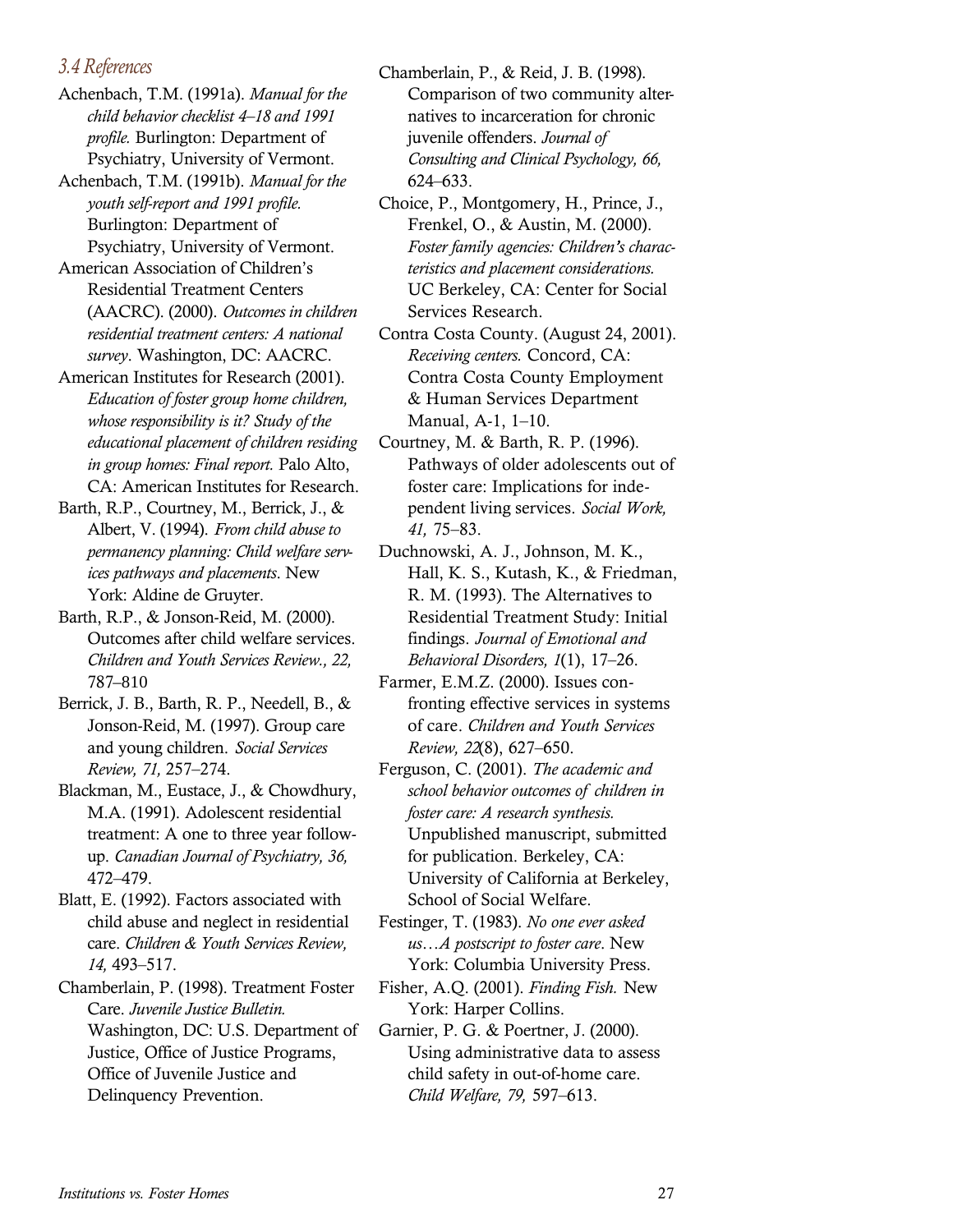Hagen, J. V. (1982). Aftercare as a distinct and necessary treatment phase: Results of the St. Vincent's aftercare study. *Residential Group Care & Treatment, 1*(2), 19–29.

Henggeler, S. W., Schoenwald, S. K., Borduin, C. M., Rowland, M. D., & Cunningham, P. B. (1998). *Multisystemic treatment of antisocial behavior in children and adolescents.* New York: Guilford Press.

Hoagwood, K., Burns, B.J., & Kiser, L., Ringeisen, H., Schoenwald, S.K. (2001). Evidence-based practice in child and adolescent mental health services. *Psychiatric Services, 52*(9), 1179–1189.

- Hobbs, G.F., Hobbs, C.J., & Wynne, J.M. (1999). Abuse of children in foster and residential care. *Child Abuse & Neglect, 23*(12), 1239–1252.
- Hodges, K. (1996). *CAFAS (Child and Adolescent Functional Assessment Scale): Self-training manual.* Available from Kay Hodges, 2140 Old Earhart Road, Ann Arbor, MI 48105.
- Hodges, K., & Wong, M.M. (1996). Psychometric characteristics of a multidimensional measure to assess impairment: The child and adolescent functional assessment scale. Journal of *Child and Family Studies, 5,* 445–467.
- Hooper, S.R., Murphy, J., Devaney, A., & Hultman, T. (2000). Ecological outcomes of adolescents in a psychoeducational residential treatment facility. *American Journal of Orhopsychiatry, 70*(4), 491–500.
- Hunt, J. M., Mohandessi, K., Ghodessi, M., & Akiyama, M. (1976). The psychological development of orphanage-reared infants: Interventions and outcomes. *Gen Soc Gen Psychol Monogr, 94,* 177–226.
- International Development Corporation. (2001). *Children in institutions.* Stockholm, Sweden: Ministry for Foreign Affairs.
- Jones, M.A., & Moses, B. (1984). *West Virginia's former foster children: Their experiences in care and their lives as young adults.* New York: Child Welfare League of America.
- Kapp, S. A., Schwartz, I., & Epstein, I. (1994). Adult imprisonment of males released from residential childcare: A longitudinal study. *Residential Treatment for Children & Youth, 12(*2), 19–36.
- Kavale, K.A. & Forness, S.R. (2000). History, rhetoric, and reality— Analysis of the inclusion debate. *Remedial and Special Education, 21*(5), 279–296.
- Landsman, M.J., Groza, V., Tyler, M., & Malone, K. (2001). Outcomes of family-centered residential treatment. *Child Welfare, 80*(3), 351–379.
- Leichtman, M., Leichtman, M. L., Barber, C. C., & Neese, T. (2001). Effectiveness of intensive short-term residential treatment with severely disturbed adolescents. *American Journal of Orthopsychiatry, 71*(2), 227–235.
- Lewis, W.W. (1988). The role of ecological variables in residential treatment. *Behavioral Disorders, 13*(2), 98–107.
- Loeber, R., & Farrington, D. P. (Eds.). (1998). *Serious and violent juvenile offenders: Risk factors and successful interventions.* Thousand Oaks, CA: Sage.
- Lucas, G. (April 12, 2001). State ordered to improve children's shelters: Rampant abuses, overcrowding reported. *San Francisco Chronicle,* A1, A5.

Maluccio, A. N., Ainsworth, F., & Thoburn, J. (2000). *Child welfare outcome research in the United States, the United Kingdom, and Australia.* Washington, DC: Child Welfare League of America.

Marty, D.A. & Chapin, R. (2000). The legislative tenets of client's right to treatment in the least restrictive environment and freedom from harm: Implications for community providers. *Community Mental Health Journal, 36*(6), 545–556.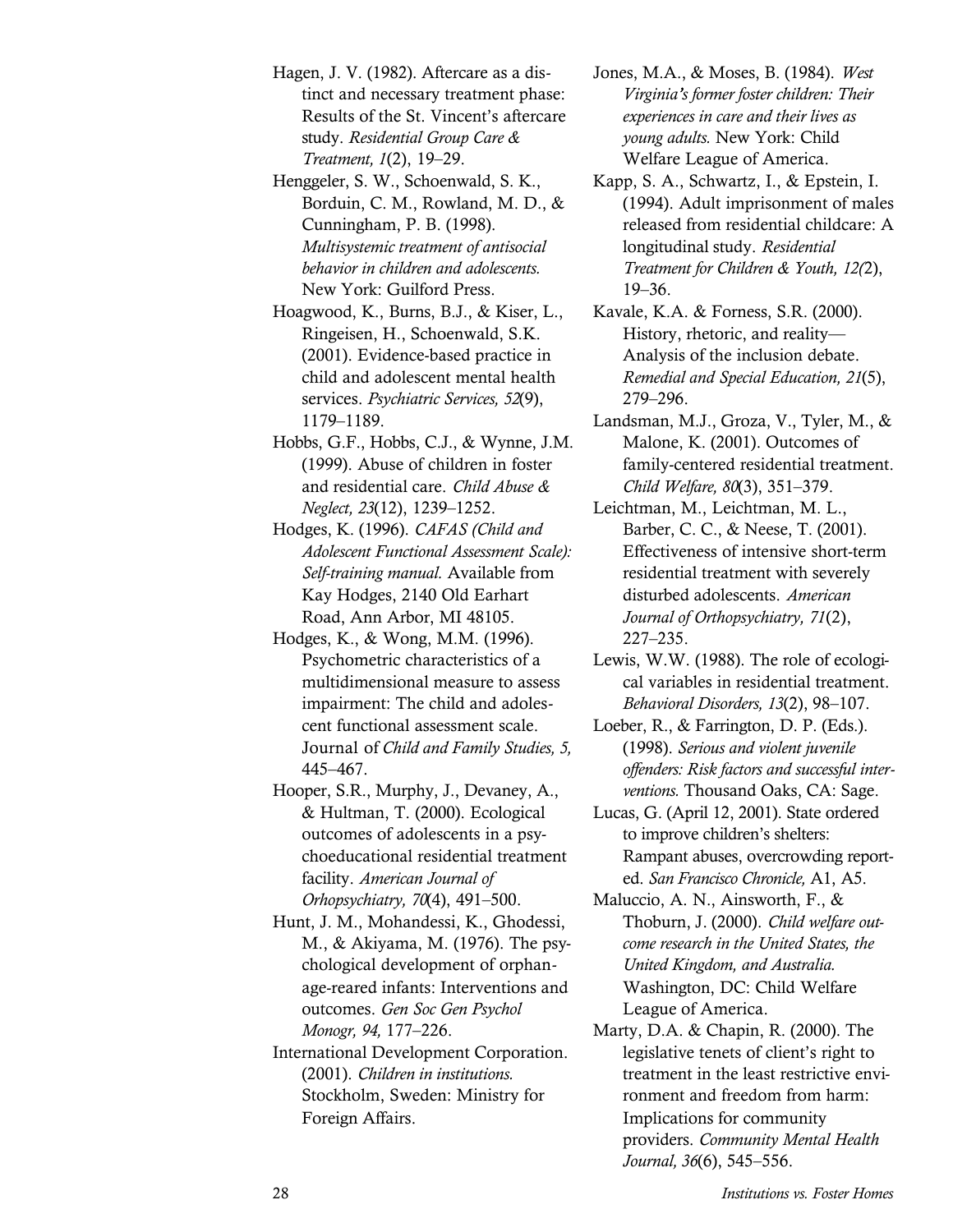McDonald, T., Allen, R., Westerfelt, A., & Piliavin, I. (1996). *Assessing the long-term effects of foster care: A research synthesis.* Washington, DC: Child Welfare League of America.

McKenzie, R. B. (Ed.). (1999). *Rethinking Orphanages for the 21st Century.* Thousand Oaks, CA: Sage.

National Survey of Child and Adolescent Well-Being (NSCAW) Research Team. (2002). *One Year in Foster Care: Draft Report.* Research Triangle Park and Chapel Hill, NC: RTI International and University of North Carolina, School of Social Work.

Nelson, R. I, & Budd, K. S. (2001). *The effect of foster care on Chinese adoptees' developmental status.* Presented at the 109th Annual Convention of the American Psychological Association, August 27, 2001, California.

Pecora, P., J. Whittaker, J.K., Maluccio, A.N. & Barth, R.P. (2000). *Child welfare challenge*. (2nd Ed.). New York, Aldine De Gruyter.

Peters, M., Thomas, D., & Zamberlan, C. (1998). *Boot camps for juvenile offenders: Program summary.* Washington, DC: OJJDP.

Rimer, S. (September 10, 2001). Parents of troubled youths are seeking help at any cost. *The New York Times on the Web*. Retrieved from the World Wide Web on October 10, 2001.

Rubenstein, J. S., Armentrout, J. A., Levin, S., & Herald, D. (1978). The parent-therapist program: Alternate care for emotionally disturbed children. *American Journal of Orthopsychiatry, 48,* 654–662.

Shaffer, D., Gould, M.S., Brasic, J., Ambrosini, P., Fisher, P., Bird, H., & Aluwahlia, S. (1983). A children's global assessment scale (CGAS). *Archives of General Psychiatry, 40,* 1228–1231.

Shealy, C.N. (1995). From boys-town to oliver-twist—separating fact from fiction in welfare-reform and out-ofhome placement of children and youth. *American Psychologist, 50,* 565–580.

Smith, D. K., Stormshak, E., Chamberlain, P., & Whaley, R. B. (2001). Placement disruption in treatment foster care. *Journal of Emotional and Behavioral Disorders, 9*(3), 200–205.

Spencer, J.W., & Knudsen, D.D. (1992). Out-of-home maltreatment—An analysis of risk in various settings for children. *Child and Youth Services Review, 14*(6), 485-492.

Straus, M., Hamby, S.L., Finkelhor, D., Moore, D.W., & Runyon, D. (1998). Identification of child maltreatment with the parent-child conflict tactics scales: Development and psychometric data for a national sample of American parents. *Child Abuse and Neglect, 22*(4), 249–270.

U.S. Department of Health and Human Services. (2000). *Report of the Surgeon General's Conference on children's mental health: A national action agenda*. Washington, D.C: USGPO.

Webster, D. (1998). *Residential group care in California: Placement dynamics and outcomes.* Paper presented at the International Conference on Research for Social Work Practice, North Miami, Florida.

Webster, D. (1999). *California's group care population: A longitudinal analysis of placement dynamics and outcomes.* Unpublished doctoral dissertation, University of California at Berkeley.

Webster, D., Barth, R.P., & Needell, B. (2000). Placement stability for children in foster care: A longitudinal analysis. *Child Welfare, 79,* 614–632.

Weinstein, L. (1984). *Evaluation of a program for re- educating disturbed children: A follow-up comparison with untreated children.* Washington, DC: Department of Health, Education, and Welfare, Bureau for the Education of the Handicapped.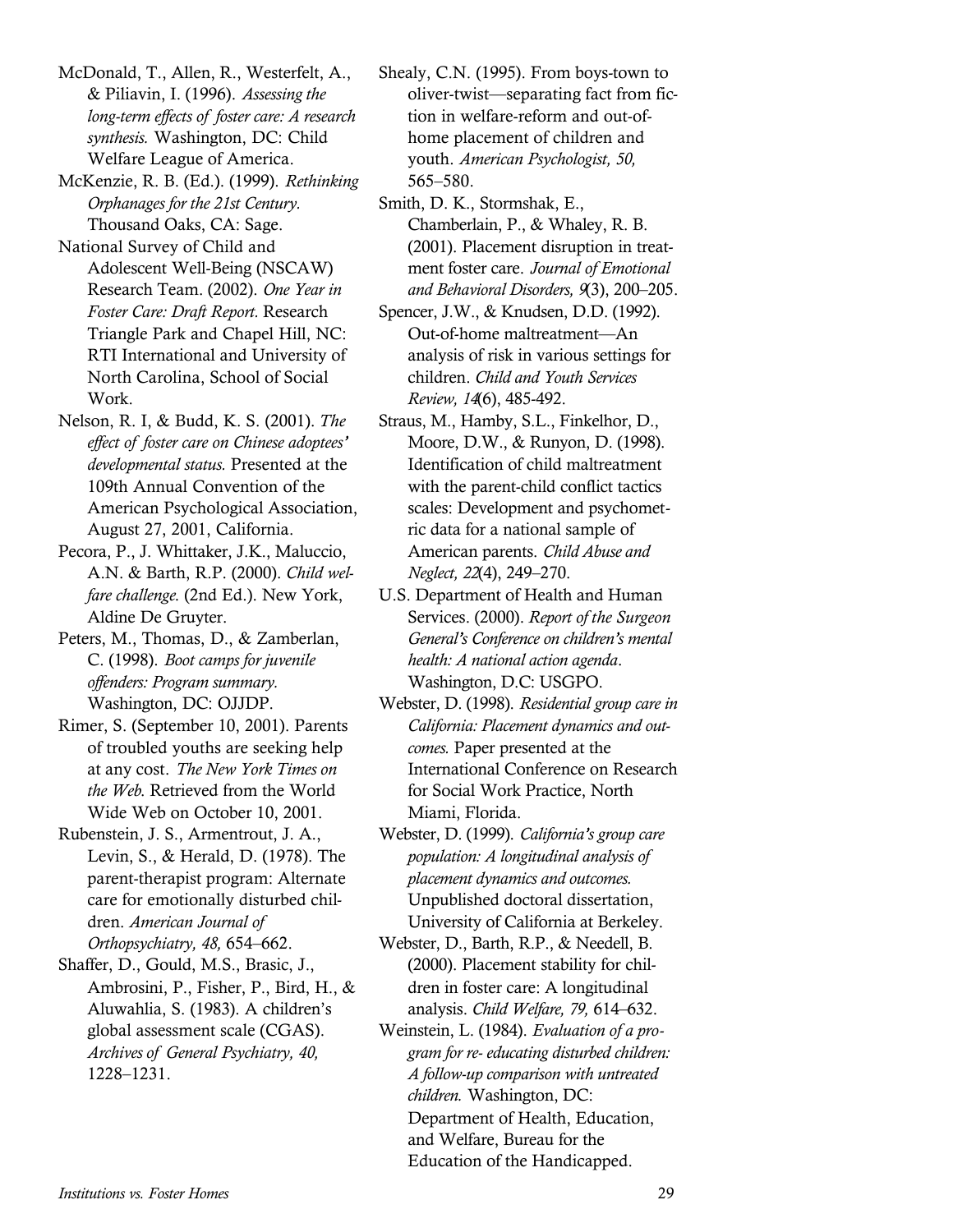Wells, K. (July, 1991). Placement of emotionally disturbed children in residential treatment: A review of placement criteria. *American Journal of Orthopsychiatry, 61*(3), 339–347.

Whittaker, J. K. (2000). What works in residential care and treatment: partnerships with families. In M. Kluger, G. Alexander and P. Curtis (Eds.) *What works in child welfare?* (pp. 177–186). Washington, DC, Child Welfare League of America.

Wolins, M. (1974). *Successful group care: Explorations in the powerful environment.* New York: Aldine De Gruyter.

Wolins, M., & Piliavin, I. (1964). *Institution and foster family: A century of debate.* New York, NY: CWLA

Wulczyn, F., K. Hislop, & Goerge, R. (2000). *Foster care dynamics: 1983- 1998: an update from the multistate foster care data archive*. Chicago, The University of Chicago, The Chapin Hall Center for Children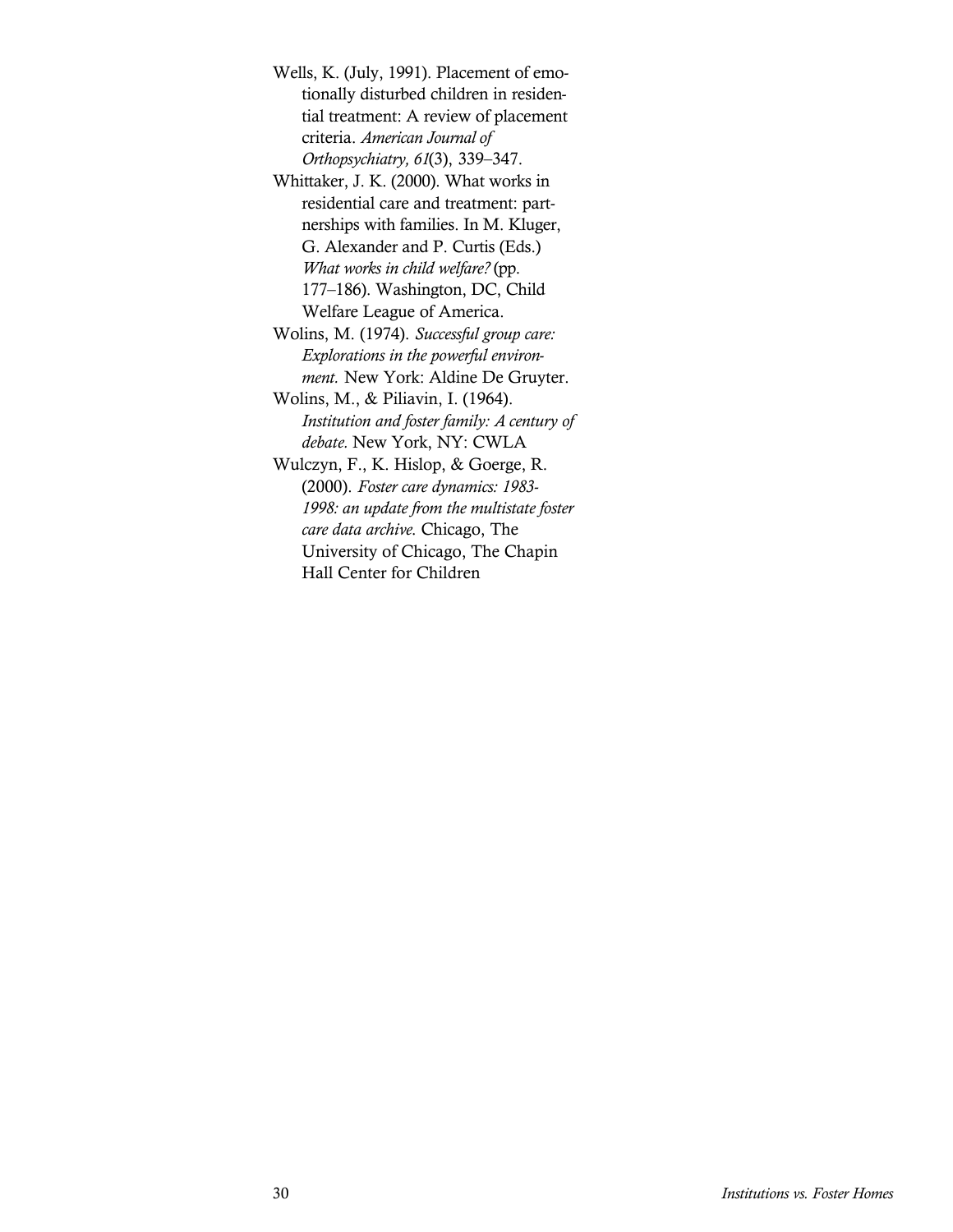# GLOSSARY OF TYPES OF OUT OF HOME CARE

#### **Children's Shelter/Receiving Home:**

This is a term used to describe centralized emergency shelters that children were taken to by police or child welfare workers while decisions were made about their future placements. Typically these planned stays may be for as short as one night and as long as 30 days—sometimes they last much longer than this, however. "Children's shelter" is a more apt description than "receiving home" because these facilities do not fit the characteristics of a "home." Some of them are quite large—housing hundreds of children. Unlike a home, they are not permanent, personal, unique, and filled with family members. Instead, they are filled with staff, relatively sterile, often overcrowded, and governed by rules that may be necessary for operating an institution (for example, no hugging of children by staff).

#### **Receiving Center/Transfer Center):** A

child-friendly, temporary environment in which children who have been removed from their homes can wait, be fed, sleep, be comforted, and (as appropriate) be bathed and deloused prior to going to their next setting. A receiving center allows child welfare workers to gain the privacy they need to contact possible placements and the time to go out and visit possible kinship placements and do background checks to see if they are safe. Foster parents may pick children up at the Receiving Center. After hours child welfare staff have access to the Receiving Centers and staff to help with children are on call at all hours. Because they are not licensed, children cannot stay at Receiving Centers for more than 23 hours.

**Emergency Foster Home:** A foster home that is especially designed and funded to care for a few children for a few days, weeks, or months. Emergency Foster Homes routinely care for smaller children, but may also care for adolescents. Providers are typically given a per diem rate per bed, whether or not the bed has a child in it—this assures that a space will be available when needed. Children may enter Emergency Foster Home directly following pick up by the child welfare worker, following a stay ad a Receiving Center, or following a stay at the Children's Shelter. Children do not stay in Emergency Foster Homes after the point at which it is clear that they are not going home and after the point at which another foster home can be identified that will be part of the reunification or permanency planning efforts.

- **Foster Home**: In some child welfare systems of care, children go first into foster homes. These homes may be treatment foster care homes (see below) or traditional foster homes. Child welfare workers must first identify that they have available space and, ideally, assess whether or not the foster care provider would be likely to be able to provide a longer term (even permanent) placement for a child. Because of the demands of making expeditious placements, it is difficult to use foster homes in such an ideal way.
- **Kinship Foster Home:** In kinship foster home care, foster care is provided by the child's relative (other than mother or father). These placements may eventually need to be licensed, but generally do immediately need to meet basic requirements like criminal record check clearance. Because kinship foster care providers may not